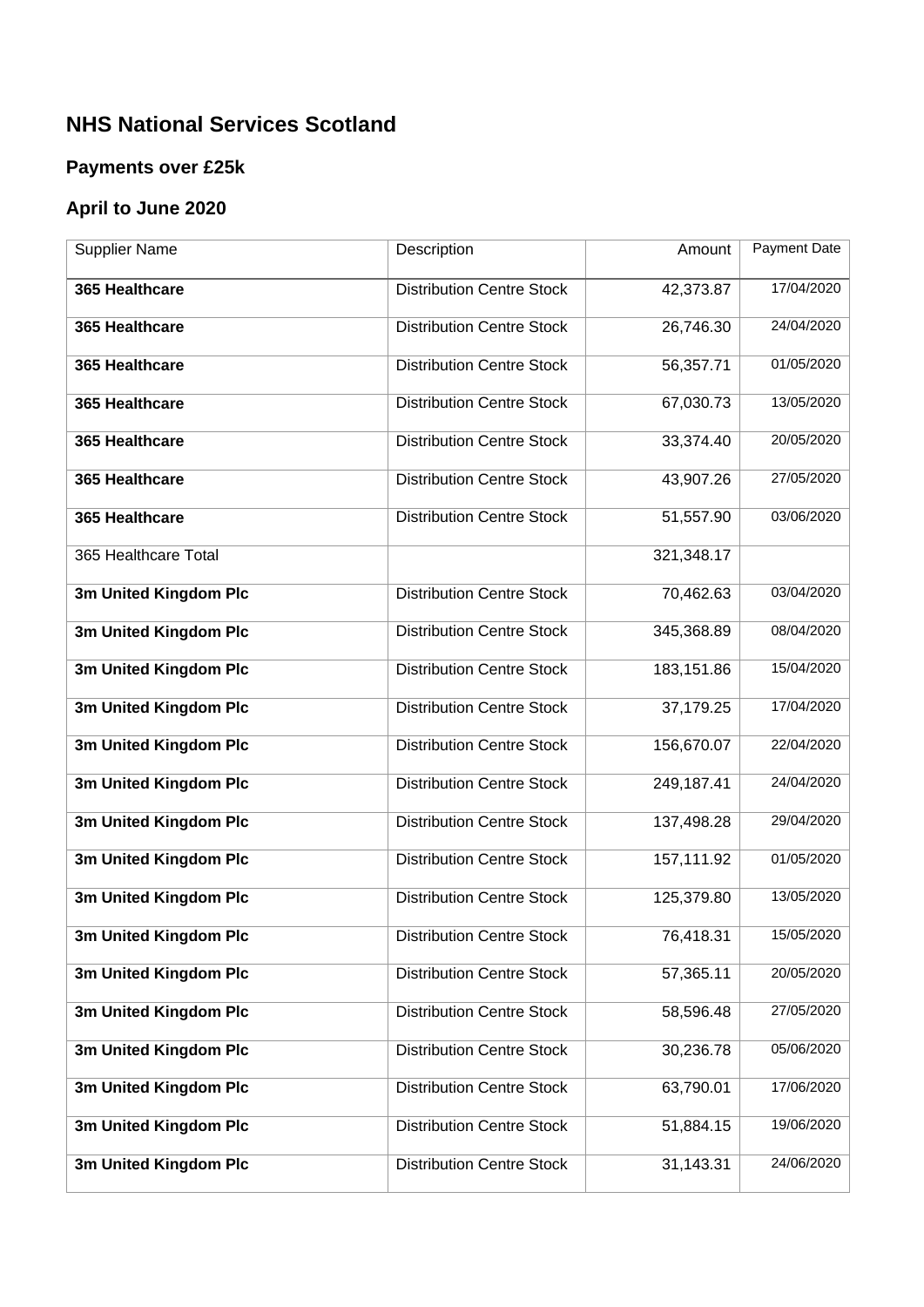| <b>Supplier Name</b>                | Description                      | Amount       | Payment Date |
|-------------------------------------|----------------------------------|--------------|--------------|
| 3m United Kingdom Plc               | <b>Distribution Centre Stock</b> | 73,149.88    | 26/06/2020   |
| 3m United Kingdom Plc Total         |                                  | 1,904,594.14 |              |
| <b>Abbott Diabetes</b>              | <b>Distribution Centre Stock</b> | 52,937.76    | 15/05/2020   |
| <b>Abbott Diabetes</b>              | <b>Distribution Centre Stock</b> | 241,562.94   | 20/05/2020   |
| <b>Abbott Diabetes</b>              | <b>Distribution Centre Stock</b> | 36,322.79    | 29/05/2020   |
| <b>Abbott Diabetes</b>              | <b>Distribution Centre Stock</b> | 831,454.84   | 03/06/2020   |
| <b>Abbott Diabetes</b>              | <b>Distribution Centre Stock</b> | 174,266.98   | 05/06/2020   |
| <b>Abbott Diabetes</b>              | <b>Distribution Centre Stock</b> | 40,122.67    | 17/06/2020   |
| <b>Abbott Diabetes</b>              | <b>Distribution Centre Stock</b> | 614,292.55   | 24/06/2020   |
| <b>Abbott Diabetes Total</b>        |                                  | 1,990,960.53 |              |
| <b>Abbott Laboratories Ltd</b>      | <b>Distribution Centre Stock</b> | 45,223.20    | 24/06/2020   |
| Abbott Laboratories Ltd Total       |                                  | 45,223.20    |              |
| <b>Accenture (uk) Limited</b>       | <b>IT Services</b>               | 225,090.77   | 24/04/2020   |
| <b>Accenture (uk) Limited</b>       | <b>IT Services</b>               | 124,402.06   | 20/05/2020   |
| <b>Accenture (uk) Limited</b>       | <b>IT Services</b>               | 634,429.76   | 17/06/2020   |
| Accenture (uk) Limited Total        |                                  | 983,922.59   |              |
| <b>Accora Ltd</b>                   | <b>Medical Equipment</b>         | 145,920.00   | 27/05/2020   |
| Accora Ltd Total                    |                                  | 145,920.00   |              |
| <b>Acedag Ltd</b>                   | <b>Distribution Centre Stock</b> | 31,889.64    | 22/04/2020   |
| <b>Acedag Ltd</b>                   | <b>Distribution Centre Stock</b> | 30,218.16    | 05/06/2020   |
| <b>Acedag Ltd</b>                   | <b>Distribution Centre Stock</b> | 41,390.28    | 01/07/2020   |
| Acedag Ltd Total                    |                                  | 103,498.08   |              |
| <b>Advanced Health And Care Ltd</b> | <b>IT Services</b>               | 180,000.00   | 15/04/2020   |
| <b>Advanced Health And Care Ltd</b> | <b>IT Services</b>               | 659,984.98   | 13/05/2020   |
| <b>Advanced Health And Care Ltd</b> | <b>IT Services</b>               | 140,543.40   | 15/05/2020   |
| <b>Advanced Health And Care Ltd</b> | <b>IT Services</b>               | 40,293.73    | 20/05/2020   |
| Advanced Health And Care Ltd Total  |                                  | 1,020,822.11 |              |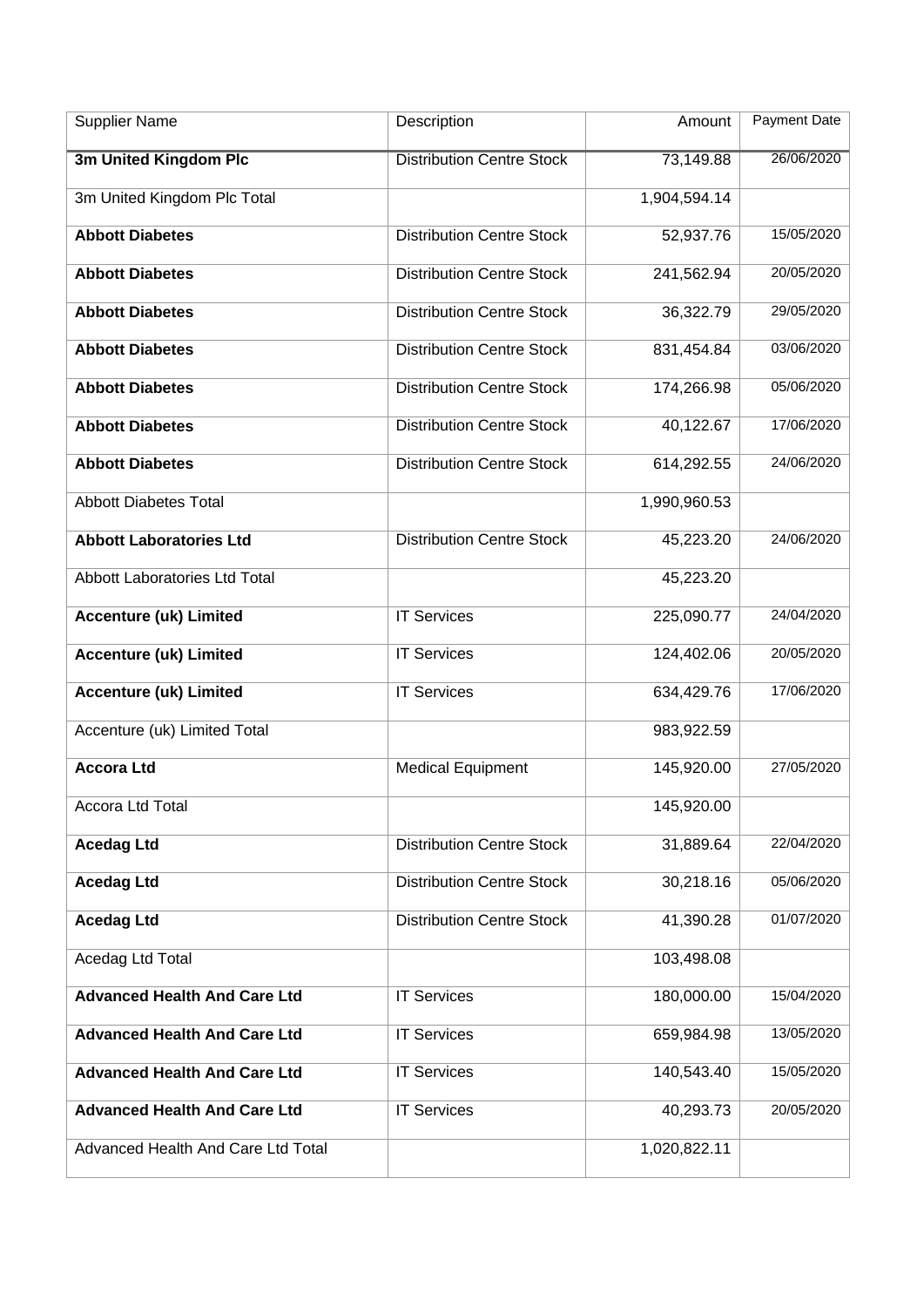| <b>Supplier Name</b>                      | Description                      | Amount     | <b>Payment Date</b> |
|-------------------------------------------|----------------------------------|------------|---------------------|
| <b>Aecom Limited</b>                      | <b>Property Services</b>         | 33,786.62  | 03/04/2020          |
| <b>Aecom Limited</b>                      | <b>Property Services</b>         | 130,450.80 | 22/04/2020          |
| <b>Aecom Limited</b>                      | <b>Property Services</b>         | 28,236.00  | 19/06/2020          |
| <b>Aecom Limited Total</b>                |                                  | 192,473.42 |                     |
| <b>Air Products Plc</b>                   | Removals                         | 93,330.00  | 29/04/2020          |
| Air Products Plc Total                    |                                  | 93,330.00  |                     |
| <b>Albion Environmental Limited</b>       | <b>Professional Services</b>     | 31,080.00  | 03/04/2020          |
| <b>Albion Environmental Limited</b>       | <b>Professional Services</b>     | 76,638.42  | 15/04/2020          |
| <b>Albion Environmental Limited Total</b> |                                  | 107,718.42 |                     |
| <b>Alfred Franks And Bartlett Plc</b>     | <b>Distribution Centre Stock</b> | 347,220.00 | 13/05/2020          |
| <b>Alfred Franks And Bartlett Plc</b>     | <b>Distribution Centre Stock</b> | 360,007.20 | 05/06/2020          |
| Alfred Franks And Bartlett Plc Total      |                                  | 707,227.20 |                     |
| <b>Alloga Uk Ltd</b>                      | <b>Distribution Centre Stock</b> | 51,332.83  | 17/04/2020          |
| <b>Alloga Uk Ltd</b>                      | <b>Distribution Centre Stock</b> | 68,505.36  | 05/06/2020          |
| Alloga Uk Ltd Total                       |                                  | 119,838.19 |                     |
| <b>Altona Diagnostics Uk Ltd</b>          | <b>Medical Equipment</b>         | 116,124.00 | 15/05/2020          |
| <b>Altona Diagnostics Uk Ltd</b>          | <b>Medical Equipment</b>         | 258,081.60 | 17/06/2020          |
| Altona Diagnostics Uk Ltd Total           |                                  | 374,205.60 |                     |
| <b>Ambu Ltd</b>                           | <b>Distribution Centre Stock</b> | 25,829.09  | 03/04/2020          |
| <b>Ambu Ltd</b>                           | <b>Distribution Centre Stock</b> | 129,550.38 | 15/04/2020          |
| <b>Ambu Ltd</b>                           | <b>Distribution Centre Stock</b> | 313,721.29 | 24/04/2020          |
| <b>Ambu Ltd</b>                           | <b>Distribution Centre Stock</b> | 29,105.46  | 29/04/2020          |
| <b>Ambu Ltd</b>                           | <b>Distribution Centre Stock</b> | 66,938.04  | 15/05/2020          |
| Ambu Ltd Total                            |                                  | 565,144.26 |                     |
| <b>Ams International</b>                  | <b>Distribution Centre Stock</b> | 71,879.63  | 29/04/2020          |
| <b>Ams International</b>                  | <b>Distribution Centre Stock</b> | 111,416.54 | 10/06/2020          |
| Ams International Total                   |                                  | 183,296.17 |                     |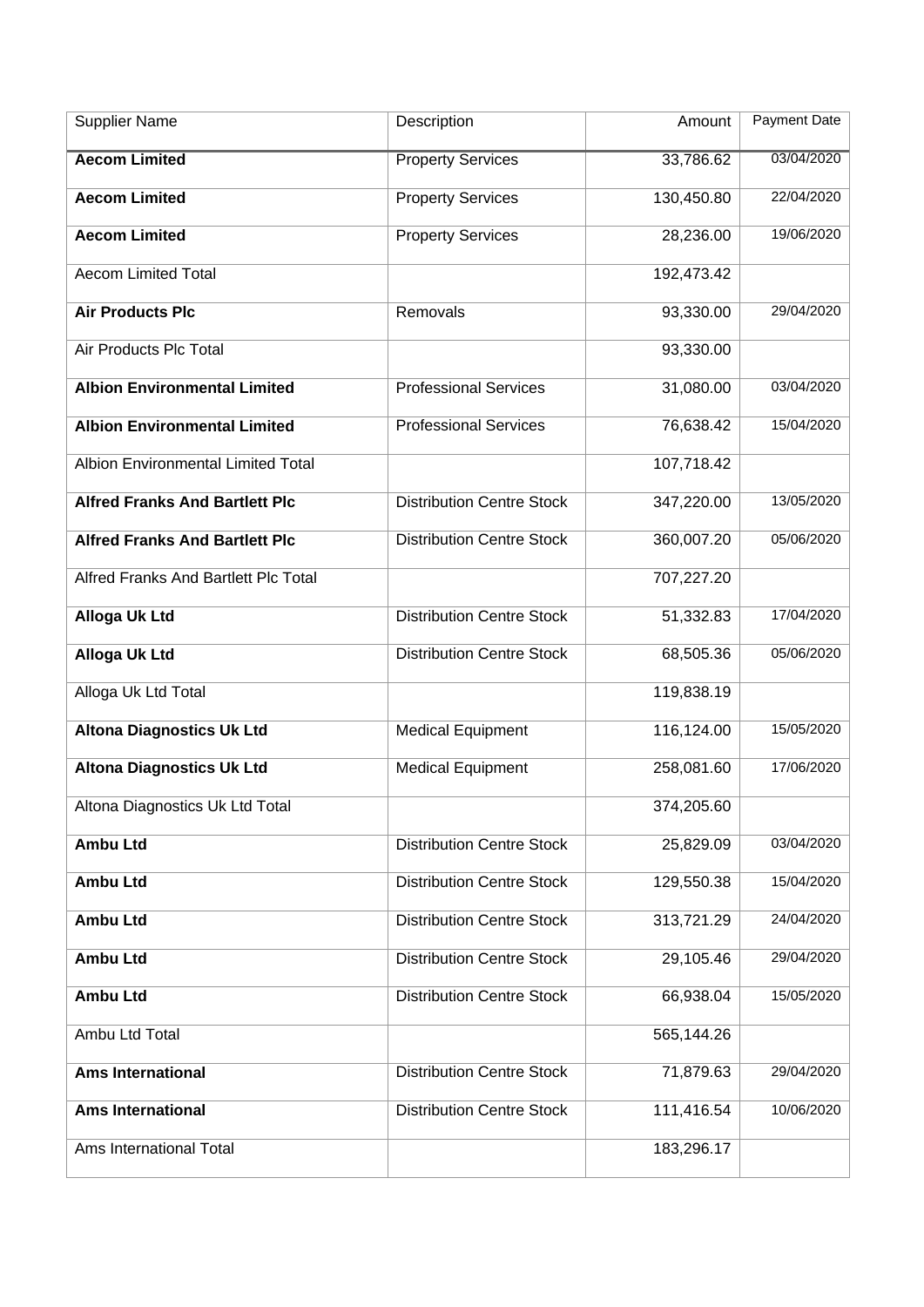| <b>Supplier Name</b>                | Description                      | Amount     | Payment Date |
|-------------------------------------|----------------------------------|------------|--------------|
| <b>Amvale Medical Transport Ltd</b> | <b>Transport</b>                 | 94,700.00  | 05/06/2020   |
| <b>Amvale Medical Transport Ltd</b> | Transport                        | 25,200.00  | 01/07/2020   |
| Amvale Medical Transport Ltd Total  |                                  | 119,900.00 |              |
| <b>Appleton Woods Limited</b>       | <b>Distribution Centre Stock</b> | 32,847.00  | 01/05/2020   |
| Appleton Woods Limited Total        |                                  | 32,847.00  |              |
| <b>Aps Group Scotland</b>           | <b>GP Stationery</b>             | 57,111.81  | 03/04/2020   |
| <b>Aps Group Scotland</b>           | <b>GP Stationery</b>             | 89,395.37  | 06/05/2020   |
| <b>Aps Group Scotland</b>           | <b>GP Stationery</b>             | 199,182.58 | 29/05/2020   |
| <b>Aps Group Scotland</b>           | <b>GP Stationery</b>             | 132,853.80 | 10/06/2020   |
| <b>Aps Group Scotland</b>           | <b>GP Stationery</b>             | 130,461.41 | 24/06/2020   |
| Aps Group Scotland Total            |                                  | 609,004.97 |              |
| <b>Arco Limited</b>                 | <b>Property Services</b>         | 792,077.15 | 15/04/2020   |
| <b>Arco Limited</b>                 | <b>Property Services</b>         | 56,070.17  | 06/05/2020   |
| <b>Arco Limited Total</b>           |                                  | 848,147.32 |              |
| <b>Armstrong Medical Ltd</b>        | <b>Distribution Centre Stock</b> | 33,772.99  | 06/05/2020   |
| <b>Armstrong Medical Ltd</b>        | <b>Distribution Centre Stock</b> | 251,899.80 | 13/05/2020   |
| <b>Armstrong Medical Ltd</b>        | <b>Distribution Centre Stock</b> | 58,428.45  | 15/05/2020   |
| <b>Armstrong Medical Ltd</b>        | <b>Distribution Centre Stock</b> | 28,455.00  | 05/06/2020   |
| <b>Armstrong Medical Ltd</b>        | <b>Distribution Centre Stock</b> | 153,345.89 | 17/06/2020   |
| <b>Armstrong Medical Ltd Total</b>  |                                  | 525,902.13 |              |
| <b>Arnold Clark Finance Ltd</b>     | Vehicles                         | 26,653.79  | 17/06/2020   |
| Arnold Clark Finance Ltd Total      |                                  | 26,653.79  |              |
| <b>Atos It Services Uk Ltd</b>      | <b>IT Services</b>               | 166,726.80 | 03/04/2020   |
| <b>Atos It Services Uk Ltd</b>      | <b>IT Services</b>               | 372,556.80 | 08/04/2020   |
| <b>Atos It Services Uk Ltd</b>      | <b>IT Services</b>               | 323,706.00 | 22/04/2020   |
| <b>Atos It Services Uk Ltd</b>      | <b>IT Services</b>               | 193,039.20 | 24/04/2020   |
| <b>Atos It Services Uk Ltd</b>      | <b>IT Services</b>               | 319,882.80 | 01/05/2020   |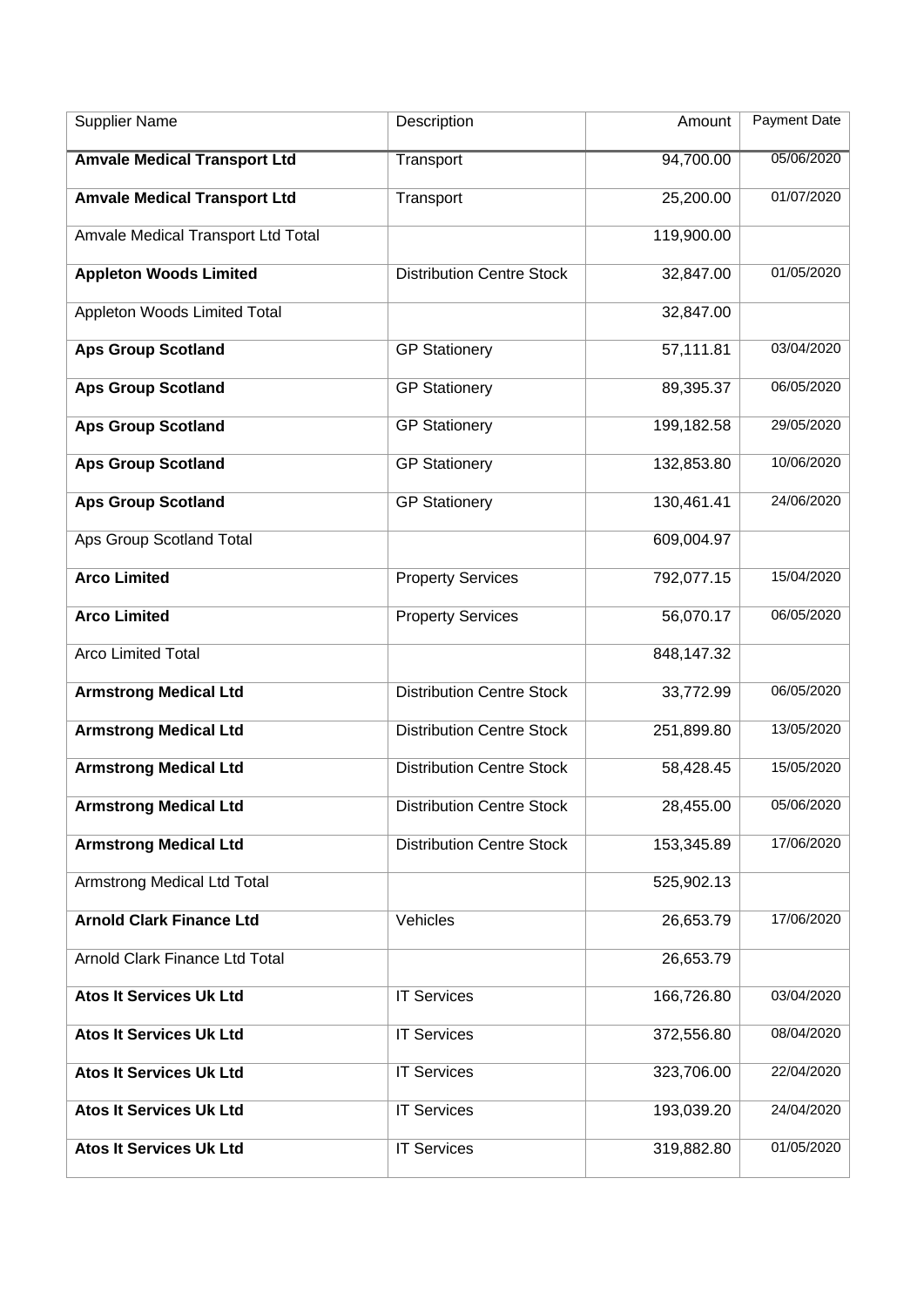| <b>Supplier Name</b>              | Description                      | Amount        | Payment Date |
|-----------------------------------|----------------------------------|---------------|--------------|
| <b>Atos It Services Uk Ltd</b>    | <b>IT Services</b>               | 2,402,136.00  | 06/05/2020   |
| <b>Atos It Services Uk Ltd</b>    | <b>IT Services</b>               | 40,279.20     | 13/05/2020   |
| <b>Atos It Services Uk Ltd</b>    | <b>IT Services</b>               | 54,988.80     | 15/05/2020   |
| <b>Atos It Services Uk Ltd</b>    | <b>IT Services</b>               | 38,265.60     | 20/05/2020   |
| <b>Atos It Services Uk Ltd</b>    | <b>IT Services</b>               | 176,348.40    | 22/05/2020   |
| <b>Atos It Services Uk Ltd</b>    | <b>IT Services</b>               | 234,932.40    | 27/05/2020   |
| <b>Atos It Services Uk Ltd</b>    | <b>IT Services</b>               | 213,330.00    | 29/05/2020   |
| <b>Atos It Services Uk Ltd</b>    | <b>IT Services</b>               | 2,438,127.60  | 03/06/2020   |
| <b>Atos It Services Uk Ltd</b>    | <b>IT Services</b>               | 3,403,538.40  | 10/06/2020   |
| <b>Atos It Services Uk Ltd</b>    | <b>IT Services</b>               | 32,163.60     | 12/06/2020   |
| <b>Atos It Services Uk Ltd</b>    | <b>IT Services</b>               | 121,225.20    | 17/06/2020   |
| <b>Atos It Services Uk Ltd</b>    | <b>IT Services</b>               | 377,095.20    | 19/06/2020   |
| <b>Atos It Services Uk Ltd</b>    | <b>IT Services</b>               | 6,927,617.51  | 24/06/2020   |
| <b>Atos It Services Uk Ltd</b>    | <b>IT Services</b>               | 73,282.80     | 26/06/2020   |
| <b>Atos It Services Uk Ltd</b>    | <b>IT Services</b>               | 74,406.00     | 01/07/2020   |
| Atos It Services Uk Ltd Total     |                                  | 17,983,648.31 |              |
| <b>Audit Scotland</b>             | <b>Audit Services</b>            | 62,510.00     | 29/05/2020   |
| <b>Audit Scotland Total</b>       |                                  | 62,510.00     |              |
| <b>Axsys Technology Ltd</b>       | <b>IT Services</b>               | 31,829.26     | 05/06/2020   |
| <b>Axsys Technology Ltd</b>       | <b>IT Services</b>               | 94,686.40     | 17/06/2020   |
| <b>Axsys Technology Ltd Total</b> |                                  | 126,515.66    |              |
| <b>B Braun Medical Ltd</b>        | <b>Distribution Centre Stock</b> | 135,766.77    | 22/04/2020   |
| <b>B Braun Medical Ltd</b>        | <b>Distribution Centre Stock</b> | 87,972.47     | 13/05/2020   |
| <b>B Braun Medical Ltd</b>        | <b>Distribution Centre Stock</b> | 95,601.35     | 15/05/2020   |
| <b>B Braun Medical Ltd</b>        | <b>Distribution Centre Stock</b> | 49,613.18     | 20/05/2020   |
| <b>B Braun Medical Ltd</b>        | <b>Distribution Centre Stock</b> | 71,237.61     | 22/05/2020   |
| <b>B Braun Medical Ltd</b>        | <b>Distribution Centre Stock</b> | 53,716.83     | 29/05/2020   |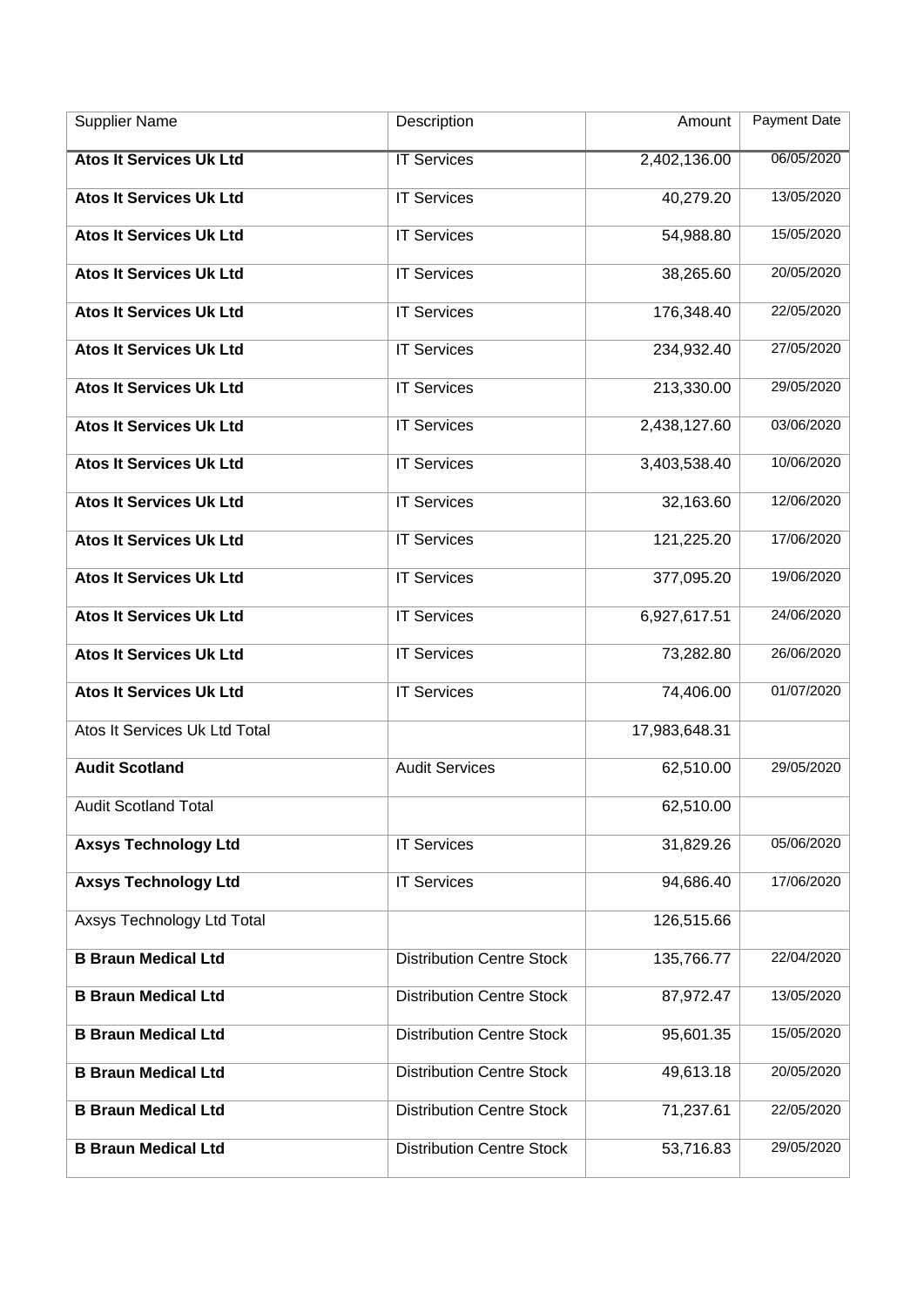| <b>Supplier Name</b>                          | Description                      | Amount       | <b>Payment Date</b> |
|-----------------------------------------------|----------------------------------|--------------|---------------------|
| <b>B Braun Medical Ltd</b>                    | <b>Distribution Centre Stock</b> | 70,401.61    | 05/06/2020          |
| <b>B Braun Medical Ltd</b>                    | <b>Distribution Centre Stock</b> | 65,574.00    | 12/06/2020          |
| <b>B Braun Medical Ltd</b>                    | <b>Distribution Centre Stock</b> | 252,270.63   | 17/06/2020          |
| <b>B Braun Medical Ltd</b>                    | <b>Distribution Centre Stock</b> | 73,435.74    | 19/06/2020          |
| <b>B Braun Medical Ltd</b>                    | <b>Distribution Centre Stock</b> | 29,025.11    | 26/06/2020          |
| <b>B Braun Medical Ltd Total</b>              |                                  | 984,615.30   |                     |
| <b>Balfour Beatty</b>                         | <b>Property Services</b>         | 1,082,564.77 | 15/04/2020          |
| <b>Balfour Beatty</b>                         | <b>Property Services</b>         | 1,550,019.60 | 17/04/2020          |
| <b>Balfour Beatty</b>                         | <b>Property Services</b>         | 154,825.56   | 29/04/2020          |
| <b>Balfour Beatty</b>                         | <b>Property Services</b>         | 76,238.77    | 06/05/2020          |
| <b>Balfour Beatty Total</b>                   |                                  | 2,863,648.70 |                     |
| <b>Bard Ltd</b>                               | <b>Distribution Centre Stock</b> | 60,792.81    | 13/05/2020          |
| <b>Bard Ltd</b>                               | <b>Distribution Centre Stock</b> | 43,389.07    | 15/05/2020          |
| <b>Bard Ltd Total</b>                         |                                  | 104,181.88   |                     |
| <b>Baxter Healthcare Ltd</b>                  | <b>Distribution Centre Stock</b> | 47,520.00    | 20/05/2020          |
| <b>Baxter Healthcare Ltd</b>                  | <b>Distribution Centre Stock</b> | 48,000.00    | 19/06/2020          |
| <b>Baxter Healthcare Ltd Total</b>            |                                  | 95,520.00    |                     |
| <b>Beaver Healthcare Equipment</b>            | <b>Medical Equipment</b>         | 692,706.00   | 13/05/2020          |
| <b>Beaver Healthcare Equipment</b>            | <b>Medical Equipment</b>         | 45,000.00    | 03/06/2020          |
| Beaver Healthcare Equipment Total             |                                  | 737,706.00   |                     |
| <b>Beaver-visitec International Sales Ltd</b> | <b>Medical Equipment</b>         | 31,154.49    | 13/05/2020          |
| Beaver-visitec International Sales Ltd Total  |                                  | 31,154.49    |                     |
| <b>Beckman Coulter Uk Ltd</b>                 | <b>Blood Services</b>            | 25,771.09    | 20/05/2020          |
| Beckman Coulter Uk Ltd Total                  |                                  | 25,771.09    |                     |
| Becton Dickinson (cme) U.k. Ltd               | <b>Distribution Centre Stock</b> | 64,647.60    | 22/04/2020          |
| Becton Dickinson (cme) U.k. Ltd               | <b>Distribution Centre Stock</b> | 187,399.20   | 06/05/2020          |
| Becton Dickinson (cme) U.k. Ltd               | <b>Distribution Centre Stock</b> | 59,700.00    | 15/05/2020          |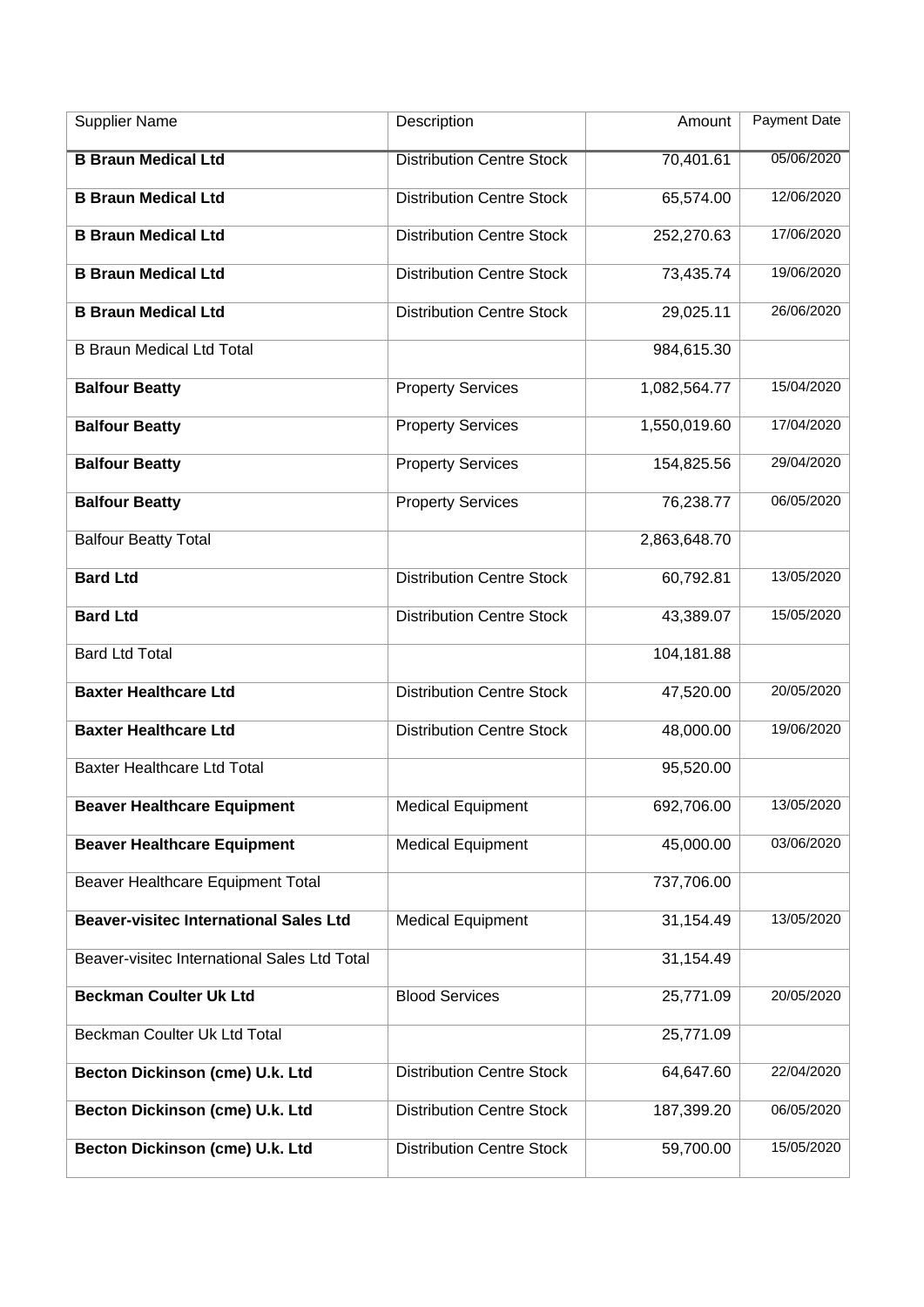| <b>Supplier Name</b>                  | Description                      | Amount       | <b>Payment Date</b> |
|---------------------------------------|----------------------------------|--------------|---------------------|
| Becton Dickinson (cme) U.k. Ltd       | <b>Distribution Centre Stock</b> | 61,447.20    | 22/05/2020          |
| Becton Dickinson (cme) U.k. Ltd       | <b>Distribution Centre Stock</b> | 59,700.00    | 29/05/2020          |
| Becton Dickinson (cme) U.k. Ltd       | <b>Distribution Centre Stock</b> | 119,400.00   | 10/06/2020          |
| Becton Dickinson (cme) U.k. Ltd       | <b>Distribution Centre Stock</b> | 59,700.00    | 19/06/2020          |
| Becton Dickinson (cme) U.k. Ltd       | <b>Distribution Centre Stock</b> | 33,538.80    | 24/06/2020          |
| Becton Dickinson (cme) U.k. Ltd Total |                                  | 645,532.80   |                     |
| <b>Becton Dickinson Uk Ltd</b>        | <b>Distribution Centre Stock</b> | 330,947.26   | 08/04/2020          |
| <b>Becton Dickinson Uk Ltd</b>        | <b>Distribution Centre Stock</b> | 183,608.30   | 15/04/2020          |
| <b>Becton Dickinson Uk Ltd</b>        | <b>Distribution Centre Stock</b> | 291,824.20   | 22/04/2020          |
| <b>Becton Dickinson Uk Ltd</b>        | <b>Distribution Centre Stock</b> | 198,449.68   | 24/04/2020          |
| <b>Becton Dickinson Uk Ltd</b>        | <b>Distribution Centre Stock</b> | 163,539.00   | 29/04/2020          |
| <b>Becton Dickinson Uk Ltd</b>        | <b>Distribution Centre Stock</b> | 118,622.76   | 01/05/2020          |
| <b>Becton Dickinson Uk Ltd</b>        | <b>Distribution Centre Stock</b> | 209,145.88   | 06/05/2020          |
| <b>Becton Dickinson Uk Ltd</b>        | <b>Distribution Centre Stock</b> | 642,262.80   | 13/05/2020          |
| <b>Becton Dickinson Uk Ltd</b>        | <b>Distribution Centre Stock</b> | 111,150.60   | 15/05/2020          |
| <b>Becton Dickinson Uk Ltd</b>        | <b>Distribution Centre Stock</b> | 196,393.77   | 20/05/2020          |
| <b>Becton Dickinson Uk Ltd</b>        | <b>Distribution Centre Stock</b> | 265,838.30   | 27/05/2020          |
| <b>Becton Dickinson Uk Ltd</b>        | <b>Distribution Centre Stock</b> | 246,124.80   | 29/05/2020          |
| <b>Becton Dickinson Uk Ltd</b>        | <b>Distribution Centre Stock</b> | 201,702.77   | 03/06/2020          |
| <b>Becton Dickinson Uk Ltd</b>        | <b>Distribution Centre Stock</b> | 275,398.36   | 10/06/2020          |
| <b>Becton Dickinson Uk Ltd</b>        | <b>Distribution Centre Stock</b> | 131,687.04   | 17/06/2020          |
| <b>Becton Dickinson Uk Ltd</b>        | <b>Distribution Centre Stock</b> | 69,859.29    | 24/06/2020          |
| <b>Becton Dickinson Uk Ltd</b>        | <b>Distribution Centre Stock</b> | 75,264.42    | 01/07/2020          |
| Becton Dickinson Uk Ltd Total         |                                  | 3,711,819.23 |                     |
| <b>Beezr Studios Ltd</b>              | <b>Professional Services</b>     | 66,000.00    | 13/05/2020          |
| <b>Beezr Studios Ltd Total</b>        |                                  | 66,000.00    |                     |
| <b>Berkley Estates London Limited</b> | <b>Property Services</b>         | 39,300.00    | 12/06/2020          |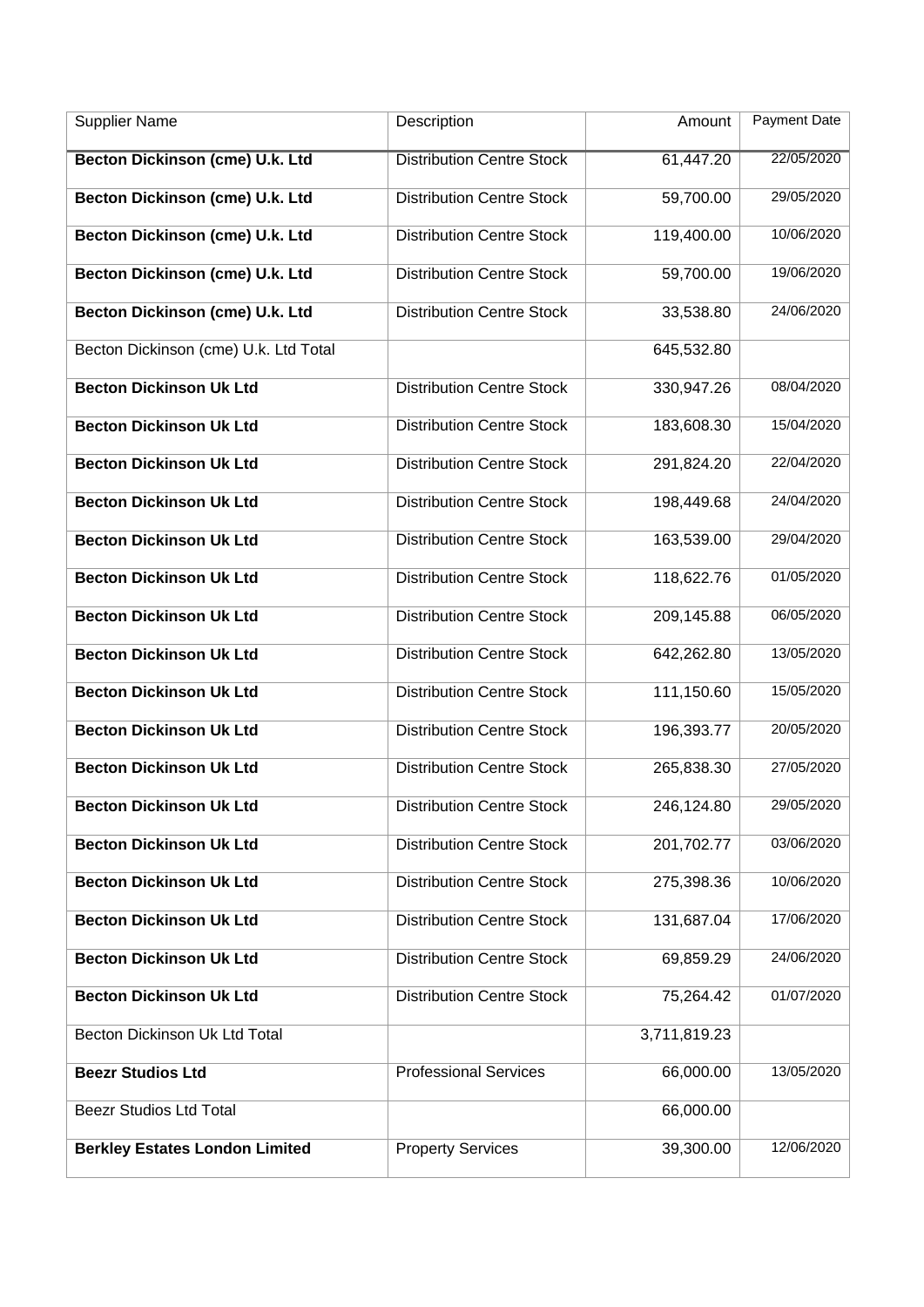| <b>Supplier Name</b>                                         | Description                      | Amount       | Payment Date |
|--------------------------------------------------------------|----------------------------------|--------------|--------------|
| <b>Berkley Estates London Limited Total</b>                  |                                  | 39,300.00    |              |
| <b>Bio Merieux Uk Ltd</b>                                    | <b>Blood Services</b>            | 47,873.02    | 06/05/2020   |
| <b>Bio Merieux Uk Ltd</b>                                    | <b>Blood Services</b>            | 33,872.16    | 13/05/2020   |
| <b>Bio Merieux Uk Ltd Total</b>                              |                                  | 81,745.18    |              |
| <b>Bio Products Lab Ltd</b>                                  | <b>Distribution Centre Stock</b> | 40,338.00    | 15/04/2020   |
| <b>Bio Products Lab Ltd</b>                                  | <b>Distribution Centre Stock</b> | 45,018.00    | 17/04/2020   |
| <b>Bio Products Lab Ltd</b>                                  | <b>Distribution Centre Stock</b> | 68,135.40    | 06/05/2020   |
| <b>Bio Products Lab Ltd</b>                                  | <b>Distribution Centre Stock</b> | 58,225.00    | 05/06/2020   |
| <b>Bio Products Lab Ltd</b>                                  | <b>Distribution Centre Stock</b> | 28,769.20    | 01/07/2020   |
| <b>Bio Products Lab Ltd Total</b>                            |                                  | 240,485.60   |              |
| <b>Bio-rad Laboratories Ltd</b>                              | <b>Blood Services</b>            | 53,175.86    | 24/04/2020   |
| <b>Bio-rad Laboratories Ltd Total</b>                        |                                  | 53,175.86    |              |
| <b>Birmingham And Solihull Mental Health</b><br><b>Trust</b> | <b>Commissioned Services</b>     | 53,258.00    | 27/05/2020   |
| Birmingham And Solihull Mental Health<br><b>Trust Total</b>  |                                  | 53,258.00    |              |
| <b>Blacklane Asphalt Ltd</b>                                 | <b>Property Services</b>         | 32,103.60    | 08/04/2020   |
| <b>Blacklane Asphalt Ltd Total</b>                           |                                  | 32,103.60    |              |
| <b>Blue Arrow Ltd</b>                                        | <b>Temporary Staff</b>           | 41,587.18    | 08/04/2020   |
| <b>Blue Arrow Ltd</b>                                        | <b>Temporary Staff</b>           | 57,284.14    | 29/04/2020   |
| <b>Blue Arrow Ltd</b>                                        | <b>Temporary Staff</b>           | 77,380.49    | 20/05/2020   |
| <b>Blue Arrow Ltd</b>                                        | <b>Temporary Staff</b>           | 76,729.62    | 03/06/2020   |
| <b>Blue Arrow Ltd</b>                                        | <b>Temporary Staff</b>           | 39,320.40    | 12/06/2020   |
| <b>Blue Arrow Ltd Total</b>                                  |                                  | 292,301.83   |              |
| <b>Blue Yonder Technology Solutions (uk)</b><br>Ltd          | <b>IT Services</b>               | 104,503.30   | 29/04/2020   |
| Blue Yonder Technology Solutions (uk) Ltd<br>Total           |                                  | 104,503.30   |              |
| <b>Bmi Healthcare</b>                                        | <b>Professional Services</b>     | 2,561,262.00 | 20/05/2020   |
| <b>Bmi Healthcare</b>                                        | <b>Professional Services</b>     | 105,312.75   | 05/06/2020   |
| <b>Bmi Healthcare</b>                                        | <b>Professional Services</b>     | 1,292,768.00 | 10/06/2020   |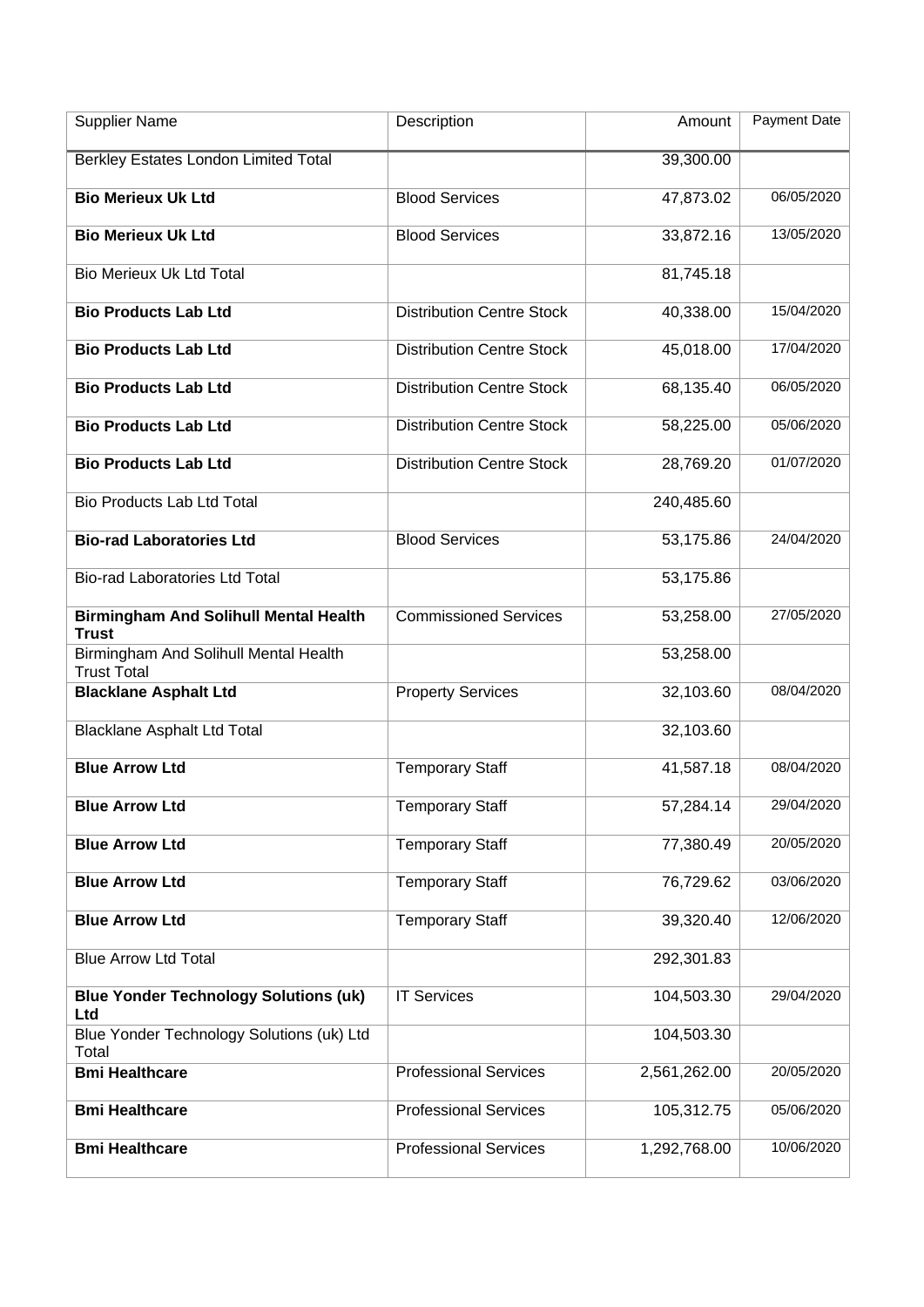| <b>Supplier Name</b>                 | Description                      | Amount       | <b>Payment Date</b> |
|--------------------------------------|----------------------------------|--------------|---------------------|
| <b>Bmi Healthcare</b>                | <b>Professional Services</b>     | 115,600.14   | 01/07/2020          |
| <b>Bmi Healthcare Total</b>          |                                  | 4,074,942.89 |                     |
| <b>Boston Scientific Ltd</b>         | <b>Distribution Centre Stock</b> | 102,818.40   | 01/05/2020          |
| <b>Boston Scientific Ltd</b>         | <b>Distribution Centre Stock</b> | 55,090.80    | 13/05/2020          |
| <b>Boston Scientific Ltd</b>         | <b>Distribution Centre Stock</b> | 37,824.00    | 20/05/2020          |
| <b>Boston Scientific Ltd</b>         | <b>Distribution Centre Stock</b> | 26,197.20    | 27/05/2020          |
| <b>Boston Scientific Ltd</b>         | <b>Distribution Centre Stock</b> | 50,040.72    | 05/06/2020          |
| <b>Boston Scientific Ltd</b>         | <b>Distribution Centre Stock</b> | 77,677.44    | 26/06/2020          |
| <b>Boston Scientific Ltd Total</b>   |                                  | 349,648.56   |                     |
| <b>Bowmed Ibisqus</b>                | <b>Medical Equipment</b>         | 50,871.60    | 29/05/2020          |
| <b>Bowmed Ibisqus Total</b>          |                                  | 50,871.60    |                     |
| <b>Bpi Healthcare</b>                | <b>Distribution Centre Stock</b> | 351,906.02   | 29/04/2020          |
| <b>Bpi Healthcare</b>                | <b>Distribution Centre Stock</b> | 96,146.71    | 01/05/2020          |
| <b>Bpi Healthcare</b>                | <b>Distribution Centre Stock</b> | 39,642.40    | 13/05/2020          |
| <b>Bpi Healthcare</b>                | <b>Distribution Centre Stock</b> | 36,721.80    | 20/05/2020          |
| <b>Bpi Healthcare</b>                | <b>Distribution Centre Stock</b> | 228,239.91   | 22/05/2020          |
| <b>Bpi Healthcare</b>                | <b>Distribution Centre Stock</b> | 227,911.69   | 26/06/2020          |
| <b>Bpi Healthcare</b>                | <b>Distribution Centre Stock</b> | 66,884.27    | 01/07/2020          |
| <b>Bpi Healthcare Total</b>          |                                  | 1,047,452.80 |                     |
| <b>Bracco Uk Ltd</b>                 | <b>Distribution Centre Stock</b> | 35,647.20    | 17/04/2020          |
| <b>Bracco Uk Ltd Total</b>           |                                  | 35,647.20    |                     |
| <b>Brightwork Ltd</b>                | <b>Temporary Staff</b>           | 68,929.90    | 06/05/2020          |
| <b>Brightwork Ltd Total</b>          |                                  | 68,929.90    |                     |
| <b>Bt Payment Services Ltd</b>       | <b>IT Services</b>               | 31,612.60    | 03/06/2020          |
| <b>Bt Payment Services Ltd Total</b> |                                  | 31,612.60    |                     |
| <b>Bunzl Catering Supplies</b>       | <b>Distribution Centre Stock</b> | 31,626.05    | 17/04/2020          |
| <b>Bunzl Catering Supplies</b>       | <b>Distribution Centre Stock</b> | 31,556.88    | 13/05/2020          |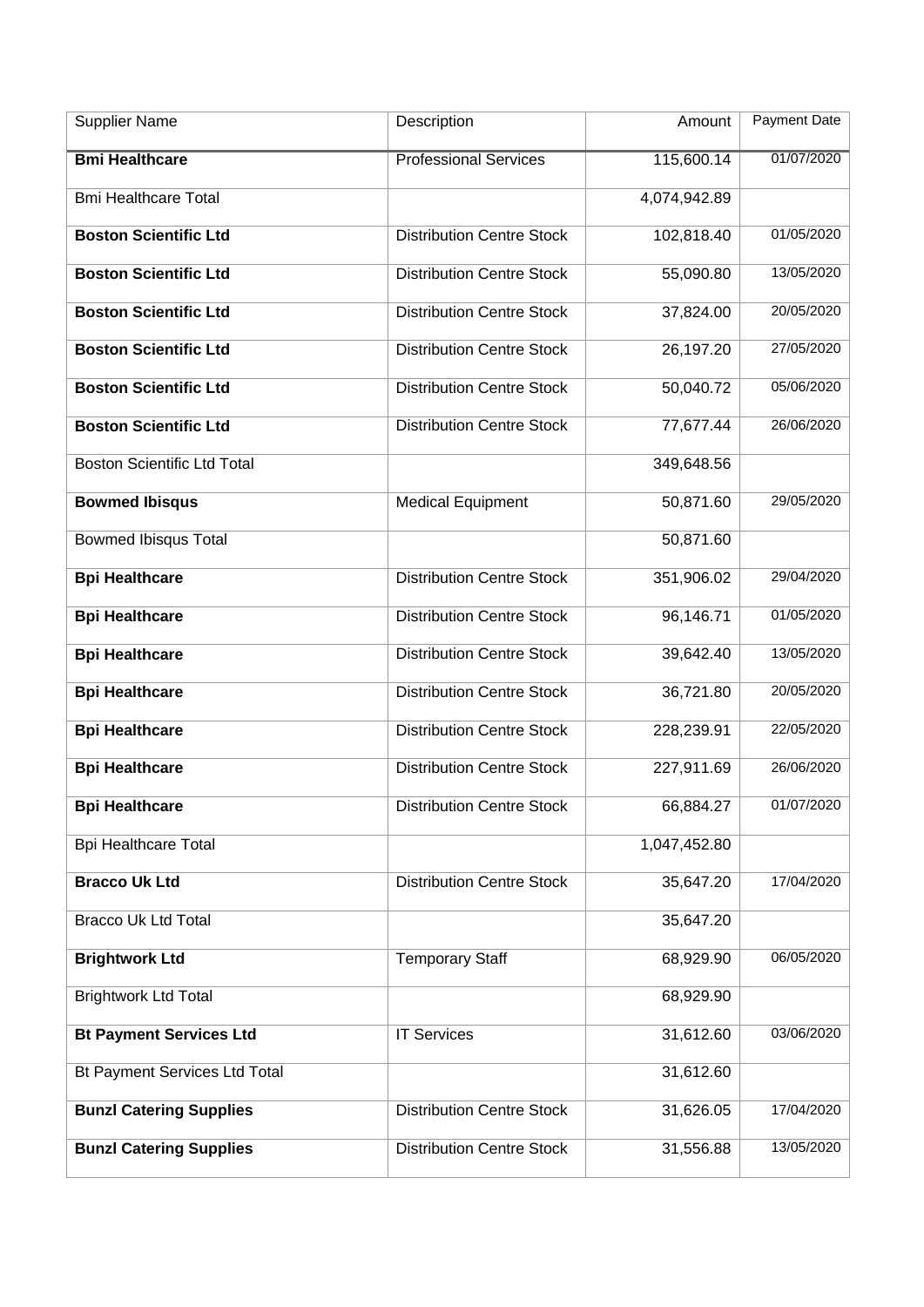| <b>Supplier Name</b>                    | Description                      | Amount       | Payment Date |
|-----------------------------------------|----------------------------------|--------------|--------------|
| <b>Bunzl Catering Supplies Total</b>    |                                  | 63,182.93    |              |
| <b>Bunzl Healthcare</b>                 | <b>Distribution Centre Stock</b> | 26,328.94    | 17/04/2020   |
| <b>Bunzl Healthcare</b>                 | <b>Distribution Centre Stock</b> | 57,472.01    | 29/04/2020   |
| <b>Bunzl Healthcare</b>                 | <b>Distribution Centre Stock</b> | 30,958.86    | 13/05/2020   |
| <b>Bunzl Healthcare</b>                 | <b>Distribution Centre Stock</b> | 42,666.43    | 15/05/2020   |
| <b>Bunzl Healthcare</b>                 | <b>Distribution Centre Stock</b> | 59,704.71    | 22/05/2020   |
| <b>Bunzl Healthcare</b>                 | <b>Distribution Centre Stock</b> | 27,616.70    | 10/06/2020   |
| <b>Bunzl Healthcare Total</b>           |                                  | 244,747.65   |              |
| <b>Business Moves (glasgow) Limited</b> | <b>Property Services</b>         | 30,766.56    | 29/04/2020   |
| <b>Business Moves (glasgow) Limited</b> | <b>Property Services</b>         | 35,359.20    | 13/05/2020   |
| <b>Business Moves (glasgow) Limited</b> | <b>Property Services</b>         | 31,102.32    | 10/06/2020   |
| Business Moves (glasgow) Limited Total  |                                  | 97,228.08    |              |
| <b>Calachem Ltd</b>                     | <b>Medical Equipment</b>         | 179,280.00   | 13/05/2020   |
| <b>Calachem Ltd</b>                     | <b>Medical Equipment</b>         | 397,764.00   | 22/05/2020   |
| <b>Calachem Ltd</b>                     | <b>Medical Equipment</b>         | 87,144.70    | 27/05/2020   |
| <b>Calachem Ltd</b>                     | <b>Medical Equipment</b>         | 1,124,136.00 | 05/06/2020   |
| <b>Calachem Ltd</b>                     | <b>Medical Equipment</b>         | 211,356.00   | 12/06/2020   |
| Calachem Ltd Total                      |                                  | 1,999,680.70 |              |
| <b>Cantel (uk) Limited</b>              | <b>Distribution Centre Stock</b> | 38,427.48    | 15/04/2020   |
| <b>Cantel (uk) Limited</b>              | <b>Distribution Centre Stock</b> | 30,015.60    | 17/06/2020   |
| Cantel (uk) Limited Total               |                                  | 68,443.08    |              |
| <b>Cap Gemini Uk Plc</b>                | <b>IT Services</b>               | 129,504.00   | 24/04/2020   |
| <b>Cap Gemini Uk Plc</b>                | <b>IT Services</b>               | 29,880.00    | 20/05/2020   |
| <b>Cap Gemini Uk Plc</b>                | <b>IT Services</b>               | 115,611.78   | 19/06/2020   |
| Cap Gemini Uk Plc Total                 |                                  | 274,995.78   |              |
| <b>Capita Business Services (swan)</b>  | <b>IT Services</b>               | 161,128.80   | 24/04/2020   |
| <b>Capita Business Services (swan)</b>  | <b>IT Services</b>               | 545,278.26   | 29/04/2020   |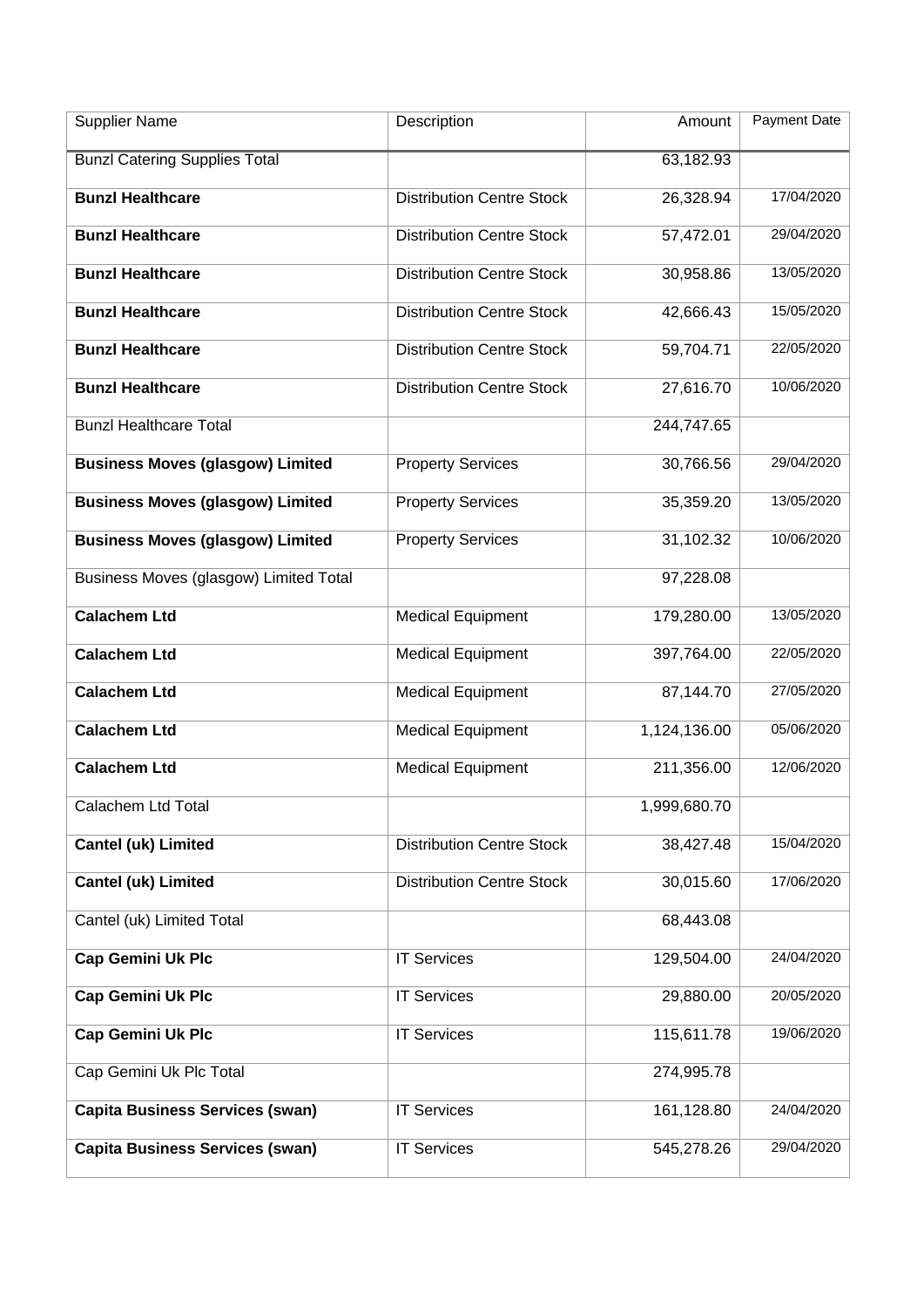| <b>Supplier Name</b>                         | Description                      | Amount       | <b>Payment Date</b> |
|----------------------------------------------|----------------------------------|--------------|---------------------|
| <b>Capita Business Services (swan)</b>       | <b>IT Services</b>               | 444,517.34   | 13/05/2020          |
| <b>Capita Business Services (swan)</b>       | <b>IT Services</b>               | 179,054.40   | 20/05/2020          |
| <b>Capita Business Services (swan)</b>       | <b>IT Services</b>               | 641,218.81   | 03/06/2020          |
| <b>Capita Business Services (swan)</b>       | <b>IT Services</b>               | 382,092.16   | 01/07/2020          |
| Capita Business Services (swan) Total        |                                  | 2,353,289.77 |                     |
| <b>Cardiac Services</b>                      | <b>Medical Equipment</b>         | 81,992.96    | 27/05/2020          |
| <b>Cardiac Services</b>                      | <b>Medical Equipment</b>         | 43,628.43    | 29/05/2020          |
| <b>Cardiac Services</b>                      | <b>Medical Equipment</b>         | 101,718.00   | 03/06/2020          |
| <b>Cardiac Services</b>                      | Medical Equipment                | 159,319.20   | 10/06/2020          |
| <b>Cardiac Services Total</b>                |                                  | 386,658.59   |                     |
| <b>Cardinal Health Uk 432 Limited</b>        | <b>Distribution Centre Stock</b> | 468,803.98   | 13/05/2020          |
| <b>Cardinal Health Uk 432 Limited</b>        | <b>Distribution Centre Stock</b> | 43,338.46    | 05/06/2020          |
| <b>Cardinal Health Uk 432 Limited</b>        | <b>Distribution Centre Stock</b> | 72,144.03    | 19/06/2020          |
| <b>Cardinal Health Uk 432 Limited</b>        | <b>Distribution Centre Stock</b> | 59,436.68    | 26/06/2020          |
| Cardinal Health Uk 432 Limited Total         |                                  | 643,723.15   |                     |
| <b>Casting Support Systems Ltd</b>           | Non Medical Equipment            | 39,441.60    | 13/05/2020          |
| <b>Casting Support Systems Ltd Total</b>     |                                  | 39,441.60    |                     |
| <b>Cbre Limited - Marischal Square</b>       | <b>Property Services</b>         | 26,154.49    | 22/05/2020          |
| <b>Cbre Limited - Marischal Square Total</b> |                                  | 26,154.49    |                     |
| <b>Cd Medical</b>                            | <b>Distribution Centre Stock</b> | 25,587.74    | 17/04/2020          |
| <b>Cd Medical Total</b>                      |                                  | 25,587.74    |                     |
| <b>Cegedim Rx Ltd</b>                        | <b>Professional Services</b>     | 48,000.00    | 13/05/2020          |
| Cegedim Rx Ltd Total                         |                                  | 48,000.00    |                     |
| <b>Central Medical Supplies</b>              | <b>Distribution Centre Stock</b> | 34,361.45    | 13/05/2020          |
| <b>Central Medical Supplies Total</b>        |                                  | 34,361.45    |                     |
| <b>Cepheid Uk Ltd</b>                        | <b>Medical Equipment</b>         | 638,004.00   | 15/05/2020          |
| <b>Cepheid Uk Ltd</b>                        | <b>Medical Equipment</b>         | 229,680.00   | 03/06/2020          |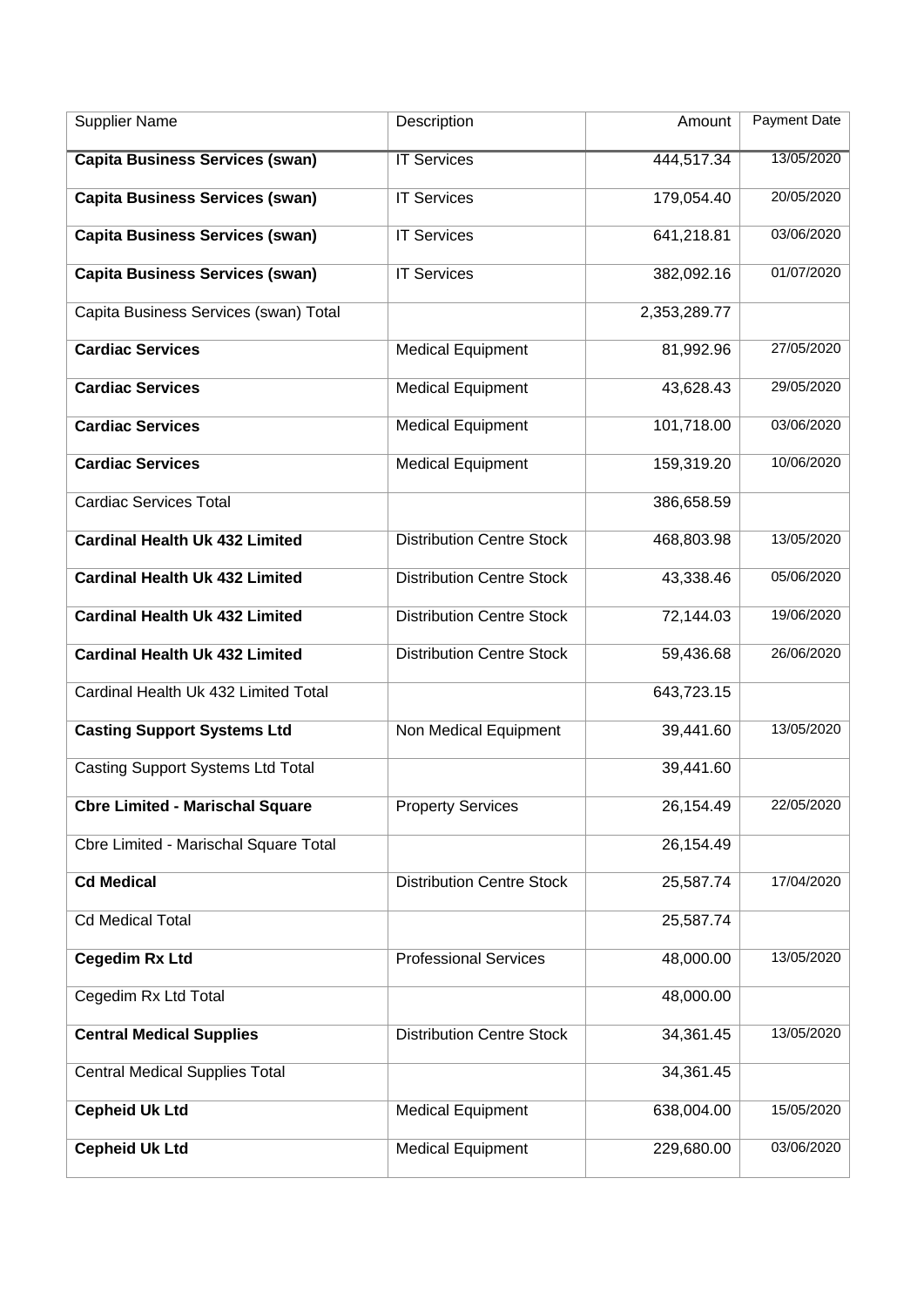| <b>Supplier Name</b>                                      | Description                      | Amount       | <b>Payment Date</b> |
|-----------------------------------------------------------|----------------------------------|--------------|---------------------|
| <b>Cepheid Uk Ltd</b>                                     | <b>Medical Equipment</b>         | 85,971.25    | 12/06/2020          |
| <b>Cepheid Uk Ltd</b>                                     | <b>Medical Equipment</b>         | 133,865.16   | 26/06/2020          |
| <b>Cepheid Uk Ltd</b>                                     | <b>Medical Equipment</b>         | 60,482.40    | 01/07/2020          |
| Cepheid Uk Ltd Total                                      |                                  | 1,148,002.81 |                     |
| <b>Clark Contracts Ltd</b>                                | <b>Property Services</b>         | 817,151.41   | 08/04/2020          |
| <b>Clark Contracts Ltd Total</b>                          |                                  | 817,151.41   |                     |
| <b>Clatterbridge Centre For Oncology Nhs</b><br><b>Ft</b> | <b>Commissioned Services</b>     | 54,061.31    | 01/07/2020          |
| Clatterbridge Centre For Oncology Nhs Ft<br>Total         |                                  | 54,061.31    |                     |
| <b>Clonallon Laboratories Limited</b>                     | <b>Distribution Centre Stock</b> | 85,437.42    | 08/04/2020          |
| <b>Clonallon Laboratories Limited Total</b>               |                                  | 85,437.42    |                     |
| <b>Clowes Developments (scotland) Ltd</b>                 | <b>Property Services</b>         | 270,357.00   | 15/04/2020          |
| <b>Clowes Developments (scotland) Ltd</b>                 | <b>Property Services</b>         | 270,357.00   | 15/05/2020          |
| Clowes Developments (scotland) Ltd Total                  |                                  | 540,714.00   |                     |
| <b>Compass Group</b>                                      | Catering                         | 384,711.95   | 13/05/2020          |
| <b>Compass Group Total</b>                                |                                  | 384,711.95   |                     |
| <b>Computacenter (uk) Ltd</b>                             | <b>IT Services</b>               | 50,055.17    | 27/05/2020          |
| Computacenter (uk) Ltd Total                              |                                  | 50,055.17    |                     |
| <b>Convatec Ltd</b>                                       | <b>Distribution Centre Stock</b> | 29,778.78    | 03/04/2020          |
| <b>Convatec Ltd</b>                                       | <b>Distribution Centre Stock</b> | 41,025.76    | 06/05/2020          |
| <b>Convatec Ltd</b>                                       | <b>Distribution Centre Stock</b> | 26,046.15    | 13/05/2020          |
| <b>Convatec Ltd</b>                                       | <b>Distribution Centre Stock</b> | 47,678.40    | 15/05/2020          |
| <b>Convatec Ltd</b>                                       | <b>Distribution Centre Stock</b> | 28,271.91    | 17/06/2020          |
| <b>Convatec Ltd</b>                                       | <b>Distribution Centre Stock</b> | 27,549.95    | 01/07/2020          |
| <b>Convatec Ltd Total</b>                                 |                                  | 200,350.95   |                     |
| <b>Cook Uk Limited</b>                                    | <b>Distribution Centre Stock</b> | 55,241.52    | 29/04/2020          |
| <b>Cook Uk Limited Total</b>                              |                                  | 55,241.52    |                     |
| <b>Coolspirit Ltd</b>                                     | <b>IT Services</b>               | 28,258.80    | 01/07/2020          |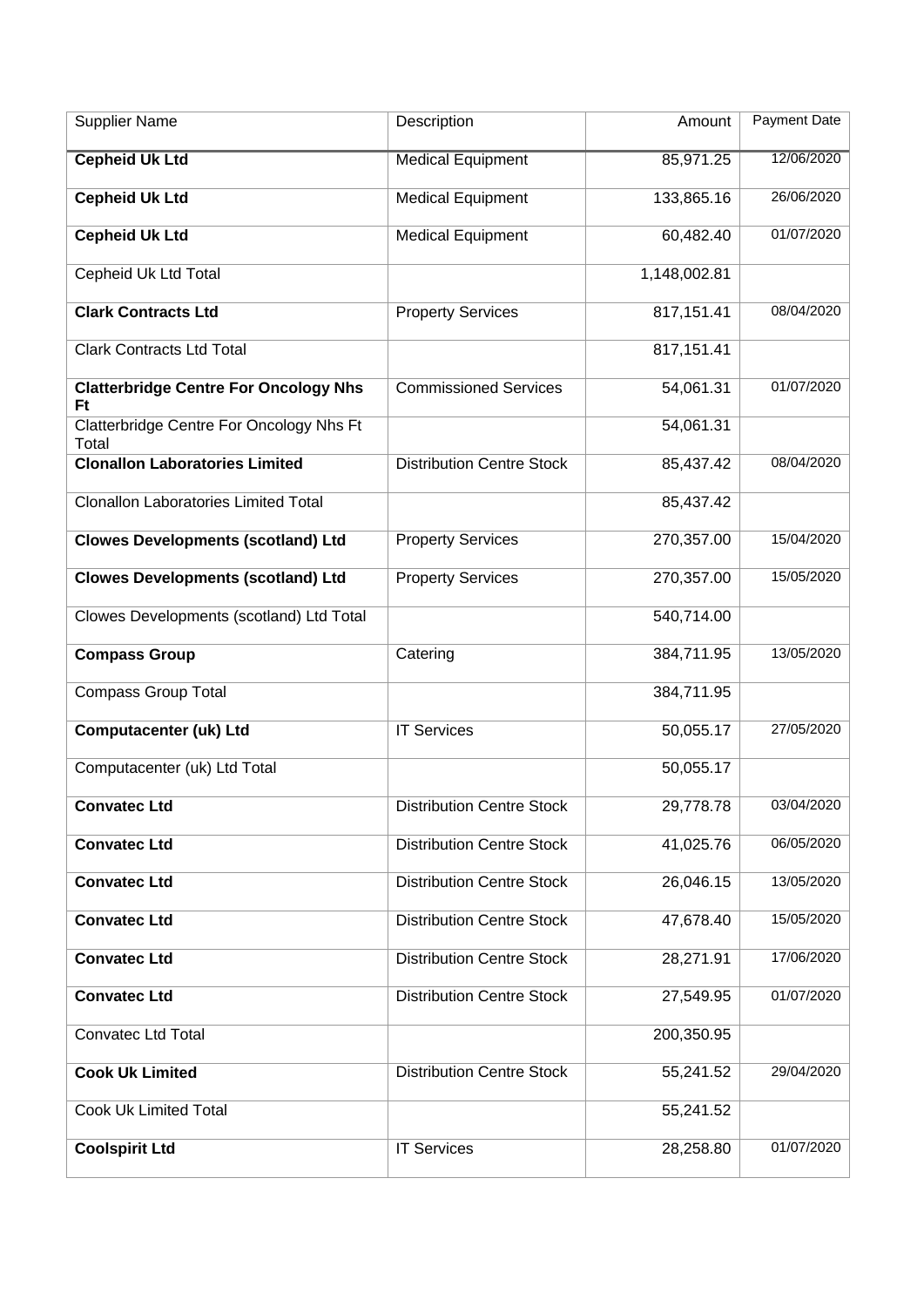| <b>Supplier Name</b>                                    | Description                      | Amount       | Payment Date |
|---------------------------------------------------------|----------------------------------|--------------|--------------|
| <b>Coolspirit Ltd Total</b>                             |                                  | 28,258.80    |              |
| <b>Cordatus Partners Limited</b>                        | <b>Property Services</b>         | 918,712.16   | 06/05/2020   |
| <b>Cordatus Partners Limited Total</b>                  |                                  | 918,712.16   |              |
| <b>Crest Medical Ltd</b>                                | <b>Distribution Centre Stock</b> | 25,900.88    | 01/05/2020   |
| <b>Crest Medical Ltd</b>                                | <b>Distribution Centre Stock</b> | 26,143.79    | 03/06/2020   |
| <b>Crest Medical Ltd</b>                                | <b>Distribution Centre Stock</b> | 32,173.63    | 10/06/2020   |
| <b>Crest Medical Ltd Total</b>                          |                                  | 84,218.30    |              |
| <b>Csl Behring Uk Ltd</b>                               | <b>Blood Services</b>            | 1,974,000.00 | 03/04/2020   |
| <b>Csl Behring Uk Ltd</b>                               | <b>Blood Services</b>            | 598,270.00   | 08/04/2020   |
| <b>Csl Behring Uk Ltd</b>                               | <b>Blood Services</b>            | 196,000.00   | 24/04/2020   |
| <b>Csl Behring Uk Ltd</b>                               | <b>Blood Services</b>            | 160,000.00   | 06/05/2020   |
| <b>Csl Behring Uk Ltd</b>                               | <b>Blood Services</b>            | 660,350.00   | 13/05/2020   |
| <b>Csl Behring Uk Ltd</b>                               | <b>Blood Services</b>            | 840,000.00   | 15/05/2020   |
| <b>Csl Behring Uk Ltd</b>                               | <b>Blood Services</b>            | 840,000.00   | 03/06/2020   |
| <b>Csl Behring Uk Ltd</b>                               | <b>Blood Services</b>            | 486,500.00   | 05/06/2020   |
| <b>Csl Behring Uk Ltd</b>                               | <b>Blood Services</b>            | 187,300.00   | 24/06/2020   |
| <b>Csl Behring Uk Ltd</b>                               | <b>Blood Services</b>            | 1,939,000.00 | 01/07/2020   |
| Csl Behring Uk Ltd Total                                |                                  | 7,881,420.00 |              |
| <b>Cumbria Northumberland Tyne Wear</b><br><b>Nhsft</b> | <b>Commissioned Services</b>     | 174,522.00   | 06/05/2020   |
| <b>Cumbria Northumberland Tyne Wear</b><br><b>Nhsft</b> | <b>Commissioned Services</b>     | 180,339.40   | 01/07/2020   |
| Cumbria Northumberland Tyne Wear Nhsft<br>Total         |                                  | 354,861.40   |              |
| <b>Dd Products And Services Ltd</b>                     | <b>Medical Equipment</b>         | 67,253.78    | 15/05/2020   |
| Dd Products And Services Ltd Total                      |                                  | 67,253.78    |              |
| <b>Deeside Brewery Ltd</b>                              | <b>Distribution Centre Stock</b> | 433,036.80   | 22/04/2020   |
| Deeside Brewery Ltd Total                               |                                  | 433,036.80   |              |
| <b>Deloitte Llp</b>                                     | Consultancy                      | 60,558.00    | 03/06/2020   |
| <b>Deloitte Llp</b>                                     | Consultancy                      | 64,926.00    | 12/06/2020   |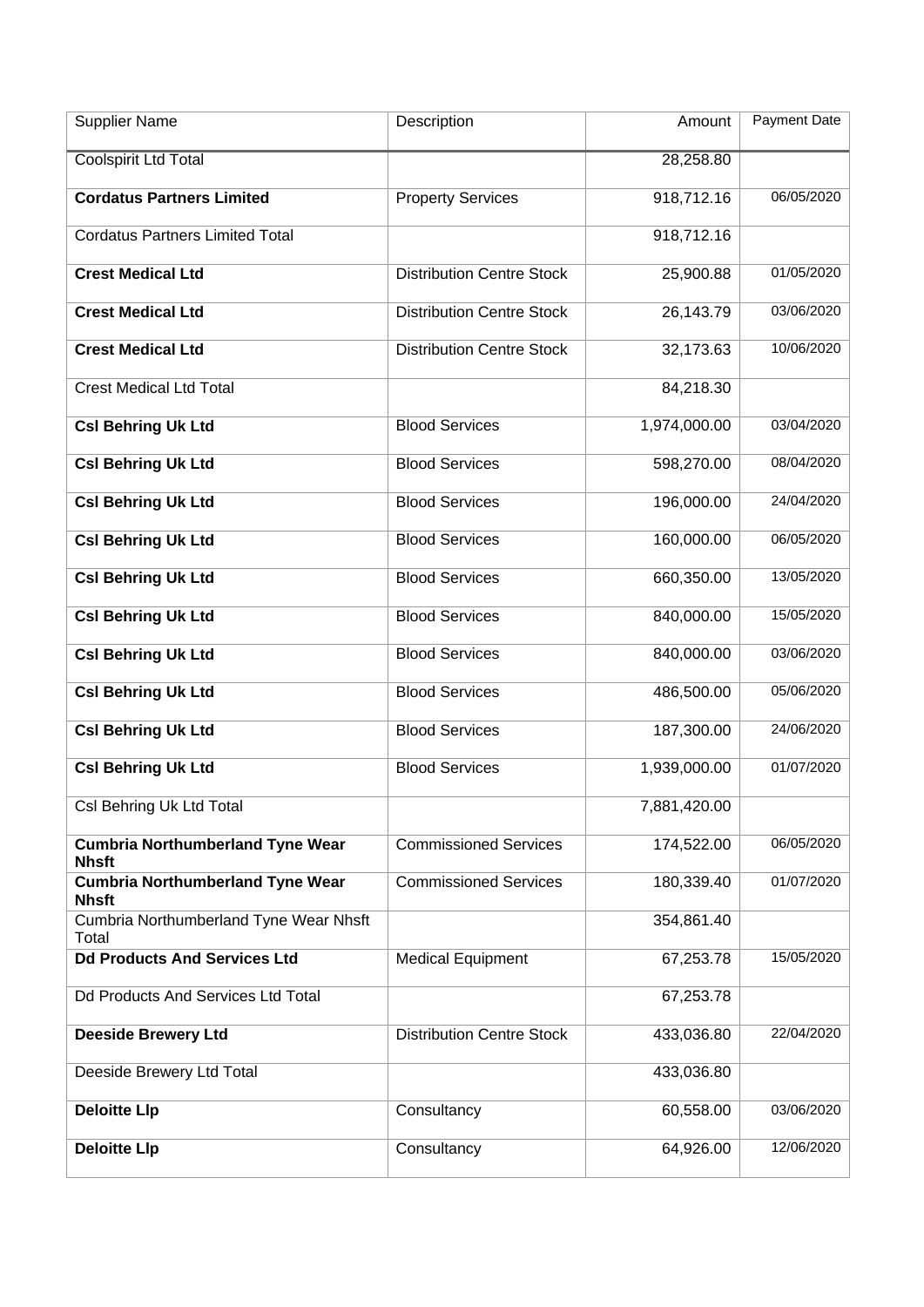| <b>Supplier Name</b>        | Description                      | Amount       | Payment Date |
|-----------------------------|----------------------------------|--------------|--------------|
| <b>Deloitte Llp Total</b>   |                                  | 125,484.00   |              |
| <b>Denholm Macnamee Ltd</b> | <b>Clinical Waste Services</b>   | 35,604.00    | 22/04/2020   |
| <b>Denholm Macnamee Ltd</b> | <b>Clinical Waste Services</b>   | 36,928.80    | 15/05/2020   |
| <b>Denholm Macnamee Ltd</b> | <b>Clinical Waste Services</b>   | 42,813.71    | 10/06/2020   |
| Denholm Macnamee Ltd Total  |                                  | 115,346.51   |              |
| <b>Dimensions</b>           | Uniforms                         | 79,682.39    | 22/05/2020   |
| <b>Dimensions</b>           | Uniforms                         | 316,822.38   | 24/06/2020   |
| <b>Dimensions Total</b>     |                                  | 396,504.77   |              |
| <b>Diversey Ltd</b>         | <b>Distribution Centre Stock</b> | 30,528.18    | 08/04/2020   |
| <b>Diversey Ltd</b>         | <b>Distribution Centre Stock</b> | 28,714.58    | 15/04/2020   |
| <b>Diversey Ltd</b>         | <b>Distribution Centre Stock</b> | 28,209.01    | 29/04/2020   |
| <b>Diversey Ltd</b>         | <b>Distribution Centre Stock</b> | 43,282.08    | 20/05/2020   |
| <b>Diversey Ltd</b>         | <b>Distribution Centre Stock</b> | 29,001.59    | 27/05/2020   |
| <b>Diversey Ltd</b>         | <b>Distribution Centre Stock</b> | 25,416.41    | 03/06/2020   |
| <b>Diversey Ltd</b>         | <b>Distribution Centre Stock</b> | 30,422.78    | 05/06/2020   |
| <b>Diversey Ltd</b>         | <b>Distribution Centre Stock</b> | 38,394.18    | 01/07/2020   |
| Diversey Ltd Total          |                                  | 253,968.81   |              |
| <b>Dma Canyon</b>           | <b>Property Services</b>         | 67,121.04    | 19/06/2020   |
| Dma Canyon Total            |                                  | 67,121.04    |              |
| <b>Dolby Vivisol</b>        | Home Oxygen Services             | 29,866.36    | 24/04/2020   |
| <b>Dolby Vivisol</b>        | Home Oxygen Services             | 67,172.16    | 05/06/2020   |
| Dolby Vivisol Total         |                                  | 97,038.52    |              |
| <b>Dolbyvivisol</b>         | Oxygen                           | 231,454.38   | 15/04/2020   |
| <b>Dolbyvivisol</b>         | Oxygen                           | 535,843.76   | 17/04/2020   |
| <b>Dolbyvivisol</b>         | Oxygen                           | 1,144,381.15 | 06/05/2020   |
| <b>Dolbyvivisol</b>         | Oxygen                           | 687,444.44   | 15/05/2020   |
| <b>Dolbyvivisol</b>         | Oxygen                           | 82,611.40    | 20/05/2020   |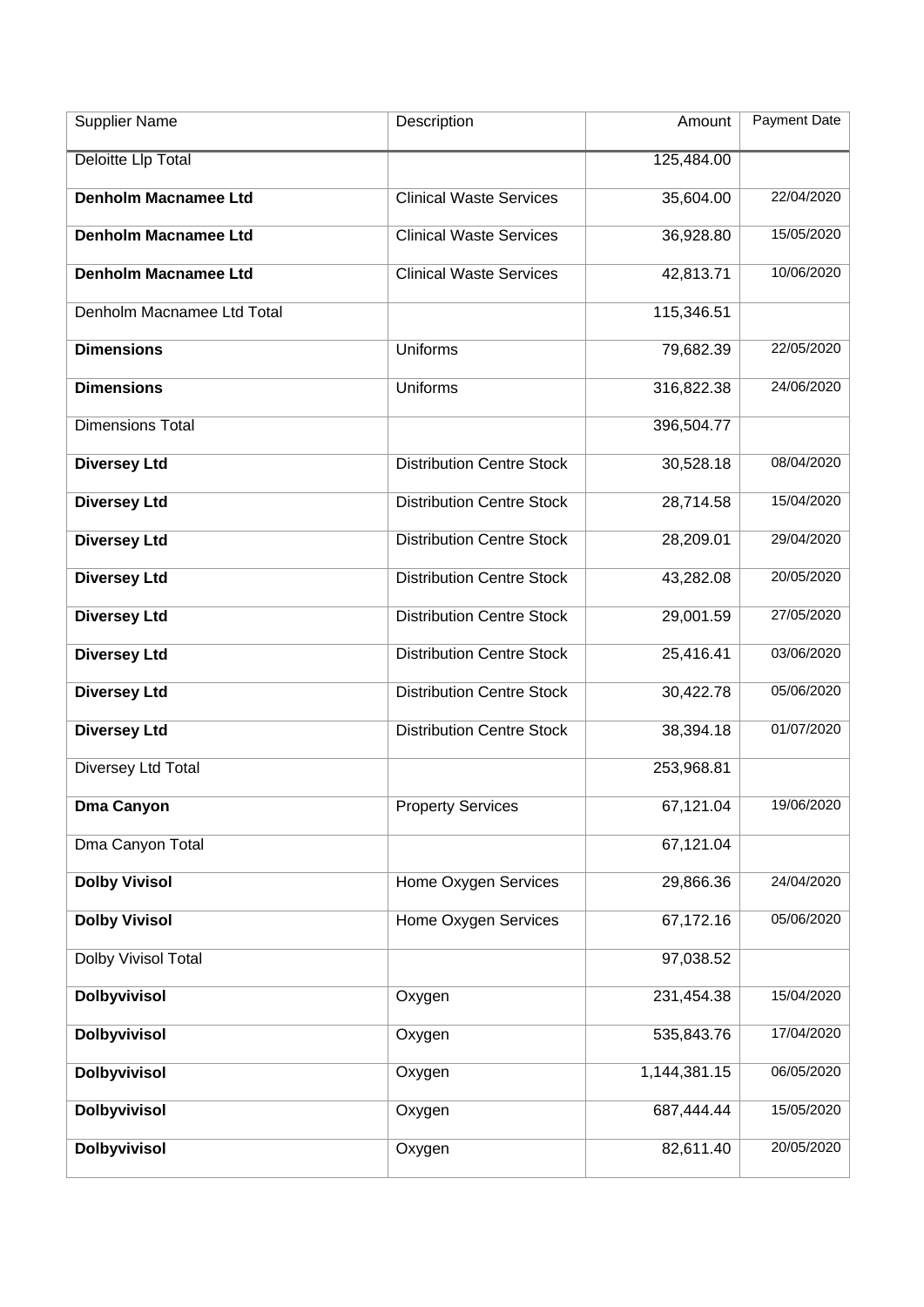| <b>Supplier Name</b>                      | Description                      | Amount       | <b>Payment Date</b> |
|-------------------------------------------|----------------------------------|--------------|---------------------|
| <b>Dolbyvivisol</b>                       | Oxygen                           | 318,637.80   | 05/06/2020          |
| <b>Dolbyvivisol</b>                       | Oxygen                           | 820,960.39   | 17/06/2020          |
| Dolbyvivisol Total                        |                                  | 3,821,333.32 |                     |
| <b>Don And Low</b>                        | <b>Distribution Centre Stock</b> | 317,612.34   | 05/06/2020          |
| <b>Don And Low</b>                        | <b>Distribution Centre Stock</b> | 127,004.58   | 12/06/2020          |
| Don And Low Total                         |                                  | 444,616.92   |                     |
| <b>Draeger Medical Uk Ltd</b>             | <b>Medical Equipment</b>         | 48,079.50    | 20/05/2020          |
| <b>Draeger Medical Uk Ltd</b>             | <b>Medical Equipment</b>         | 35,748.06    | 10/06/2020          |
| Draeger Medical Uk Ltd Total              |                                  | 83,827.56    |                     |
| <b>Dumfries And Galloway Health Board</b> | <b>Health Services</b>           | 90,981.00    | 29/04/2020          |
| <b>Dumfries And Galloway Health Board</b> | <b>Health Services</b>           | 42,446.59    | 06/05/2020          |
| <b>Dumfries And Galloway Health Board</b> | <b>Health Services</b>           | 27,195.38    | 01/07/2020          |
| Dumfries And Galloway Health Board Total  |                                  | 160,622.97   |                     |
| <b>Ecolab</b>                             | <b>Distribution Centre Stock</b> | 39,996.43    | 03/04/2020          |
| <b>Ecolab</b>                             | <b>Distribution Centre Stock</b> | 37,443.96    | 29/04/2020          |
| <b>Ecolab</b>                             | <b>Distribution Centre Stock</b> | 29,119.90    | 27/05/2020          |
| <b>Ecolab</b>                             | <b>Distribution Centre Stock</b> | 26,533.18    | 12/06/2020          |
| Ecolab Total                              |                                  | 133,093.47   |                     |
| Eden Medical (uk) Ltd                     | <b>Medical Equipment</b>         | 28,364.08    | 08/04/2020          |
| Eden Medical (uk) Ltd                     | <b>Medical Equipment</b>         | 53,388.24    | 22/04/2020          |
| Eden Medical (uk) Ltd                     | <b>Medical Equipment</b>         | 190,421.64   | 06/05/2020          |
| Eden Medical (uk) Ltd                     | <b>Medical Equipment</b>         | 47,190.00    | 15/05/2020          |
| Eden Medical (uk) Ltd                     | <b>Medical Equipment</b>         | 42,528.00    | 19/06/2020          |
| Eden Medical (uk) Ltd Total               |                                  | 361,891.96   |                     |
| <b>Edf Energy Ltd</b>                     | <b>Utilities</b>                 | 33,386.06    | 29/04/2020          |
| <b>Edf Energy Ltd</b>                     | <b>Utilities</b>                 | 105,036.66   | 03/06/2020          |
| <b>Edf Energy Ltd</b>                     | <b>Utilities</b>                 | 53,910.95    | 17/06/2020          |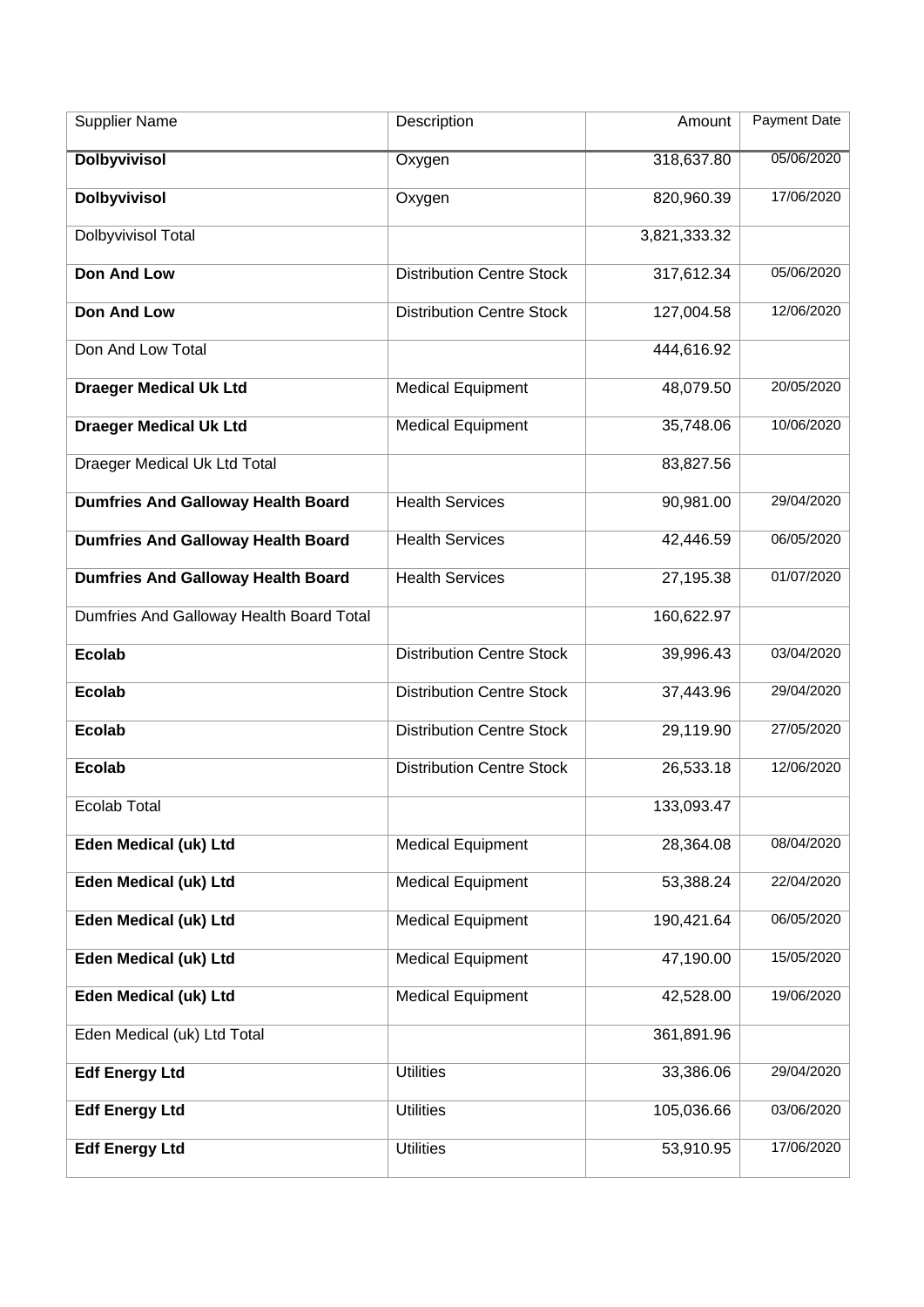| <b>Supplier Name</b>              | Description                      | Amount     | Payment Date |
|-----------------------------------|----------------------------------|------------|--------------|
| <b>Edf Energy Ltd Total</b>       |                                  | 192,333.67 |              |
| <b>Ee Limited</b>                 | Telephony                        | 75,156.83  | 08/04/2020   |
| <b>Ee Limited</b>                 | Telephony                        | 76,484.07  | 01/07/2020   |
| <b>Ee Limited Total</b>           |                                  | 151,640.90 |              |
| <b>Egbert H Taylor And Co Ltd</b> | Non Medical Equipment            | 28,032.00  | 24/04/2020   |
| <b>Egbert H Taylor And Co Ltd</b> | Non Medical Equipment            | 28,032.00  | 13/05/2020   |
| Egbert H Taylor And Co Ltd Total  |                                  | 56,064.00  |              |
| <b>Elis Uk Ltd</b>                | Laundry                          | 47,420.82  | 22/05/2020   |
| Elis Uk Ltd Total                 |                                  | 47,420.82  |              |
| <b>Elmwood Projects Ltd</b>       | <b>Property Services</b>         | 92,884.01  | 03/04/2020   |
| Elmwood Projects Ltd Total        |                                  | 92,884.01  |              |
| <b>Energizer Group Ltd</b>        | <b>Property Services</b>         | 31,110.86  | 03/04/2020   |
| Energizer Group Ltd Total         |                                  | 31,110.86  |              |
| Esri (uk) Ltd                     | <b>IT Services</b>               | 25,423.19  | 03/04/2020   |
| Esri (uk) Ltd Total               |                                  | 25,423.19  |              |
| <b>Eximex Uk Ltd</b>              | <b>Distribution Centre Stock</b> | 43,890.60  | 17/06/2020   |
| Eximex Uk Ltd Total               |                                  | 43,890.60  |              |
| <b>Faculty Services Ltd</b>       | <b>Legal Services</b>            | 51,121.50  | 03/04/2020   |
| <b>Faculty Services Ltd</b>       | <b>Legal Services</b>            | 49,290.00  | 15/04/2020   |
| <b>Faculty Services Ltd</b>       | <b>Legal Services</b>            | 41,100.00  | 29/04/2020   |
| <b>Faculty Services Ltd</b>       | <b>Legal Services</b>            | 31,560.00  | 06/05/2020   |
| <b>Faculty Services Ltd</b>       | <b>Legal Services</b>            | 102,114.00 | 13/05/2020   |
| <b>Faculty Services Ltd</b>       | <b>Legal Services</b>            | 61,236.00  | 20/05/2020   |
| <b>Faculty Services Ltd</b>       | <b>Legal Services</b>            | 38,100.00  | 27/05/2020   |
| <b>Faculty Services Ltd</b>       | <b>Legal Services</b>            | 41,076.00  | 12/06/2020   |
| <b>Faculty Services Ltd</b>       | <b>Legal Services</b>            | 39,012.00  | 17/06/2020   |
| <b>Faculty Services Ltd</b>       | <b>Legal Services</b>            | 42,912.00  | 19/06/2020   |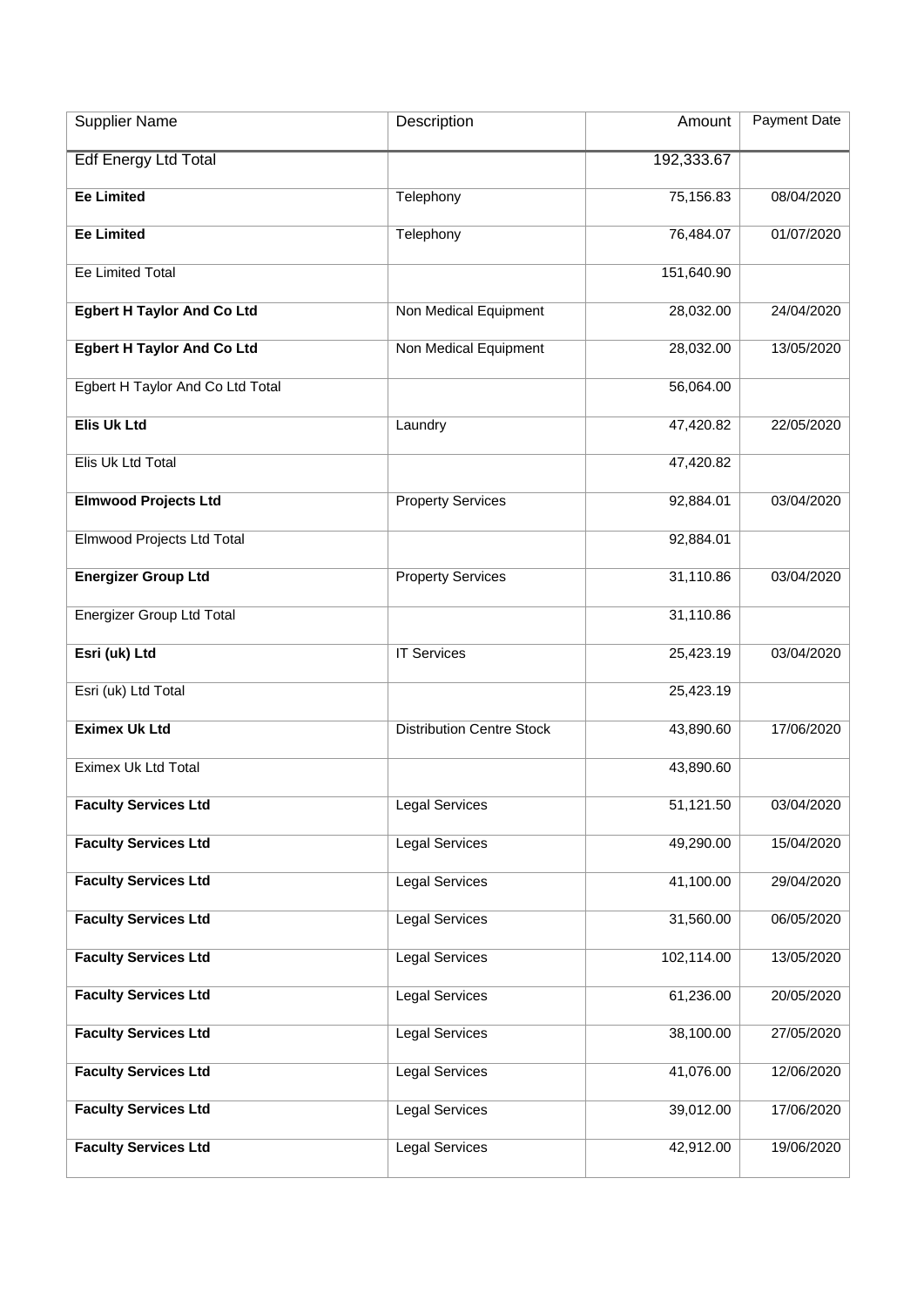| <b>Supplier Name</b>              | Description                      | Amount       | <b>Payment Date</b> |
|-----------------------------------|----------------------------------|--------------|---------------------|
| <b>Faculty Services Ltd</b>       | <b>Legal Services</b>            | 29,418.00    | 01/07/2020          |
| <b>Faculty Services Ltd Total</b> |                                  | 526,939.50   |                     |
| Fannin (uk) Ltd                   | <b>Distribution Centre Stock</b> | 31,833.00    | 15/04/2020          |
| Fannin (uk) Ltd                   | <b>Distribution Centre Stock</b> | 409,149.96   | 13/05/2020          |
| Fannin (uk) Ltd                   | <b>Distribution Centre Stock</b> | 982,507.13   | 15/05/2020          |
| Fannin (uk) Ltd                   | <b>Distribution Centre Stock</b> | 117,266.66   | 22/05/2020          |
| Fannin (uk) Ltd                   | <b>Distribution Centre Stock</b> | 28,800.00    | 05/06/2020          |
| Fannin (uk) Ltd                   | <b>Distribution Centre Stock</b> | 117,727.00   | 10/06/2020          |
| Fannin (uk) Ltd                   | <b>Distribution Centre Stock</b> | 208,941.60   | 12/06/2020          |
| Fannin (uk) Ltd                   | <b>Distribution Centre Stock</b> | 167,655.40   | 17/06/2020          |
| Fannin (uk) Ltd                   | <b>Distribution Centre Stock</b> | 129,761.08   | 24/06/2020          |
| Fannin (uk) Ltd Total             |                                  | 2,193,641.83 |                     |
| <b>Fast Aid Products Ltd</b>      | <b>Distribution Centre Stock</b> | 29,492.78    | 01/05/2020          |
| <b>Fast Aid Products Ltd</b>      | <b>Distribution Centre Stock</b> | 48,995.15    | 13/05/2020          |
| <b>Fast Aid Products Ltd</b>      | <b>Distribution Centre Stock</b> | 69,974.94    | 15/05/2020          |
| <b>Fast Aid Products Ltd</b>      | <b>Distribution Centre Stock</b> | 205,481.23   | 22/05/2020          |
| <b>Fast Aid Products Ltd</b>      | <b>Distribution Centre Stock</b> | 173,864.86   | 29/05/2020          |
| <b>Fast Aid Products Ltd</b>      | <b>Distribution Centre Stock</b> | 176,127.50   | 10/06/2020          |
| <b>Fast Aid Products Ltd</b>      | <b>Distribution Centre Stock</b> | 25,924.12    | 12/06/2020          |
| <b>Fast Aid Products Ltd</b>      | <b>Distribution Centre Stock</b> | 84,969.10    | 17/06/2020          |
| Fast Aid Products Ltd Total       |                                  | 814,829.68   |                     |
| Fcc Environment (uk) Ltd          | <b>Property Services</b>         | 30,586.69    | 20/05/2020          |
| Fcc Environment (uk) Ltd          | <b>Property Services</b>         | 26,679.35    | 10/06/2020          |
| Fcc Environment (uk) Ltd Total    |                                  | 57,266.04    |                     |
| Fes Fm Ltd                        | <b>Property Services</b>         | 74,306.76    | 29/04/2020          |
| Fes Fm Ltd                        | <b>Property Services</b>         | 28,754.66    | 06/05/2020          |
| Fes Fm Ltd                        | <b>Property Services</b>         | 49,345.61    | 13/05/2020          |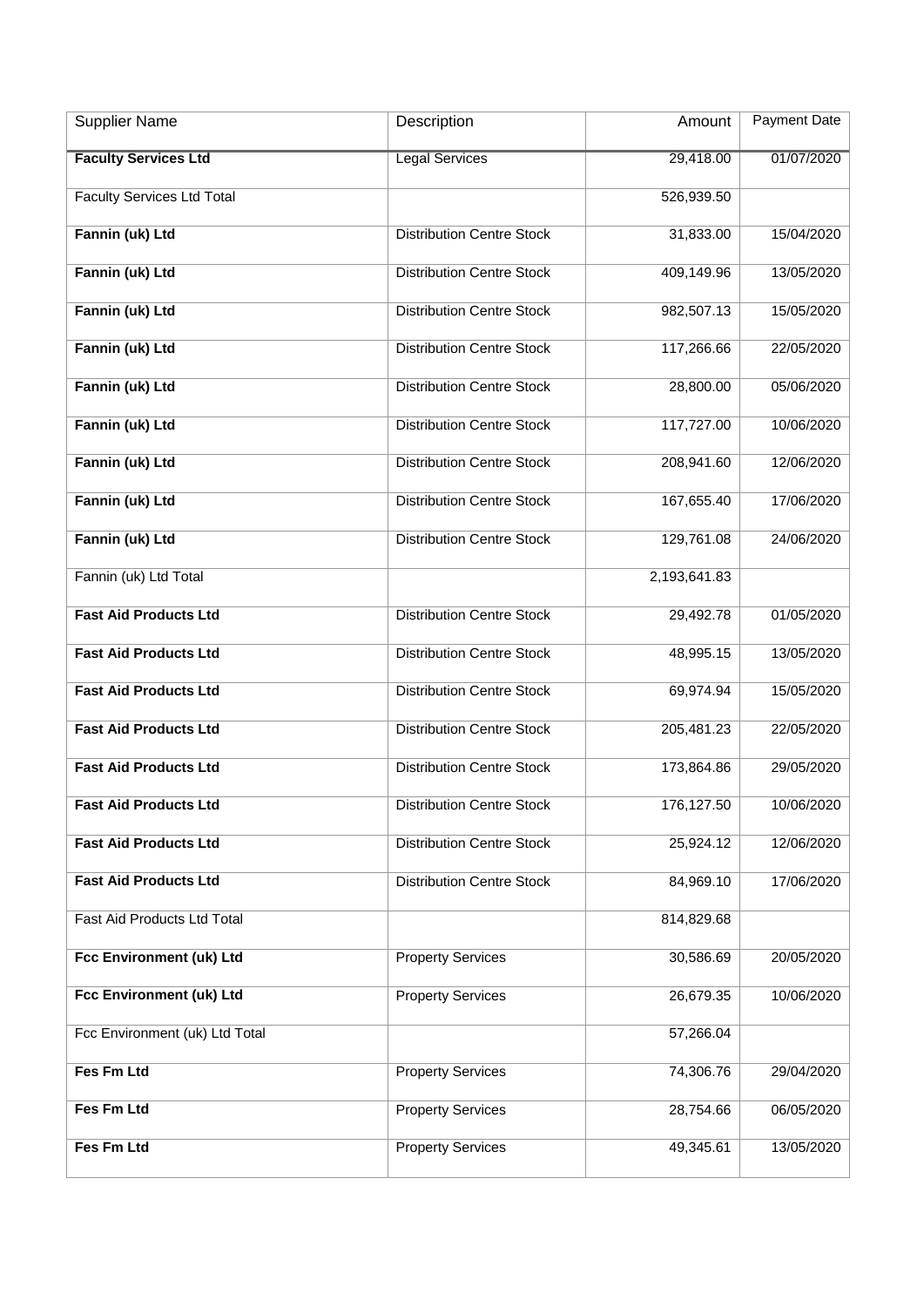| <b>Supplier Name</b>                   | Description                      | Amount       | <b>Payment Date</b> |
|----------------------------------------|----------------------------------|--------------|---------------------|
| <b>Fes Fm Ltd</b>                      | <b>Property Services</b>         | 90,731.09    | 27/05/2020          |
| Fes Fm Ltd                             | <b>Property Services</b>         | 726,929.48   | 29/05/2020          |
| Fes Fm Ltd                             | <b>Property Services</b>         | 49,345.61    | 05/06/2020          |
| Fes Fm Ltd                             | <b>Property Services</b>         | 609,521.95   | 17/06/2020          |
| Fes Fm Ltd Total                       |                                  | 1,628,935.16 |                     |
| <b>Fire Safe International Ltd</b>     | <b>Property Services</b>         | 47,142.00    | 08/04/2020          |
| <b>Fire Safe International Ltd</b>     | <b>Property Services</b>         | 100,437.60   | 20/05/2020          |
| Fire Safe International Ltd Total      |                                  | 147,579.60   |                     |
| Fisher + Paykel Healthcare             | <b>Distribution Centre Stock</b> | 32,342.40    | 03/06/2020          |
| Fisher + Paykel Healthcare Total       |                                  | 32,342.40    |                     |
| <b>Fresenius Kabi Ltd</b>              | <b>Distribution Centre Stock</b> | 41,059.44    | 27/05/2020          |
| <b>Fresenius Kabi Ltd</b>              | <b>Distribution Centre Stock</b> | 88,384.76    | 03/06/2020          |
| <b>Fresenius Kabi Ltd</b>              | <b>Distribution Centre Stock</b> | 35,400.00    | 10/06/2020          |
| <b>Fresenius Kabi Ltd</b>              | <b>Distribution Centre Stock</b> | 33,981.84    | 12/06/2020          |
| <b>Fresenius Kabi Ltd</b>              | <b>Distribution Centre Stock</b> | 66,000.00    | 19/06/2020          |
| Fresenius Kabi Ltd Total               |                                  | 264,826.04   |                     |
| Fresenius Medical Care (uk) Ltd        | <b>Distribution Centre Stock</b> | 151,193.62   | 08/04/2020          |
| Fresenius Medical Care (uk) Ltd        | <b>Distribution Centre Stock</b> | 106,564.03   | 22/04/2020          |
| <b>Fresenius Medical Care (uk) Ltd</b> | <b>Distribution Centre Stock</b> | 34,738.78    | 29/04/2020          |
| Fresenius Medical Care (uk) Ltd        | <b>Distribution Centre Stock</b> | 45,000.00    | 01/05/2020          |
| <b>Fresenius Medical Care (uk) Ltd</b> | <b>Distribution Centre Stock</b> | 201,447.81   | 13/05/2020          |
| Fresenius Medical Care (uk) Ltd        | <b>Distribution Centre Stock</b> | 137,661.30   | 20/05/2020          |
| Fresenius Medical Care (uk) Ltd        | <b>Distribution Centre Stock</b> | 78,947.02    | 27/05/2020          |
| Fresenius Medical Care (uk) Ltd        | <b>Distribution Centre Stock</b> | 27,602.35    | 29/05/2020          |
| Fresenius Medical Care (uk) Ltd        | <b>Distribution Centre Stock</b> | 184,459.33   | 03/06/2020          |
| Fresenius Medical Care (uk) Ltd        | <b>Distribution Centre Stock</b> | 118,596.00   | 05/06/2020          |
| Fresenius Medical Care (uk) Ltd        | <b>Distribution Centre Stock</b> | 398,540.89   | 10/06/2020          |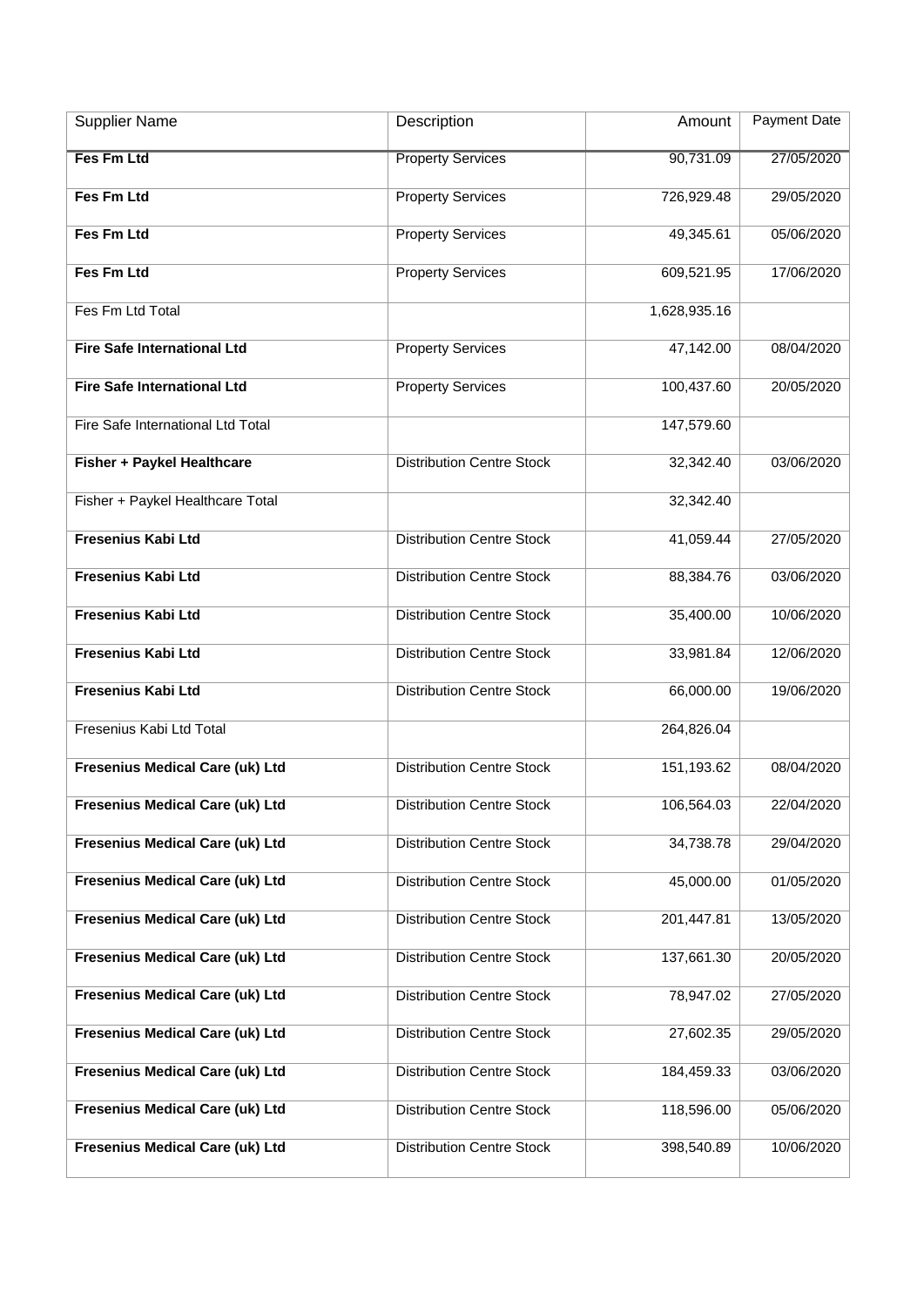| <b>Supplier Name</b>                   | Description                      | Amount       | Payment Date |
|----------------------------------------|----------------------------------|--------------|--------------|
| <b>Fresenius Medical Care (uk) Ltd</b> | <b>Distribution Centre Stock</b> | 35,940.00    | 12/06/2020   |
| <b>Fresenius Medical Care (uk) Ltd</b> | <b>Distribution Centre Stock</b> | 60,124.86    | 17/06/2020   |
| <b>Fresenius Medical Care (uk) Ltd</b> | <b>Distribution Centre Stock</b> | 30,000.00    | 19/06/2020   |
| <b>Fresenius Medical Care (uk) Ltd</b> | <b>Distribution Centre Stock</b> | 95,672.74    | 24/06/2020   |
| <b>Fresenius Medical Care (uk) Ltd</b> | <b>Distribution Centre Stock</b> | 29,531.87    | 01/07/2020   |
| Fresenius Medical Care (uk) Ltd Total  |                                  | 1,736,020.60 |              |
| <b>Frontier Plastics Limited</b>       | <b>Distribution Centre Stock</b> | 43,830.03    | 15/04/2020   |
| <b>Frontier Plastics Limited</b>       | <b>Distribution Centre Stock</b> | 38,327.03    | 17/04/2020   |
| <b>Frontier Plastics Limited Total</b> |                                  | 82,157.06    |              |
| <b>Frontline Safety Uk Ltd</b>         | <b>Distribution Centre Stock</b> | 85,602.00    | 20/05/2020   |
| Frontline Safety Uk Ltd Total          |                                  | 85,602.00    |              |
| Fuji Film Uk Ltd                       | <b>Medical Equipment</b>         | 48,355.99    | 26/06/2020   |
| Fuji Film Uk Ltd Total                 |                                  | 48,355.99    |              |
| <b>Fujifilm Sonosite Ltd</b>           | <b>Medical Equipment</b>         | 900,000.00   | 06/05/2020   |
| Fujifilm Sonosite Ltd Total            |                                  | 900,000.00   |              |
| <b>G4s Secure Solutions (uk) Ltd</b>   | <b>Property Services</b>         | 1,323,985.45 | 20/05/2020   |
| <b>G4s Secure Solutions (uk) Ltd</b>   | <b>Property Services</b>         | 629,503.22   | 24/06/2020   |
| G4s Secure Solutions (uk) Ltd Total    |                                  | 1,953,488.67 |              |
| <b>Gama Healthcare Limited</b>         | <b>Distribution Centre Stock</b> | 72,890.28    | 03/04/2020   |
| <b>Gama Healthcare Limited</b>         | <b>Distribution Centre Stock</b> | 25,079.04    | 17/04/2020   |
| <b>Gama Healthcare Limited</b>         | <b>Distribution Centre Stock</b> | 85,884.05    | 22/04/2020   |
| <b>Gama Healthcare Limited</b>         | <b>Distribution Centre Stock</b> | 235,588.75   | 06/05/2020   |
| <b>Gama Healthcare Limited</b>         | <b>Distribution Centre Stock</b> | 176,232.60   | 15/05/2020   |
| <b>Gama Healthcare Limited</b>         | <b>Distribution Centre Stock</b> | 61,740.00    | 20/05/2020   |
| <b>Gama Healthcare Limited</b>         | <b>Distribution Centre Stock</b> | 63,628.92    | 29/05/2020   |
| <b>Gama Healthcare Limited</b>         | <b>Distribution Centre Stock</b> | 115,237.80   | 03/06/2020   |
| Gama Healthcare Limited Total          |                                  | 836,281.44   |              |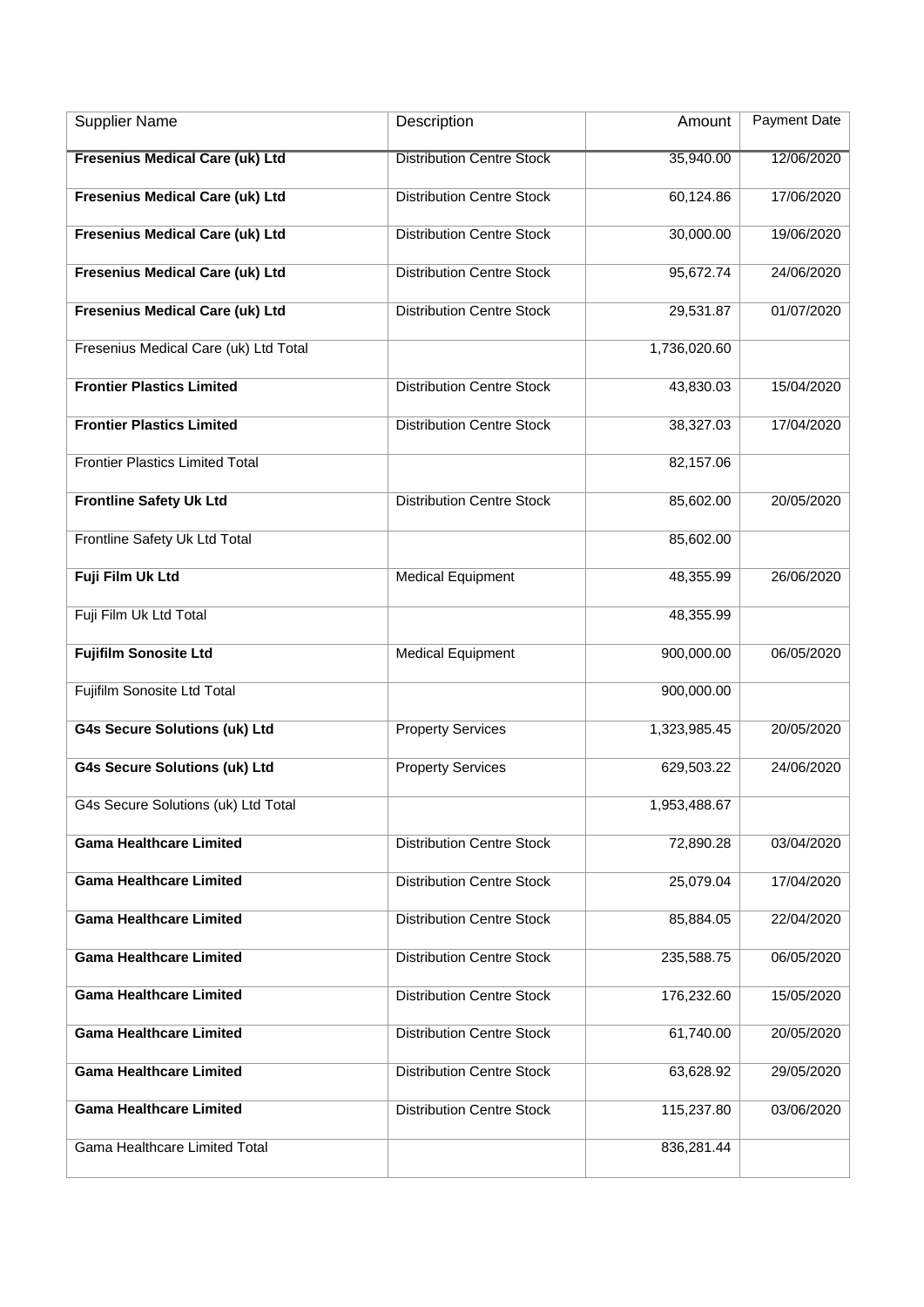| <b>Supplier Name</b>                           | Description                      | Amount     | Payment Date |
|------------------------------------------------|----------------------------------|------------|--------------|
| <b>Gb Uk Enteral</b>                           | <b>Distribution Centre Stock</b> | 135,379.61 | 22/04/2020   |
| <b>Gb Uk Enteral</b>                           | <b>Distribution Centre Stock</b> | 43,086.66  | 13/05/2020   |
| <b>Gb Uk Enteral</b>                           | <b>Distribution Centre Stock</b> | 32,541.48  | 15/05/2020   |
| <b>Gb Uk Enteral</b>                           | <b>Distribution Centre Stock</b> | 122,957.88 | 17/06/2020   |
| <b>Gb Uk Enteral Total</b>                     |                                  | 333,965.63 |              |
| <b>Gb Uk Healthcare</b>                        | <b>Distribution Centre Stock</b> | 53,330.72  | 13/05/2020   |
| <b>Gb Uk Healthcare</b>                        | <b>Distribution Centre Stock</b> | 86,303.46  | 20/05/2020   |
| <b>Gb Uk Healthcare Total</b>                  |                                  | 139,634.18 |              |
| <b>Ge Healthcare Uk Ltd</b>                    | <b>Medical Equipment</b>         | 50,400.01  | 06/05/2020   |
| Ge Healthcare Uk Ltd Total                     |                                  | 50,400.01  |              |
| <b>Glasgow Caledonian University</b>           | <b>Specialist Services</b>       | 40,000.00  | 03/06/2020   |
| <b>Glasgow Caledonian University Total</b>     |                                  | 40,000.00  |              |
| <b>Glasgow City Council</b>                    | <b>Property Services</b>         | 410,032.50 | 05/06/2020   |
| <b>Glasgow City Council Total</b>              |                                  | 410,032.50 |              |
| <b>Glen Dimplex Home Appliances Ltd</b>        | <b>Medical Equipment</b>         | 25,414.20  | 15/04/2020   |
| Glen Dimplex Home Appliances Ltd Total         |                                  | 25,414.20  |              |
| <b>Global Healthcare Exchange Ltd</b>          | <b>IT Services</b>               | 138,540.00 | 26/06/2020   |
| Global Healthcare Exchange Ltd Total           |                                  | 138,540.00 |              |
| <b>Golden Jubilee National Hospital (nwtc)</b> | <b>Health Services</b>           | 83,833.74  | 29/04/2020   |
| Golden Jubilee National Hospital (nwtc) Total  |                                  | 83,833.74  |              |
| <b>Graycoll Truck 'n' Trailer Ltd</b>          | Vehicles                         | 31,092.62  | 22/05/2020   |
| Graycoll Truck 'n' Trailer Ltd Total           |                                  | 31,092.62  |              |
| <b>Greater Manchester Mental Health Nhs</b>    | <b>Commissioned Services</b>     | 316,702.25 | 06/05/2020   |
| Greater Manchester Mental Health Nhs Total     |                                  | 316,702.25 |              |
| <b>Green Business Uk Ltd</b>                   | <b>Professional Services</b>     | 26,745.60  | 08/04/2020   |
| Green Business Uk Ltd Total                    |                                  | 26,745.60  |              |
| <b>Grifols Uk Limited</b>                      | <b>Distribution Centre Stock</b> | 56,000.00  | 03/04/2020   |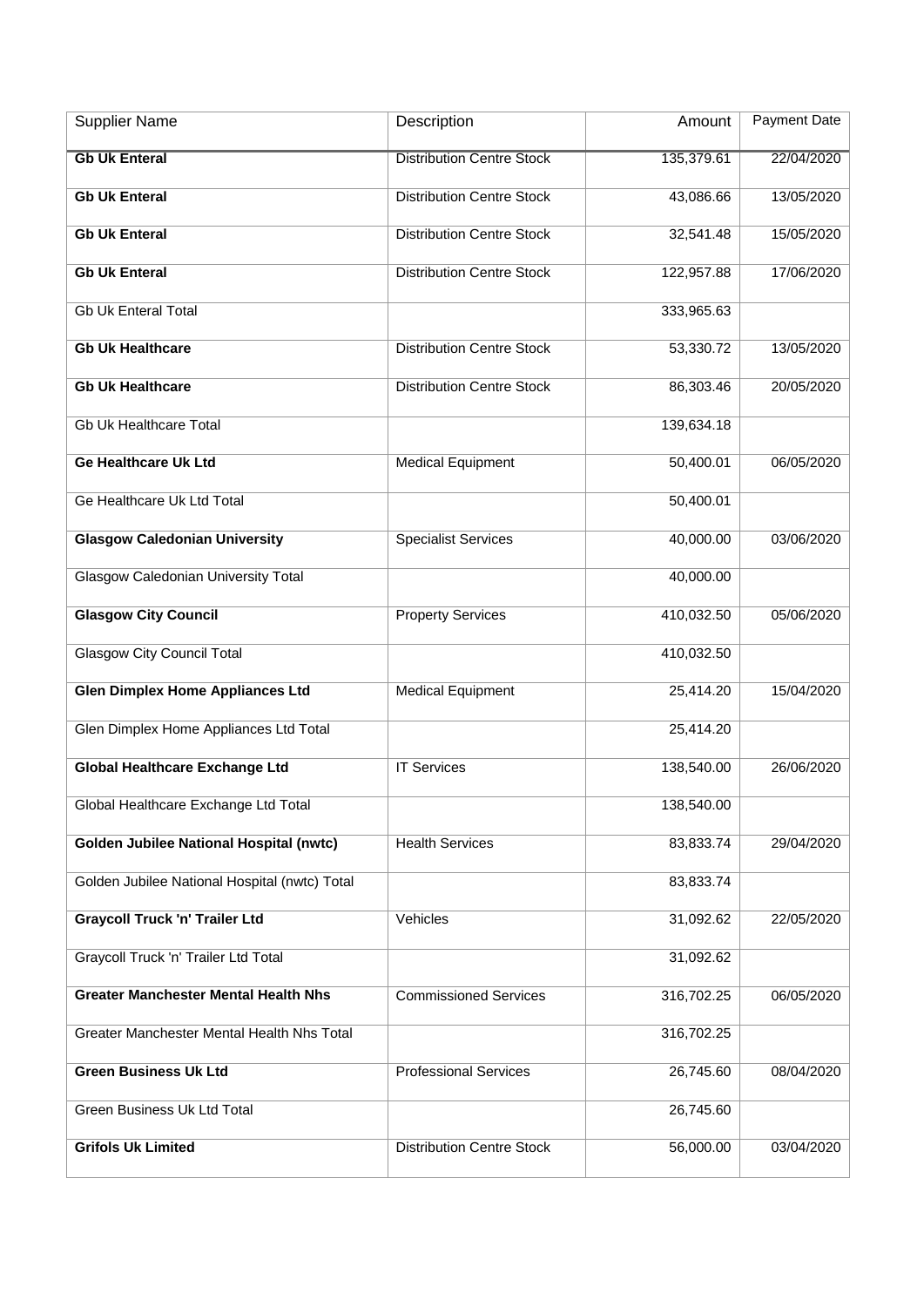| <b>Supplier Name</b>                         | Description                      | Amount     | <b>Payment Date</b> |
|----------------------------------------------|----------------------------------|------------|---------------------|
| <b>Grifols Uk Limited</b>                    | <b>Distribution Centre Stock</b> | 39,775.68  | 15/05/2020          |
| <b>Grifols Uk Limited Total</b>              |                                  | 95,775.68  |                     |
| Guardian                                     | <b>Distribution Centre Stock</b> | 64,347.48  | 03/04/2020          |
| <b>Guardian Total</b>                        |                                  | 64,347.48  |                     |
| Guy S + St Thomas Nhs Foundation Trust       | <b>Commissioned Services</b>     | 32,627.00  | 22/04/2020          |
| Guy S + St Thomas Nhs Foundation Trust       | <b>Commissioned Services</b>     | 34,777.00  | 20/05/2020          |
| Guy S + St Thomas Nhs Foundation Trust       | <b>Commissioned Services</b>     | 53,276.00  | 27/05/2020          |
| Guy S + St Thomas Nhs Foundation Trust       | <b>Commissioned Services</b>     | 85,927.00  | 01/07/2020          |
| Guy S + St Thomas Nhs Foundation Trust Total |                                  | 206,607.00 |                     |
| <b>Harvey Nash Ltd</b>                       | <b>Temporary Staff</b>           | 56,970.00  | 03/04/2020          |
| <b>Harvey Nash Ltd</b>                       | <b>Temporary Staff</b>           | 32,889.00  | 08/04/2020          |
| <b>Harvey Nash Ltd</b>                       | <b>Temporary Staff</b>           | 45,517.25  | 15/04/2020          |
| <b>Harvey Nash Ltd</b>                       | <b>Temporary Staff</b>           | 72,699.00  | 13/05/2020          |
| <b>Harvey Nash Ltd</b>                       | <b>Temporary Staff</b>           | 165,690.00 | 10/06/2020          |
| Harvey Nash Ltd Total                        |                                  | 373,765.25 |                     |
| <b>Haven Products Ltd</b>                    | <b>Distribution Centre Stock</b> | 74,310.45  | 15/04/2020          |
| <b>Haven Products Ltd</b>                    | <b>Distribution Centre Stock</b> | 70,211.56  | 29/04/2020          |
| <b>Haven Products Ltd</b>                    | <b>Distribution Centre Stock</b> | 69,386.55  | 15/05/2020          |
| Haven Products Ltd Total                     |                                  | 213,908.56 |                     |
| <b>Healthcare 21 Ltd</b>                     | <b>Distribution Centre Stock</b> | 26,392.85  | 06/05/2020          |
| <b>Healthcare 21 Ltd</b>                     | <b>Distribution Centre Stock</b> | 81,003.91  | 17/06/2020          |
| Healthcare 21 Ltd Total                      |                                  | 107,396.76 |                     |
| <b>Healthcare Improvement Scotland</b>       | <b>Health Services</b>           | 55,297.19  | 29/04/2020          |
| Healthcare Improvement Scotland Total        |                                  | 55,297.19  |                     |
| <b>Henry Schein Medical</b>                  | <b>Distribution Centre Stock</b> | 270,000.00 | 20/05/2020          |
| Henry Schein Medical Total                   |                                  | 270,000.00 |                     |
| <b>Highland Health Board</b>                 | <b>Health Services</b>           | 125,787.05 | 29/04/2020          |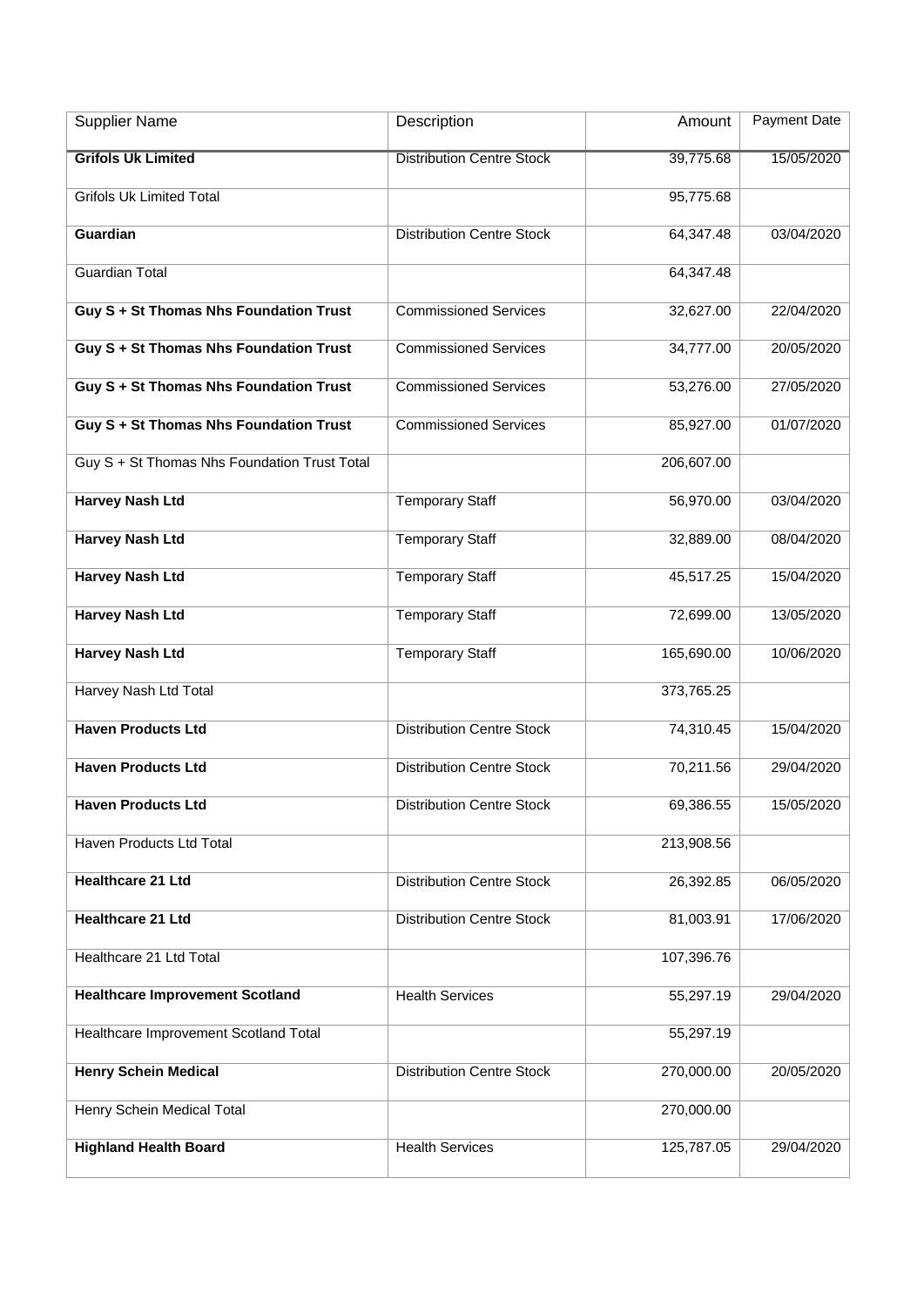| <b>Supplier Name</b>               | Description                      | Amount        | Payment Date |
|------------------------------------|----------------------------------|---------------|--------------|
| <b>Highland Health Board</b>       | <b>Health Services</b>           | 70,190.80     | 01/07/2020   |
| <b>Highland Health Board Total</b> |                                  | 195,977.85    |              |
| <b>Hmrc</b>                        | <b>Statutory Tax &amp; VAT</b>   | 3,328,038.65  | 17/04/2020   |
| <b>Hmrc</b>                        | <b>Statutory Tax &amp; VAT</b>   | 2,847,529.84  | 15/05/2020   |
| <b>Hmrc</b>                        | Statutory Tax & VAT              | 1,045,236.62  | 20/05/2020   |
| <b>Hmrc</b>                        | Statutory Tax & VAT              | 3,023,918.85  | 17/06/2020   |
| <b>Hmrc Total</b>                  |                                  | 10,244,723.96 |              |
| <b>Hologic Limited</b>             | <b>Medical Equipment</b>         | 586,980.00    | 15/04/2020   |
| <b>Hologic Limited</b>             | <b>Medical Equipment</b>         | 29,662.80     | 29/04/2020   |
| <b>Hologic Limited Total</b>       |                                  | 616,642.80    |              |
| <b>Hospital Metalcraft Ltd</b>     | <b>Medical Equipment</b>         | 78,987.96     | 27/05/2020   |
| <b>Hospital Metalcraft Ltd</b>     | <b>Medical Equipment</b>         | 33,116.22     | 29/05/2020   |
| Hospital Metalcraft Ltd Total      |                                  | 112,104.18    |              |
| <b>Hp Inc. Uk Limited</b>          | <b>IT Services</b>               | 39,963.79     | 08/04/2020   |
| Hp Inc. Uk Limited Total           |                                  | 39,963.79     |              |
| <b>Hpc Healthline Uk Limited</b>   | <b>Distribution Centre Stock</b> | 40,179.77     | 03/04/2020   |
| <b>Hpc Healthline Uk Limited</b>   | <b>Distribution Centre Stock</b> | 82,252.97     | 15/04/2020   |
| <b>Hpc Healthline Uk Limited</b>   | <b>Distribution Centre Stock</b> | 72,899.55     | 24/04/2020   |
| <b>Hpc Healthline Uk Limited</b>   | <b>Distribution Centre Stock</b> | 93,452.33     | 29/04/2020   |
| <b>Hpc Healthline Uk Limited</b>   | <b>Distribution Centre Stock</b> | 31,387.90     | 01/05/2020   |
| <b>Hpc Healthline Uk Limited</b>   | <b>Distribution Centre Stock</b> | 149,583.83    | 06/05/2020   |
| <b>Hpc Healthline Uk Limited</b>   | <b>Distribution Centre Stock</b> | 89,218.80     | 13/05/2020   |
| <b>Hpc Healthline Uk Limited</b>   | <b>Distribution Centre Stock</b> | 50,877.17     | 15/05/2020   |
| <b>Hpc Healthline Uk Limited</b>   | <b>Distribution Centre Stock</b> | 253,925.95    | 20/05/2020   |
| <b>Hpc Healthline Uk Limited</b>   | <b>Distribution Centre Stock</b> | 46,779.40     | 27/05/2020   |
| <b>Hpc Healthline Uk Limited</b>   | <b>Distribution Centre Stock</b> | 45,922.04     | 03/06/2020   |
| <b>Hpc Healthline Uk Limited</b>   | <b>Distribution Centre Stock</b> | 51,330.00     | 05/06/2020   |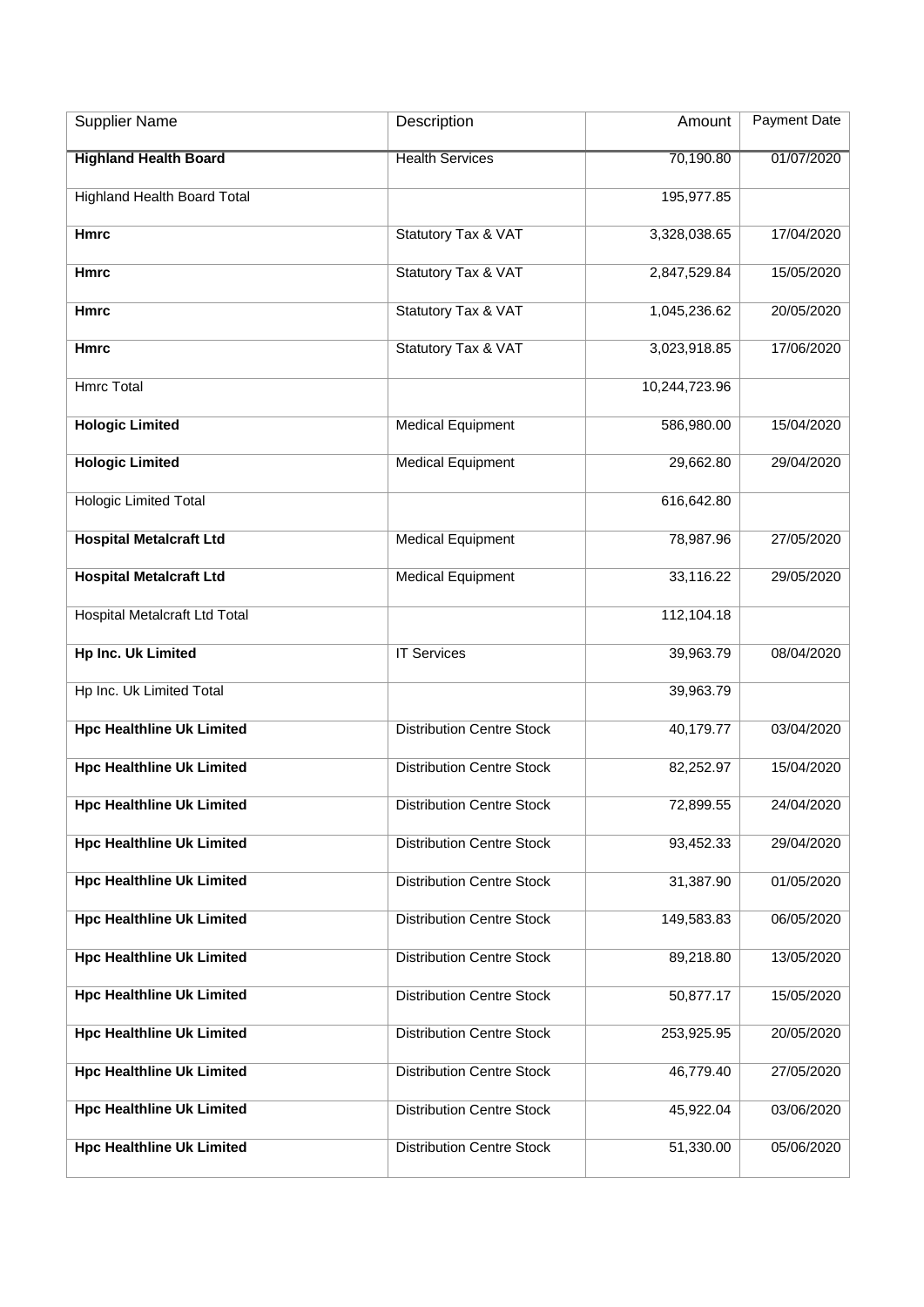| <b>Supplier Name</b>               | Description                      | Amount       | Payment Date |
|------------------------------------|----------------------------------|--------------|--------------|
| <b>Hpc Healthline Uk Limited</b>   | <b>Distribution Centre Stock</b> | 48,802.96    | 10/06/2020   |
| <b>Hpc Healthline Uk Limited</b>   | <b>Distribution Centre Stock</b> | 82,061.72    | 17/06/2020   |
| <b>Hpc Healthline Uk Limited</b>   | <b>Distribution Centre Stock</b> | 43,623.24    | 01/07/2020   |
| Hpc Healthline Uk Limited Total    |                                  | 1,182,297.63 |              |
| <b>Hulley And Kirkwood</b>         | <b>Professional Services</b>     | 36,099.24    | 03/06/2020   |
| <b>Hulley And Kirkwood</b>         | <b>Professional Services</b>     | 60,099.24    | 12/06/2020   |
| Hulley And Kirkwood Total          |                                  | 96,198.48    |              |
| <b>Hutchison Technologies Ltd</b>  | <b>IT Services</b>               | 354,960.00   | 22/05/2020   |
| <b>Hutchison Technologies Ltd</b>  | <b>IT Services</b>               | 354,960.00   | 12/06/2020   |
| Hutchison Technologies Ltd Total   |                                  | 709,920.00   |              |
| <b>Icl Tech Limited</b>            | <b>Distribution Centre Stock</b> | 37,114.50    | 03/06/2020   |
| <b>Icl Tech Limited</b>            | <b>Distribution Centre Stock</b> | 33,709.50    | 17/06/2020   |
| <b>Icl Tech Limited</b>            | <b>Distribution Centre Stock</b> | 54,480.00    | 19/06/2020   |
| <b>Icl Tech Limited Total</b>      |                                  | 125,304.00   |              |
| leso Digital Health (uk) Ltd       | <b>IT Services</b>               | 120,000.00   | 20/05/2020   |
| leso Digital Health (uk) Ltd Total |                                  | 120,000.00   |              |
| In Practice Systems Limited        | <b>IT Services</b>               | 298,188.00   | 05/06/2020   |
| In Practice Systems Limited Total  |                                  | 298,188.00   |              |
| <b>Inhealthcare Limited</b>        | <b>IT Services</b>               | 330,000.00   | 05/06/2020   |
| Inhealthcare Limited Total         |                                  | 330,000.00   |              |
| <b>Innova Care Concepts</b>        | Non Medical Equipment            | 462,492.00   | 29/04/2020   |
| <b>Innova Care Concepts</b>        | Non Medical Equipment            | 89,856.00    | 13/05/2020   |
| Innova Care Concepts Total         |                                  | 552,348.00   |              |
| <b>Insight Health Limited</b>      | <b>Distribution Centre Stock</b> | 30,096.00    | 13/05/2020   |
| Insight Health Limited Total       |                                  | 30,096.00    |              |
| <b>Intersurgical Ltd</b>           | <b>Distribution Centre Stock</b> | 34,170.19    | 15/04/2020   |
| <b>Intersurgical Ltd</b>           | <b>Distribution Centre Stock</b> | 55,321.56    | 24/04/2020   |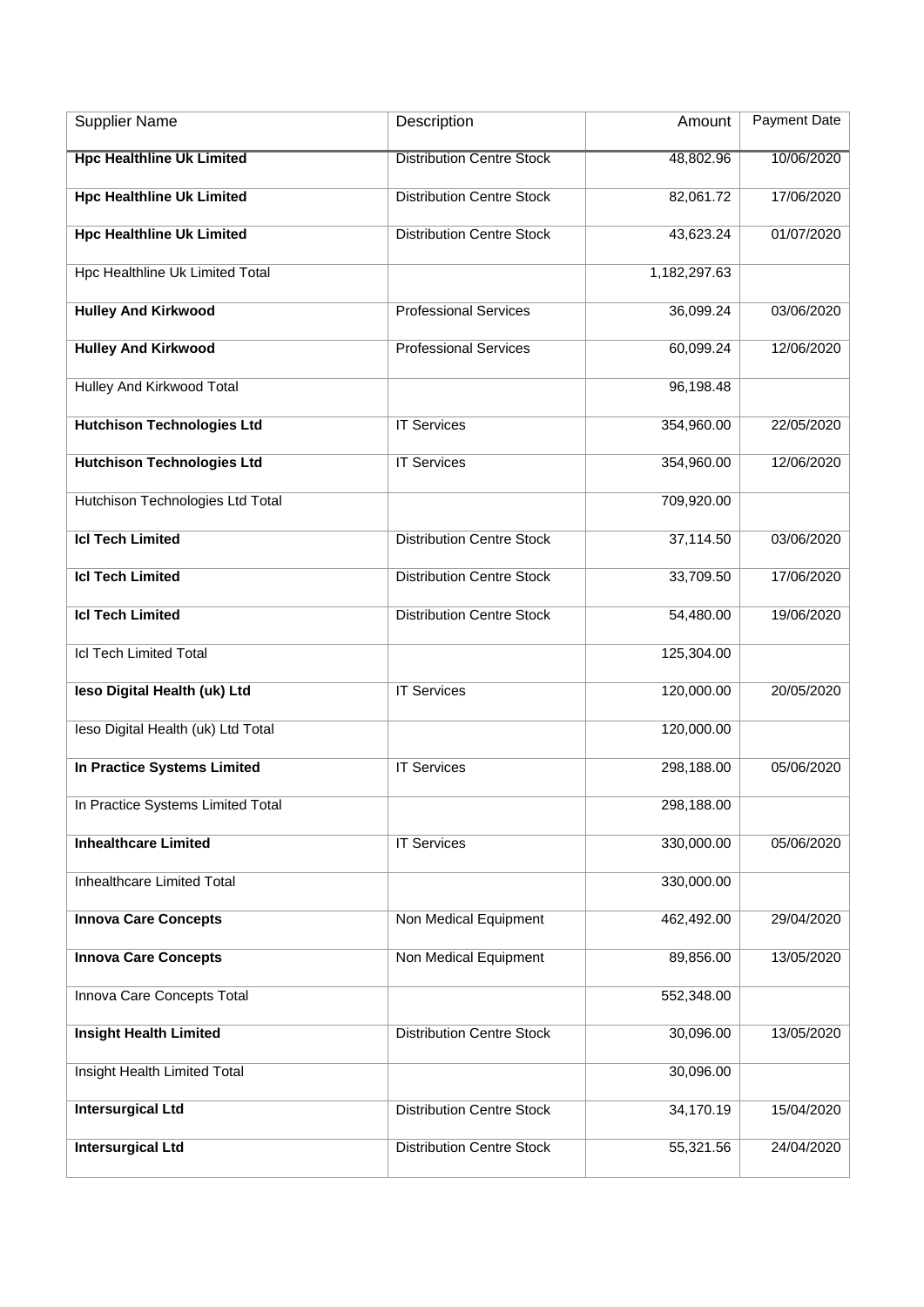| <b>Supplier Name</b>                            | Description                                   | Amount     | <b>Payment Date</b> |
|-------------------------------------------------|-----------------------------------------------|------------|---------------------|
| <b>Intersurgical Ltd</b>                        | <b>Distribution Centre Stock</b>              | 104,102.73 | 29/04/2020          |
| <b>Intersurgical Ltd</b>                        | <b>Distribution Centre Stock</b>              | 77,893.50  | 01/05/2020          |
| <b>Intersurgical Ltd</b>                        | <b>Distribution Centre Stock</b>              | 47,669.14  | 06/05/2020          |
| <b>Intersurgical Ltd</b>                        | <b>Distribution Centre Stock</b>              | 59,338.09  | 20/05/2020          |
| <b>Intersurgical Ltd</b>                        | <b>Distribution Centre Stock</b>              | 39,179.44  | 03/06/2020          |
| <b>Intersurgical Ltd</b>                        | <b>Distribution Centre Stock</b>              | 40,382.16  | 05/06/2020          |
| Intersurgical Ltd Total                         |                                               | 458,056.81 |                     |
| <b>Iom Consulting Ltd</b>                       | <b>Occupational Health</b><br><b>Services</b> | 108,306.00 | 24/06/2020          |
| Iom Consulting Ltd Total                        |                                               | 108,306.00 |                     |
| Jelf Ins Brokers Ltd T/a Marsh Commercial       | Vehicles                                      | 72,835.77  | 24/06/2020          |
| Jelf Ins Brokers Ltd T/a Marsh Commercial Total |                                               | 72,835.77  |                     |
| <b>John Graham Construction Ltd</b>             | <b>Property Services</b>                      | 310,810.80 | 17/04/2020          |
| <b>John Graham Construction Ltd</b>             | <b>Property Services</b>                      | 216,353.44 | 24/04/2020          |
| <b>John Graham Construction Ltd</b>             | <b>Property Services</b>                      | 38,945.51  | 01/05/2020          |
| <b>John Graham Construction Ltd</b>             | <b>Property Services</b>                      | 135,191.71 | 19/06/2020          |
| John Graham Construction Ltd Total              |                                               | 701,301.46 |                     |
| John Mitchell (grangemouth) Limited             | <b>Clinical Waste Services</b>                | 74,684.60  | 03/04/2020          |
| John Mitchell (grangemouth) Limited             | <b>Clinical Waste Services</b>                | 114,906.77 | 08/04/2020          |
| John Mitchell (grangemouth) Limited             | <b>Clinical Waste Services</b>                | 67,518.80  | 15/04/2020          |
| John Mitchell (grangemouth) Limited             | <b>Clinical Waste Services</b>                | 65,876.00  | 22/04/2020          |
| John Mitchell (grangemouth) Limited             | <b>Clinical Waste Services</b>                | 117,731.28 | 29/04/2020          |
| John Mitchell (grangemouth) Limited             | <b>Clinical Waste Services</b>                | 57,000.86  | 06/05/2020          |
| John Mitchell (grangemouth) Limited             | <b>Clinical Waste Services</b>                | 63,932.30  | 15/05/2020          |
| John Mitchell (grangemouth) Limited             | <b>Clinical Waste Services</b>                | 68,629.70  | 22/05/2020          |
| John Mitchell (grangemouth) Limited             | <b>Clinical Waste Services</b>                | 63,383.30  | 29/05/2020          |
| John Mitchell (grangemouth) Limited             | <b>Clinical Waste Services</b>                | 63,890.90  | 03/06/2020          |
| John Mitchell (grangemouth) Limited             | <b>Clinical Waste Services</b>                | 70,650.80  | 10/06/2020          |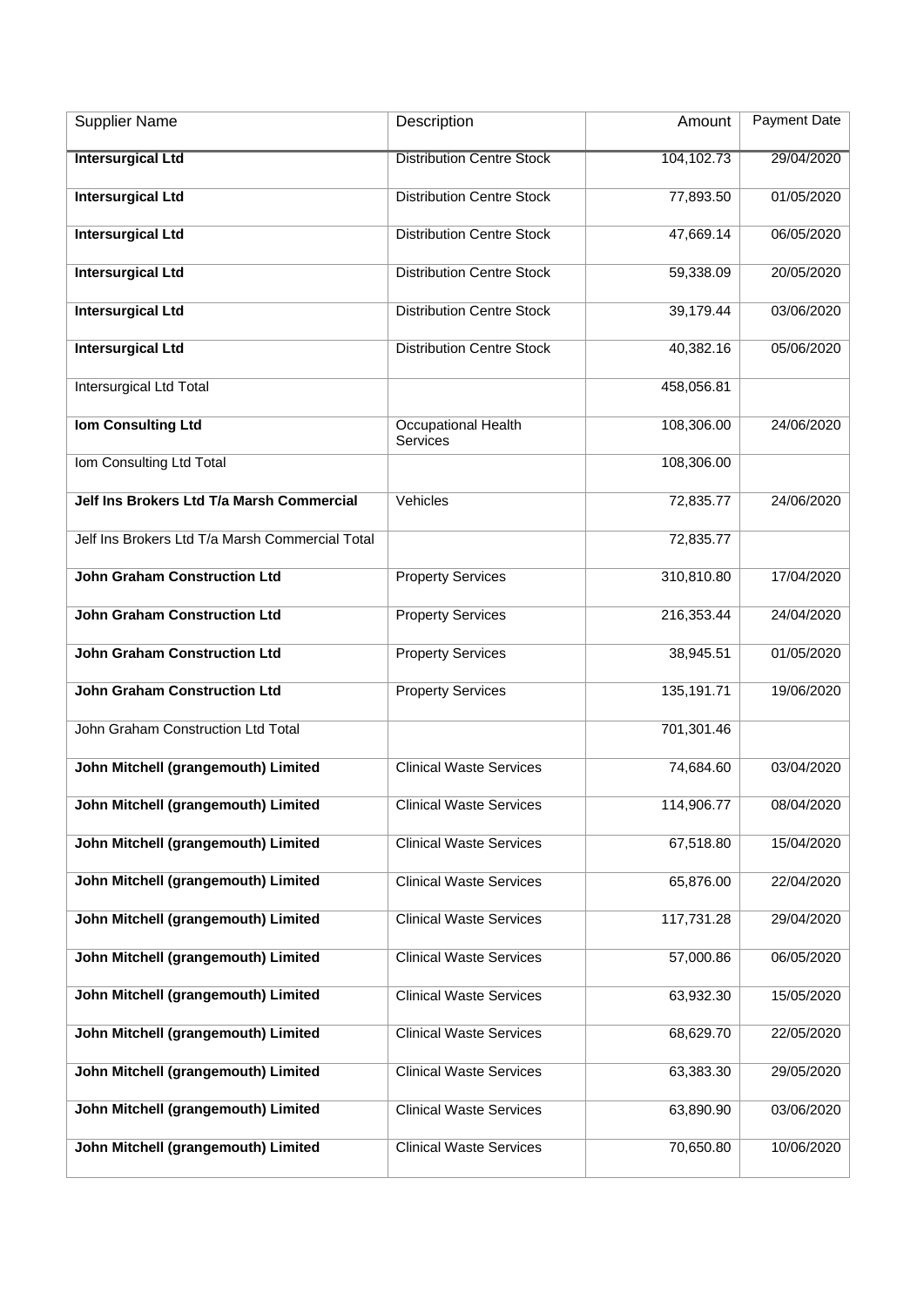| <b>Supplier Name</b>                      | Description                      | Amount       | <b>Payment Date</b> |
|-------------------------------------------|----------------------------------|--------------|---------------------|
| John Mitchell (grangemouth) Limited       | <b>Clinical Waste Services</b>   | 66,747.80    | 19/06/2020          |
| John Mitchell (grangemouth) Limited       | <b>Clinical Waste Services</b>   | 63,577.70    | 24/06/2020          |
| John Mitchell (grangemouth) Limited       | <b>Clinical Waste Services</b>   | 119,550.25   | 01/07/2020          |
| John Mitchell (grangemouth) Limited Total |                                  | 1,078,081.06 |                     |
| Johnson + Johnson Medical Ltd             | <b>Distribution Centre Stock</b> | 86,658.16    | 03/04/2020          |
| Johnson + Johnson Medical Ltd             | <b>Distribution Centre Stock</b> | 290,907.66   | 08/04/2020          |
| Johnson + Johnson Medical Ltd             | <b>Distribution Centre Stock</b> | 207,511.44   | 15/04/2020          |
| Johnson + Johnson Medical Ltd             | <b>Distribution Centre Stock</b> | 67,974.11    | 22/04/2020          |
| Johnson + Johnson Medical Ltd             | <b>Distribution Centre Stock</b> | 34,332.32    | 01/05/2020          |
| Johnson + Johnson Medical Ltd             | <b>Distribution Centre Stock</b> | 50,291.41    | 06/05/2020          |
| Johnson + Johnson Medical Ltd             | <b>Distribution Centre Stock</b> | 66,061.38    | 13/05/2020          |
| Johnson + Johnson Medical Ltd             | <b>Distribution Centre Stock</b> | 40,709.75    | 15/05/2020          |
| Johnson + Johnson Medical Ltd             | <b>Distribution Centre Stock</b> | 41,955.34    | 22/05/2020          |
| Johnson + Johnson Medical Ltd             | <b>Distribution Centre Stock</b> | 51,920.90    | 27/05/2020          |
| Johnson + Johnson Medical Ltd             | <b>Distribution Centre Stock</b> | 50,307.70    | 29/05/2020          |
| Johnson + Johnson Medical Ltd             | <b>Distribution Centre Stock</b> | 77,006.06    | 03/06/2020          |
| Johnson + Johnson Medical Ltd             | <b>Distribution Centre Stock</b> | 28,011.09    | 12/06/2020          |
| Johnson + Johnson Medical Ltd             | <b>Distribution Centre Stock</b> | 38,537.07    | 17/06/2020          |
| Johnson + Johnson Medical Ltd             | <b>Distribution Centre Stock</b> | 82,625.17    | 19/06/2020          |
| Johnson + Johnson Medical Ltd             | <b>Distribution Centre Stock</b> | 60,480.81    | 26/06/2020          |
| Johnson + Johnson Medical Ltd Total       |                                  | 1,275,290.37 |                     |
| <b>Kci Medical Ltd</b>                    | <b>Distribution Centre Srock</b> | 35,924.59    | 13/05/2020          |
| Kci Medical Ltd Total                     |                                  | 35,924.59    |                     |
| Keela/ilasco Ltd                          | <b>Distribution Centre Stock</b> | 166,873.20   | 26/06/2020          |
| Keela/ilasco Ltd Total                    |                                  | 166,873.20   |                     |
| <b>Keppie Design Limited</b>              | <b>Professional Services</b>     | 63,219.00    | 17/04/2020          |
| Keppie Design Limited Total               |                                  | 63,219.00    |                     |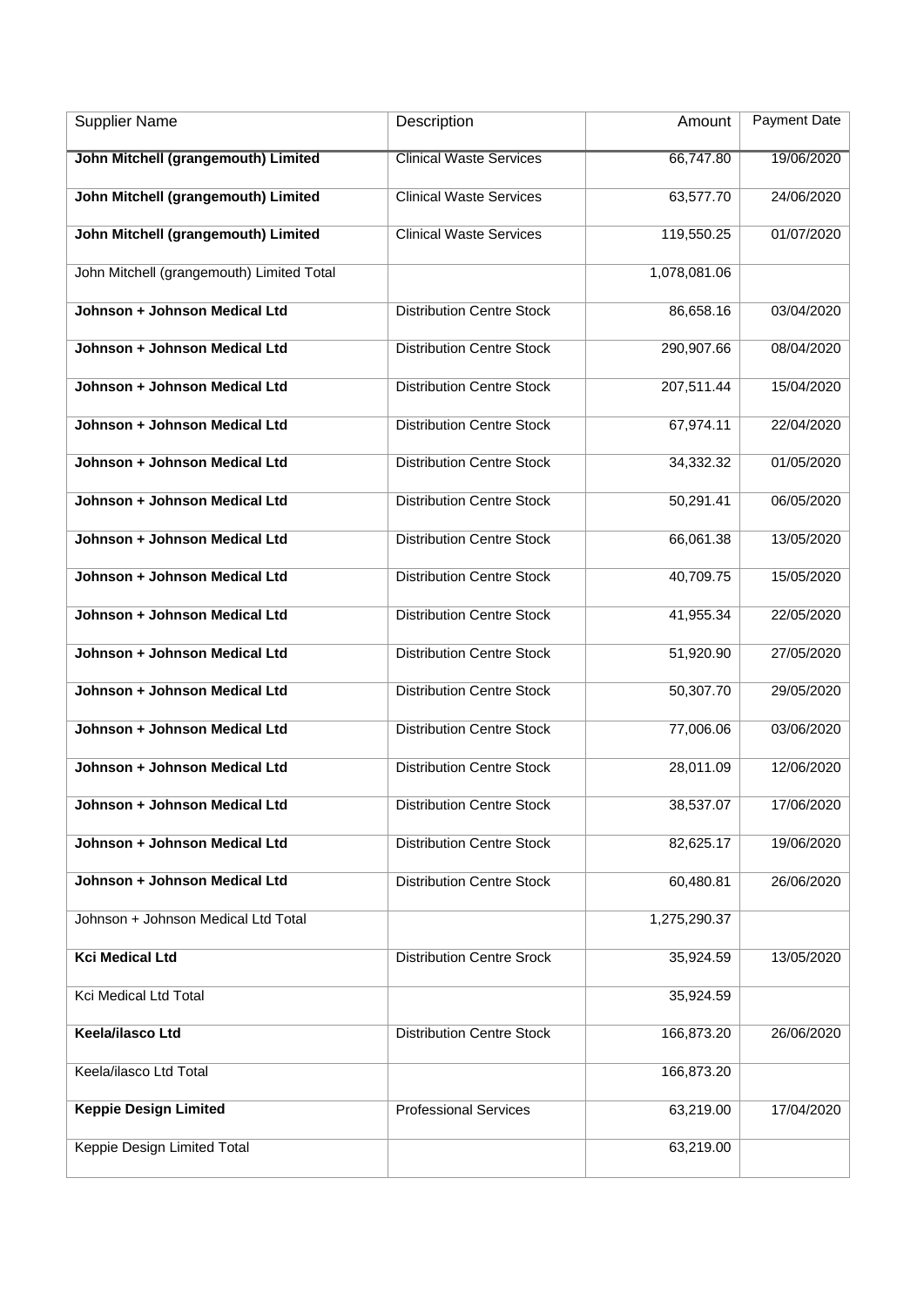| <b>Supplier Name</b>           | Description                      | Amount       | <b>Payment Date</b> |
|--------------------------------|----------------------------------|--------------|---------------------|
| <b>Kier Construction</b>       | <b>Property Services</b>         | 672,086.16   | 15/04/2020          |
| <b>Kier Construction</b>       | <b>Property Services</b>         | 298,454.84   | 17/04/2020          |
| <b>Kier Construction</b>       | <b>Property Services</b>         | 301,837.68   | 24/04/2020          |
| <b>Kier Construction</b>       | <b>Property Services</b>         | 35,746.26    | 17/06/2020          |
| <b>Kier Construction Total</b> |                                  | 1,308,124.94 |                     |
| Kimberly-clark                 | <b>Distribution Centre Stock</b> | 495,578.23   | 15/04/2020          |
| Kimberly-clark                 | <b>Distribution Centre Stock</b> | 303,037.86   | 29/04/2020          |
| Kimberly-clark                 | <b>Distribution Centre Stock</b> | 165,497.12   | 01/05/2020          |
| Kimberly-clark                 | <b>Distribution Centre Stock</b> | 460,308.00   | 27/05/2020          |
| Kimberly-clark                 | <b>Distribution Centre Stock</b> | 56,117.45    | 05/06/2020          |
| Kimberly-clark                 | <b>Distribution Centre Stock</b> | 257,945.76   | 12/06/2020          |
| Kimberly-clark                 | <b>Distribution Centre Stock</b> | 59,323.68    | 17/06/2020          |
| Kimberly-clark                 | <b>Distribution Centre Stock</b> | 105,107.44   | 19/06/2020          |
| Kimberly-clark                 | <b>Distribution Centre Stock</b> | 39,049.92    | 24/06/2020          |
| Kimberly-clark                 | <b>Distribution Centre Stock</b> | 44,025.48    | 26/06/2020          |
| Kimberly-clark                 | <b>Distribution Centre Stock</b> | 39,798.72    | 01/07/2020          |
| Kimberly-clark Total           |                                  | 2,025,789.66 |                     |
| <b>Knight Frank Llp</b>        | <b>Property Services</b>         | 30,258.30    | 13/05/2020          |
| <b>Knight Frank Llp</b>        | <b>Property Services</b>         | 517,042.50   | 22/05/2020          |
| Knight Frank Llp Total         |                                  | 547,300.80   |                     |
| <b>Kpmg Llp</b>                | <b>Professional Services</b>     | 137,627.98   | 27/05/2020          |
| Kpmg Llp Total                 |                                  | 137,627.98   |                     |
| <b>Langstane Press Ltd</b>     | <b>Property Services</b>         | 357,720.00   | 22/04/2020          |
| <b>Langstane Press Ltd</b>     | <b>Property Services</b>         | 75,738.00    | 24/04/2020          |
| <b>Langstane Press Ltd</b>     | <b>Property Services</b>         | 54,732.00    | 29/04/2020          |
| <b>Langstane Press Ltd</b>     | <b>Property Services</b>         | 132,706.80   | 13/05/2020          |
| Langstane Press Ltd Total      |                                  | 620,896.80   |                     |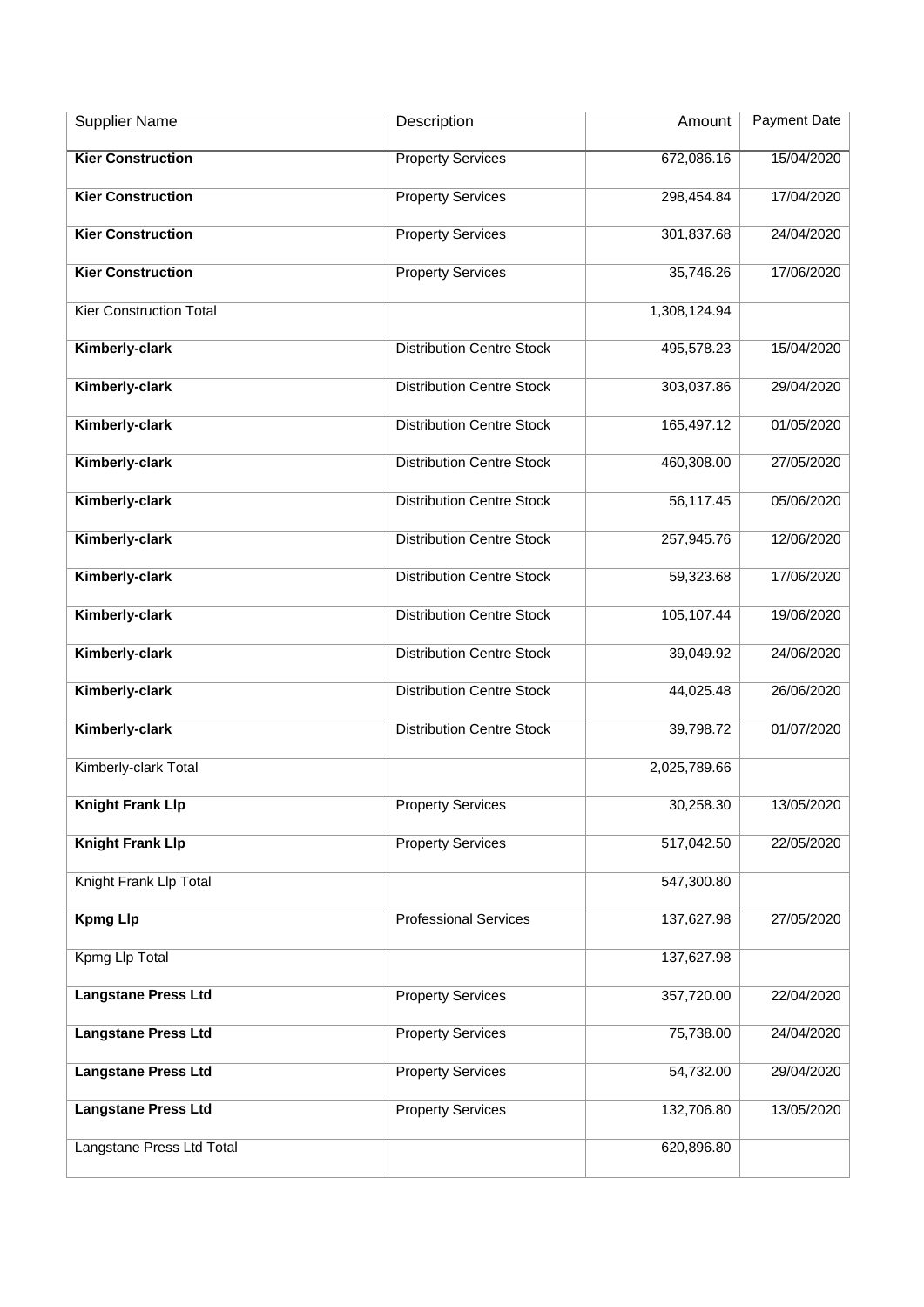| <b>Supplier Name</b>                  | Description                      | Amount       | Payment Date |
|---------------------------------------|----------------------------------|--------------|--------------|
| <b>Life Technologies Limited</b>      | <b>Blood Services</b>            | 70,412.36    | 22/05/2020   |
| <b>Life Technologies Limited</b>      | <b>Blood Services</b>            | 75,486.78    | 05/06/2020   |
| <b>Life Technologies Limited</b>      | <b>Blood Services</b>            | 746,902.99   | 10/06/2020   |
| <b>Life Technologies Limited</b>      | <b>Blood Services</b>            | 408,566.98   | 12/06/2020   |
| <b>Life Technologies Limited</b>      | <b>Blood Services</b>            | 70,224.00    | 17/06/2020   |
| Life Technologies Limited Total       |                                  | 1,371,593.11 |              |
| <b>Lorien Resourcing Limited</b>      | <b>IT Services</b>               | 30,548.24    | 13/05/2020   |
| Lorien Resourcing Limited Total       |                                  | 30,548.24    |              |
| <b>Lustalux Ltd</b>                   | <b>Property Services</b>         | 38,227.20    | 08/04/2020   |
| Lustalux Ltd Total                    |                                  | 38,227.20    |              |
| <b>Lyreco Uk Ltd</b>                  | Office supplies                  | 297,478.81   | 17/06/2020   |
| Lyreco Uk Ltd Total                   |                                  | 297,478.81   |              |
| <b>Mabbett And Associates Limited</b> | <b>Professional Services</b>     | 57,600.00    | 01/05/2020   |
| Mabbett And Associates Limited Total  |                                  | 57,600.00    |              |
| <b>Maclin Sourcing Solutions Ltd</b>  | <b>Distribution Centre Stock</b> | 30,067.20    | 17/06/2020   |
| Maclin Sourcing Solutions Ltd Total   |                                  | 30,067.20    |              |
| <b>Maco Pharma Uk Ltd</b>             | <b>Distribution Centre Stock</b> | 25,411.77    | 03/04/2020   |
| <b>Maco Pharma Uk Ltd</b>             | <b>Distribution Centre Stock</b> | 25,454.40    | 29/05/2020   |
| <b>Maco Pharma Uk Ltd</b>             | <b>Distribution Centre Stock</b> | 92,621.67    | 17/06/2020   |
| Maco Pharma Uk Ltd Total              |                                  | 143,487.84   |              |
| <b>Macphie Ltd</b>                    | <b>Distribution Centre Stock</b> | 87,010.56    | 20/05/2020   |
| <b>Macphie Ltd</b>                    | <b>Distribution Centre Stock</b> | 26,892.00    | 27/05/2020   |
| <b>Macphie Ltd</b>                    | <b>Distribution Centre Stock</b> | 29,162.88    | 19/06/2020   |
| Macphie Ltd Total                     |                                  | 143,065.44   |              |
| <b>Mak Systems Group Ltd</b>          | <b>IT Services</b>               | 30,000.00    | 24/06/2020   |
| Mak Systems Group Ltd Total           |                                  | 30,000.00    |              |
| <b>Maquet Limited</b>                 | <b>Medical Equipment</b>         | 25,855.20    | 03/06/2020   |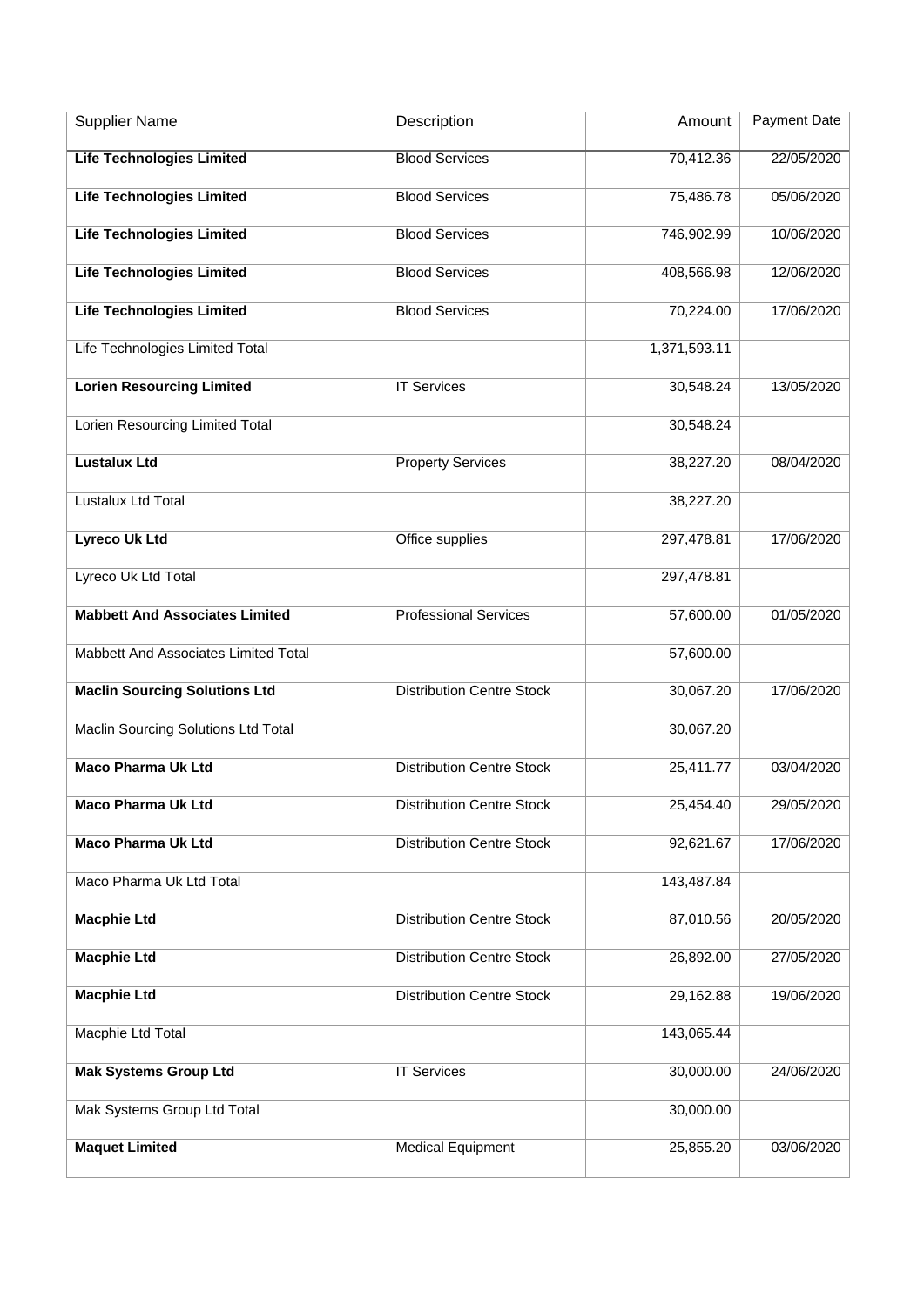| <b>Supplier Name</b>                | Description                      | Amount       | Payment Date |
|-------------------------------------|----------------------------------|--------------|--------------|
| <b>Maquet Limited Total</b>         |                                  | 25,855.20    |              |
| <b>Masimo Europe Limited</b>        | <b>Distribution Centre Stock</b> | 43,046.40    | 22/04/2020   |
| <b>Masimo Europe Limited</b>        | <b>Distribution Centre Stock</b> | 97,617.60    | 20/05/2020   |
| <b>Masimo Europe Limited</b>        | <b>Distribution Centre Stock</b> | 98,740.80    | 05/06/2020   |
| Masimo Europe Limited Total         |                                  | 239,404.80   |              |
| <b>Mast Group Ltd</b>               | <b>Medical Equipment</b>         | 143,070.00   | 29/04/2020   |
| <b>Mast Group Ltd</b>               | <b>Medical Equipment</b>         | 398,005.87   | 13/05/2020   |
| <b>Mast Group Ltd</b>               | <b>Medical Equipment</b>         | 477,108.85   | 15/05/2020   |
| <b>Mast Group Ltd</b>               | <b>Medical Equipment</b>         | 491,245.87   | 20/05/2020   |
| <b>Mast Group Ltd</b>               | <b>Medical Equipment</b>         | 180,475.70   | 03/06/2020   |
| <b>Mast Group Ltd</b>               | <b>Medical Equipment</b>         | 307,021.19   | 12/06/2020   |
| <b>Mast Group Ltd</b>               | <b>Medical Equipment</b>         | 149,917.53   | 24/06/2020   |
| <b>Mast Group Ltd</b>               | <b>Medical Equipment</b>         | 388,832.21   | 26/06/2020   |
| Mast Group Ltd Total                |                                  | 2,535,677.22 |              |
| <b>Mauser Uk Limited</b>            | <b>Distribution Centre Stock</b> | 46,954.66    | 08/04/2020   |
| <b>Mauser Uk Limited</b>            | <b>Distribution Centre Stock</b> | 61,992.95    | 22/04/2020   |
| <b>Mauser Uk Limited</b>            | <b>Distribution Centre Stock</b> | 41,334.90    | 24/04/2020   |
| <b>Mauser Uk Limited</b>            | <b>Distribution Centre Stock</b> | 36,364.07    | 13/05/2020   |
| <b>Mauser Uk Limited</b>            | <b>Distribution Centre Stock</b> | 94,728.99    | 20/05/2020   |
| <b>Mauser Uk Limited</b>            | <b>Distribution Centre Stock</b> | 26,931.53    | 22/05/2020   |
| <b>Mauser Uk Limited</b>            | <b>Distribution Centre Stock</b> | 26,068.07    | 05/06/2020   |
| <b>Mauser Uk Limited</b>            | <b>Distribution Centre Stock</b> | 43,393.11    | 10/06/2020   |
| Mauser Uk Limited Total             |                                  | 377,768.28   |              |
| <b>Mauveworx Ltd</b>                | <b>Distribution Centre Stock</b> | 178,800.00   | 20/05/2020   |
| Mauveworx Ltd Total                 |                                  | 178,800.00   |              |
| <b>Medcurrent Corporation</b>       | <b>IT Services</b>               | 80,000.00    | 20/05/2020   |
| <b>Medcurrent Corporation Total</b> |                                  | 80,000.00    |              |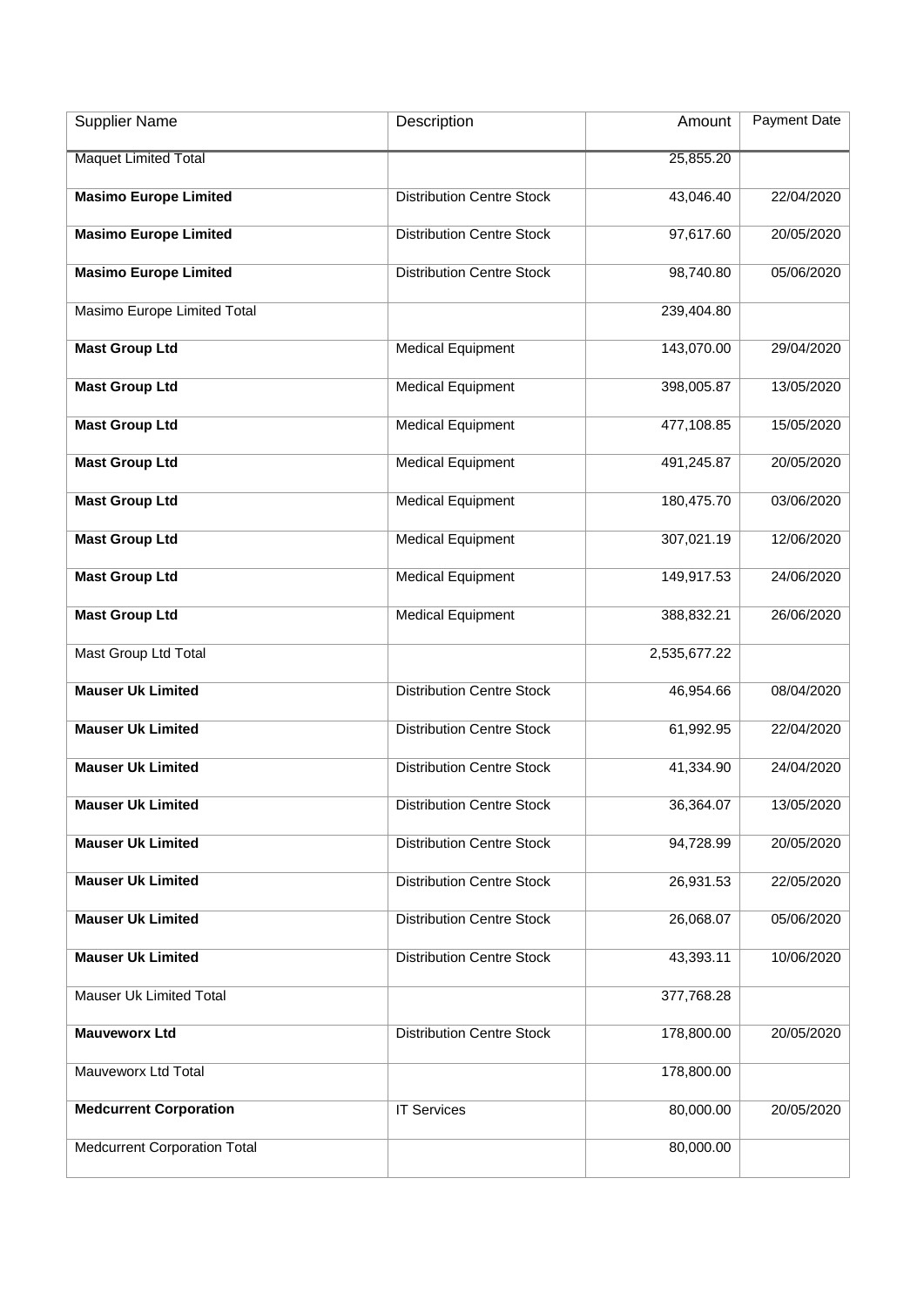| <b>Supplier Name</b>                           | Description                      | Amount     | <b>Payment Date</b> |
|------------------------------------------------|----------------------------------|------------|---------------------|
| Medical Wire And Equipment Co (bath) Ltd       | <b>Distribution Centre Stock</b> | 28,679.40  | 01/07/2020          |
| Medical Wire And Equipment Co (bath) Ltd Total |                                  | 28,679.40  |                     |
| <b>Medline Industries Ltd</b>                  | <b>Distribution Centre Stock</b> | 27,091.21  | 15/04/2020          |
| <b>Medline Industries Ltd</b>                  | <b>Distribution Centre Stock</b> | 27,709.90  | 13/05/2020          |
| <b>Medline Industries Ltd</b>                  | <b>Distribution Centre Stock</b> | 70,159.35  | 27/05/2020          |
| <b>Medline Industries Ltd</b>                  | <b>Distribution Centre Stock</b> | 38,790.85  | 29/05/2020          |
| <b>Medline Industries Ltd</b>                  | <b>Distribution Centre Stock</b> | 42,221.67  | 05/06/2020          |
| Medline Industries Ltd Total                   |                                  | 205,972.98 |                     |
| <b>Medstrom Healthcare</b>                     | <b>Medical Equipment</b>         | 142,828.80 | 29/04/2020          |
| <b>Medstrom Healthcare</b>                     | <b>Medical Equipment</b>         | 53,054.40  | 06/05/2020          |
| <b>Medstrom Healthcare Total</b>               |                                  | 195,883.20 |                     |
| <b>Medtronic Ltd</b>                           | <b>Distribution Centre Stock</b> | 125,506.18 | 03/04/2020          |
| <b>Medtronic Ltd</b>                           | <b>Distribution Centre Stock</b> | 109,990.85 | 08/04/2020          |
| <b>Medtronic Ltd</b>                           | <b>Distribution Centre Stock</b> | 27,199.37  | 15/04/2020          |
| <b>Medtronic Ltd</b>                           | <b>Distribution Centre Stock</b> | 32,997.86  | 17/04/2020          |
| <b>Medtronic Ltd</b>                           | <b>Distribution Centre Stock</b> | 162,063.60 | 22/04/2020          |
| <b>Medtronic Ltd</b>                           | <b>Distribution Centre Stock</b> | 27,622.41  | 29/04/2020          |
| <b>Medtronic Ltd</b>                           | <b>Distribution Centre Stock</b> | 97,528.12  | 06/05/2020          |
| <b>Medtronic Ltd</b>                           | <b>Distribution Centre Stock</b> | 35,115.66  | 13/05/2020          |
| <b>Medtronic Ltd</b>                           | <b>Distribution Centre Stock</b> | 57,581.62  | 15/05/2020          |
| <b>Medtronic Ltd</b>                           | <b>Distribution Centre Stock</b> | 39,063.91  | 20/05/2020          |
| <b>Medtronic Ltd</b>                           | <b>Distribution Centre Stock</b> | 42,566.56  | 27/05/2020          |
| <b>Medtronic Ltd</b>                           | <b>Distribution Centre Stock</b> | 36,915.08  | 29/05/2020          |
| <b>Medtronic Ltd</b>                           | <b>Distribution Centre Stock</b> | 77,309.11  | 10/06/2020          |
| <b>Medtronic Ltd</b>                           | <b>Distribution Centre Stock</b> | 90,207.51  | 12/06/2020          |
| <b>Medtronic Ltd</b>                           | <b>Distribution Centre Stock</b> | 113,608.89 | 19/06/2020          |
| <b>Medtronic Ltd</b>                           | <b>Distribution Centre Stock</b> | 44,865.63  | 24/06/2020          |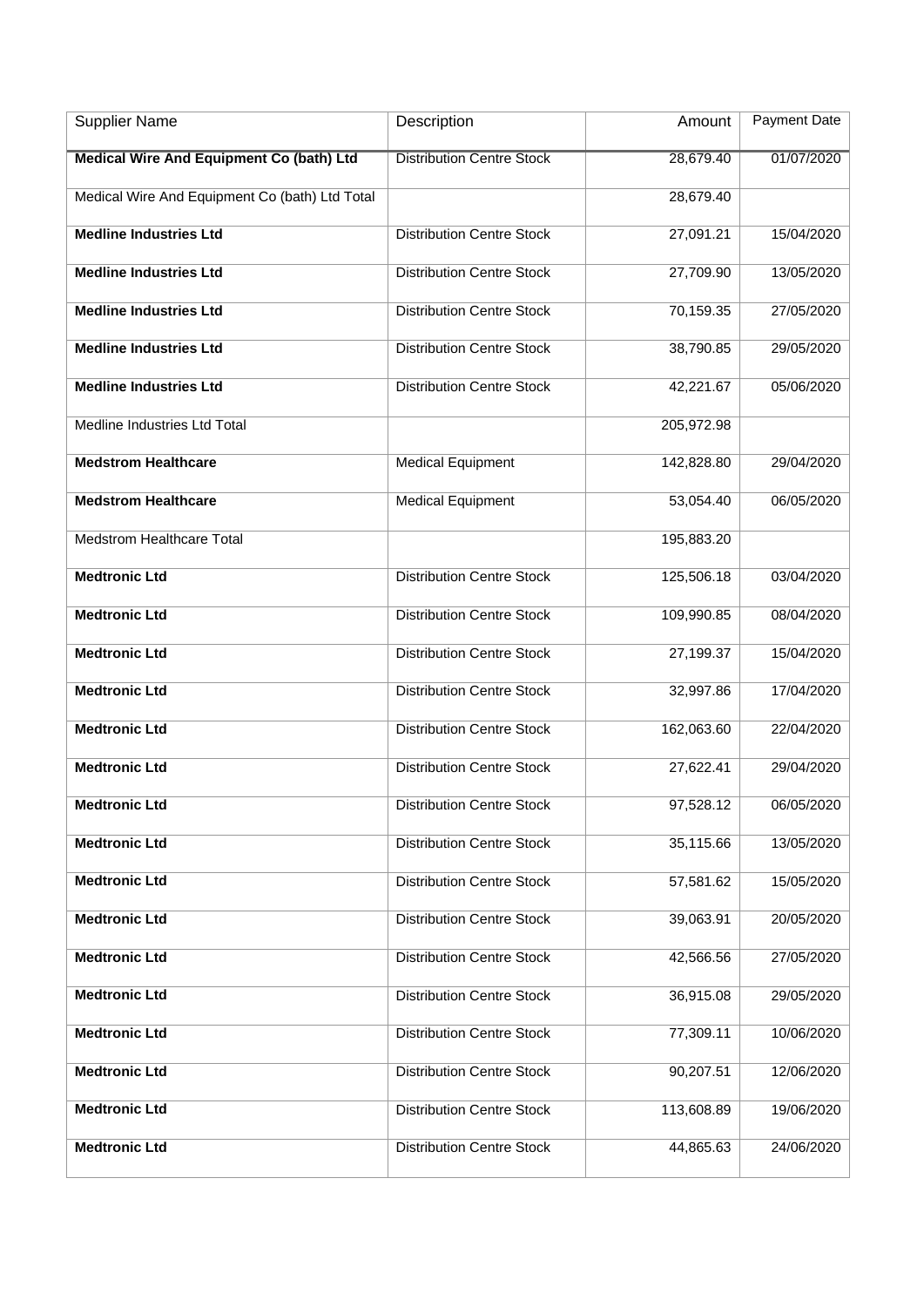| <b>Supplier Name</b>                 | Description                      | Amount       | <b>Payment Date</b> |
|--------------------------------------|----------------------------------|--------------|---------------------|
| <b>Medtronic Ltd</b>                 | <b>Distribution Centre Stock</b> | 89,199.31    | 26/06/2020          |
| <b>Medtronic Ltd</b>                 | <b>Distribution Centre Stock</b> | 55,050.81    | 01/07/2020          |
| Medtronic Ltd Total                  |                                  | 1,264,392.48 |                     |
| Meltwater (uk) Ltd                   | Publicity                        | 83,751.65    | 17/06/2020          |
| Meltwater (uk) Ltd Total             |                                  | 83,751.65    |                     |
| <b>Menzies Distribution Ltd</b>      | <b>Distribution Centre Stock</b> | 280,874.04   | 15/04/2020          |
| <b>Menzies Distribution Ltd</b>      | <b>Distribution Centre Stock</b> | 526,994.66   | 13/05/2020          |
| <b>Menzies Distribution Ltd</b>      | <b>Distribution Centre Stock</b> | 388,363.80   | 17/06/2020          |
| Menzies Distribution Ltd Total       |                                  | 1,196,232.50 |                     |
| <b>Microtech Support Ltd</b>         | <b>IT Services</b>               | 1,469,073.67 | 22/04/2020          |
| <b>Microtech Support Ltd</b>         | <b>IT Services</b>               | 27,000.00    | 13/05/2020          |
| Microtech Support Ltd Total          |                                  | 1,496,073.67 |                     |
| <b>Midland Vascular Services Ltd</b> | Consultancy                      | 26,307.50    | 17/06/2020          |
| Midland Vascular Services Ltd Total  |                                  | 26,307.50    |                     |
| <b>Miltenyi Biotec Ltd</b>           | <b>Blood Services</b>            | 33,255.00    | 22/04/2020          |
| <b>Miltenyi Biotec Ltd</b>           | <b>Blood Services</b>            | 37,186.50    | 29/05/2020          |
| Miltenyi Biotec Ltd Total            |                                  | 70,441.50    |                     |
| <b>Mindray Uk Ltd</b>                | <b>Medical Equipment</b>         | 35,728.01    | 10/06/2020          |
| <b>Mindray Uk Ltd</b>                | <b>Medical Equipment</b>         | 29,396.16    | 12/06/2020          |
| Mindray Uk Ltd Total                 |                                  | 65,124.17    |                     |
| Mip (uk) Ltd                         | <b>Distribution Centre Stock</b> | 46,015.98    | 13/05/2020          |
| Mip (uk) Ltd                         | <b>Distribution Centre Stock</b> | 586,067.40   | 29/05/2020          |
| Mip (uk) Ltd Total                   |                                  | 632,083.38   |                     |
| <b>Modula Storage Solutions Ltd</b>  | <b>Equipment Maintenance</b>     | 30,655.80    | 01/07/2020          |
| Modula Storage Solutions Ltd Total   |                                  | 30,655.80    |                     |
| <b>Molnlycke Healthcare Limited</b>  | <b>Distribution Centre Stock</b> | 38,879.73    | 03/04/2020          |
| <b>Molnlycke Healthcare Limited</b>  | <b>Distribution Centre Stock</b> | 64,479.56    | 08/04/2020          |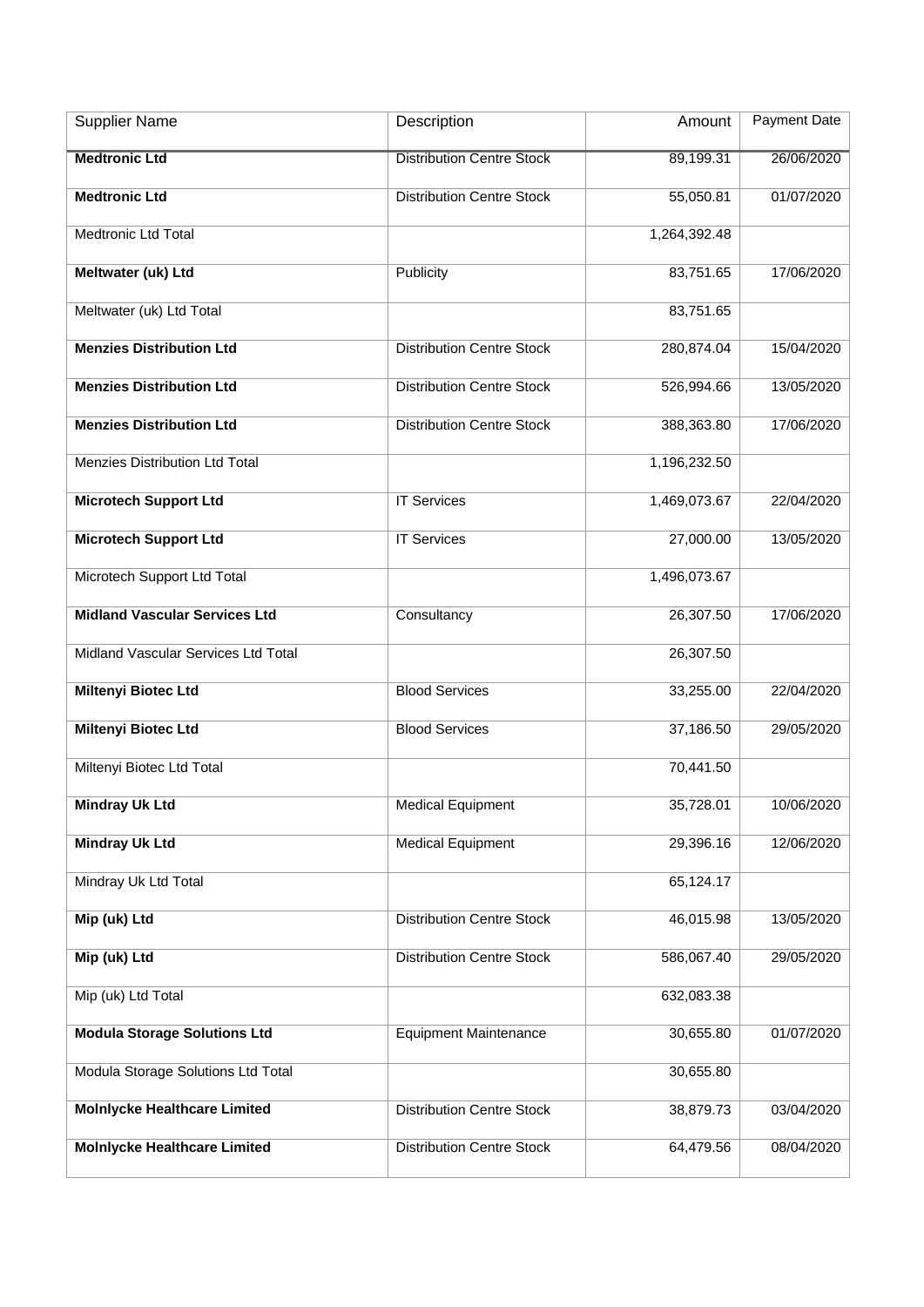| <b>Supplier Name</b>                | Description                      | Amount       | <b>Payment Date</b> |
|-------------------------------------|----------------------------------|--------------|---------------------|
| <b>Molnlycke Healthcare Limited</b> | <b>Distribution Centre Stock</b> | 108,555.02   | 15/04/2020          |
| <b>Molnlycke Healthcare Limited</b> | <b>Distribution Centre Stock</b> | 113,459.64   | 22/04/2020          |
| <b>Molnlycke Healthcare Limited</b> | <b>Distribution Centre Stock</b> | 119,134.61   | 24/04/2020          |
| <b>Molnlycke Healthcare Limited</b> | <b>Distribution Centre Stock</b> | 69,074.35    | 29/04/2020          |
| <b>Molnlycke Healthcare Limited</b> | <b>Distribution Centre Stock</b> | 45,012.70    | 06/05/2020          |
| <b>Molnlycke Healthcare Limited</b> | <b>Distribution Centre Stock</b> | 135,633.75   | 13/05/2020          |
| <b>Molnlycke Healthcare Limited</b> | <b>Distribution Centre Stock</b> | 62,338.17    | 15/05/2020          |
| <b>Molnlycke Healthcare Limited</b> | <b>Distribution Centre Stock</b> | 72,207.09    | 20/05/2020          |
| <b>Molnlycke Healthcare Limited</b> | <b>Distribution Centre Stock</b> | 38,570.06    | 27/05/2020          |
| <b>Molnlycke Healthcare Limited</b> | <b>Distribution Centre Stock</b> | 49,518.80    | 29/05/2020          |
| <b>Molnlycke Healthcare Limited</b> | <b>Distribution Centre Stock</b> | 75,879.80    | 03/06/2020          |
| <b>Molnlycke Healthcare Limited</b> | <b>Distribution Centre Stock</b> | 59,869.57    | 05/06/2020          |
| <b>Molnlycke Healthcare Limited</b> | <b>Distribution Centre Stock</b> | 91,054.29    | 12/06/2020          |
| <b>Molnlycke Healthcare Limited</b> | <b>Distribution Centre Stock</b> | 38,124.43    | 17/06/2020          |
| <b>Molnlycke Healthcare Limited</b> | <b>Distribution Centre Stock</b> | 41,771.61    | 19/06/2020          |
| <b>Molnlycke Healthcare Limited</b> | <b>Distribution Centre Stock</b> | 84,175.09    | 24/06/2020          |
| <b>Molnlycke Healthcare Limited</b> | <b>Distribution Centre Stock</b> | 37,034.57    | 26/06/2020          |
| <b>Molnlycke Healthcare Limited</b> | <b>Distribution Centre Stock</b> | 59,588.43    | 01/07/2020          |
| Molnlycke Healthcare Limited Total  |                                  | 1,404,361.27 |                     |
| <b>Morgan Philips Group</b>         | <b>Temporary Staff</b>           | 37,754.64    | 08/04/2020          |
| <b>Morgan Philips Group</b>         | <b>Temporary Staff</b>           | 30,797.04    | 15/04/2020          |
| <b>Morgan Philips Group</b>         | <b>Temporary Staff</b>           | 29,044.18    | 22/04/2020          |
| <b>Morgan Philips Group</b>         | <b>Temporary Staff</b>           | 29,454.97    | 24/04/2020          |
| <b>Morgan Philips Group</b>         | <b>Temporary Staff</b>           | 39,458.82    | 01/05/2020          |
| <b>Morgan Philips Group</b>         | <b>Temporary Staff</b>           | 40,133.52    | 13/05/2020          |
| <b>Morgan Philips Group</b>         | <b>Temporary Staff</b>           | 49,403.27    | 20/05/2020          |
| <b>Morgan Philips Group</b>         | <b>Temporary Staff</b>           | 40,183.92    | 27/05/2020          |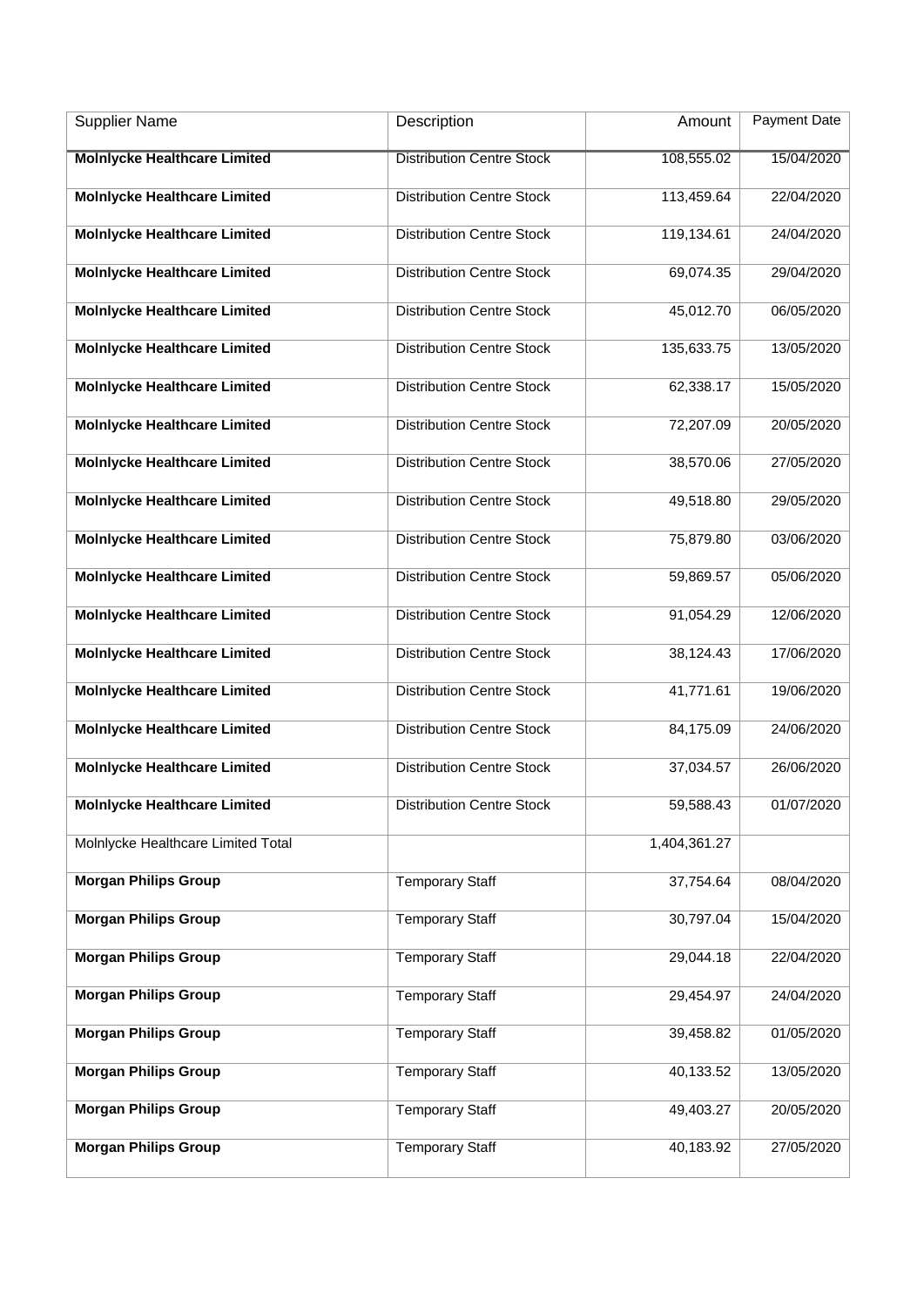| <b>Supplier Name</b>                                    | Description                      | Amount       | Payment Date |
|---------------------------------------------------------|----------------------------------|--------------|--------------|
| <b>Morgan Philips Group</b>                             | <b>Temporary Staff</b>           | 36,406.32    | 03/06/2020   |
| <b>Morgan Philips Group</b>                             | <b>Temporary Staff</b>           | 28,619.23    | 10/06/2020   |
| <b>Morgan Philips Group</b>                             | <b>Temporary Staff</b>           | 37,926.72    | 17/06/2020   |
| <b>Morgan Philips Group</b>                             | <b>Temporary Staff</b>           | 35,910.64    | 24/06/2020   |
| <b>Morgan Philips Group</b>                             | <b>Temporary Staff</b>           | 44,069.65    | 01/07/2020   |
| Morgan Philips Group Total                              |                                  | 479,162.92   |              |
| <b>Morris And Spottiswood Limited</b>                   | <b>Property Services</b>         | 99,566.48    | 03/04/2020   |
| Morris And Spottiswood Limited Total                    |                                  | 99,566.48    |              |
| <b>Mott Macdonald</b>                                   | <b>Property Services</b>         | 214,889.99   | 22/04/2020   |
| <b>Mott Macdonald</b>                                   | <b>Property Services</b>         | 133,893.65   | 03/06/2020   |
| Mott Macdonald Total                                    |                                  | 348,783.64   |              |
| <b>Mwuk Ltd Trading As Alexandra</b>                    | <b>Distribution Centre Stock</b> | 53,795.01    | 13/05/2020   |
| Mwuk Ltd Trading As Alexandra Total                     |                                  | 53,795.01    |              |
| Nhs (scotland And North England) Credit<br><b>Union</b> | <b>Staff Credit Union</b>        | 30,820.95    | 17/04/2020   |
| Nhs (scotland And North England) Credit<br>Union        | <b>Staff Credit Union</b>        | 30,043.95    | 15/05/2020   |
| Nhs (scotland And North England) Credit<br>Union        | <b>Staff Credit Union</b>        | 30,381.95    | 17/06/2020   |
| Nhs (scotland And North England) Credit Union<br>Total  |                                  | 91,246.85    |              |
| <b>Nhs 24</b>                                           | <b>Health Services</b>           | 51,566.46    | 29/04/2020   |
| Nhs 24 Total                                            |                                  | 51,566.46    |              |
| <b>Nhs Ayrshire And Arran</b>                           | <b>Health Services</b>           | 43,513.31    | 29/04/2020   |
| <b>Nhs Ayrshire And Arran</b>                           | <b>Health Services</b>           | 93,387.00    | 06/05/2020   |
| <b>Nhs Ayrshire And Arran</b>                           | <b>Health Services</b>           | 31,316.61    | 01/07/2020   |
| Nhs Ayrshire And Arran Total                            |                                  | 168,216.92   |              |
| <b>Nhs Blood And Transplant</b>                         | <b>Blood Services</b>            | 33,718.83    | 08/04/2020   |
| <b>Nhs Blood And Transplant</b>                         | <b>Blood Services</b>            | 1,601,291.44 | 15/04/2020   |
| <b>Nhs Blood And Transplant</b>                         | <b>Blood Services</b>            | 46,308.90    | 06/05/2020   |
| <b>Nhs Blood And Transplant</b>                         | <b>Blood Services</b>            | 27,593.60    | 27/05/2020   |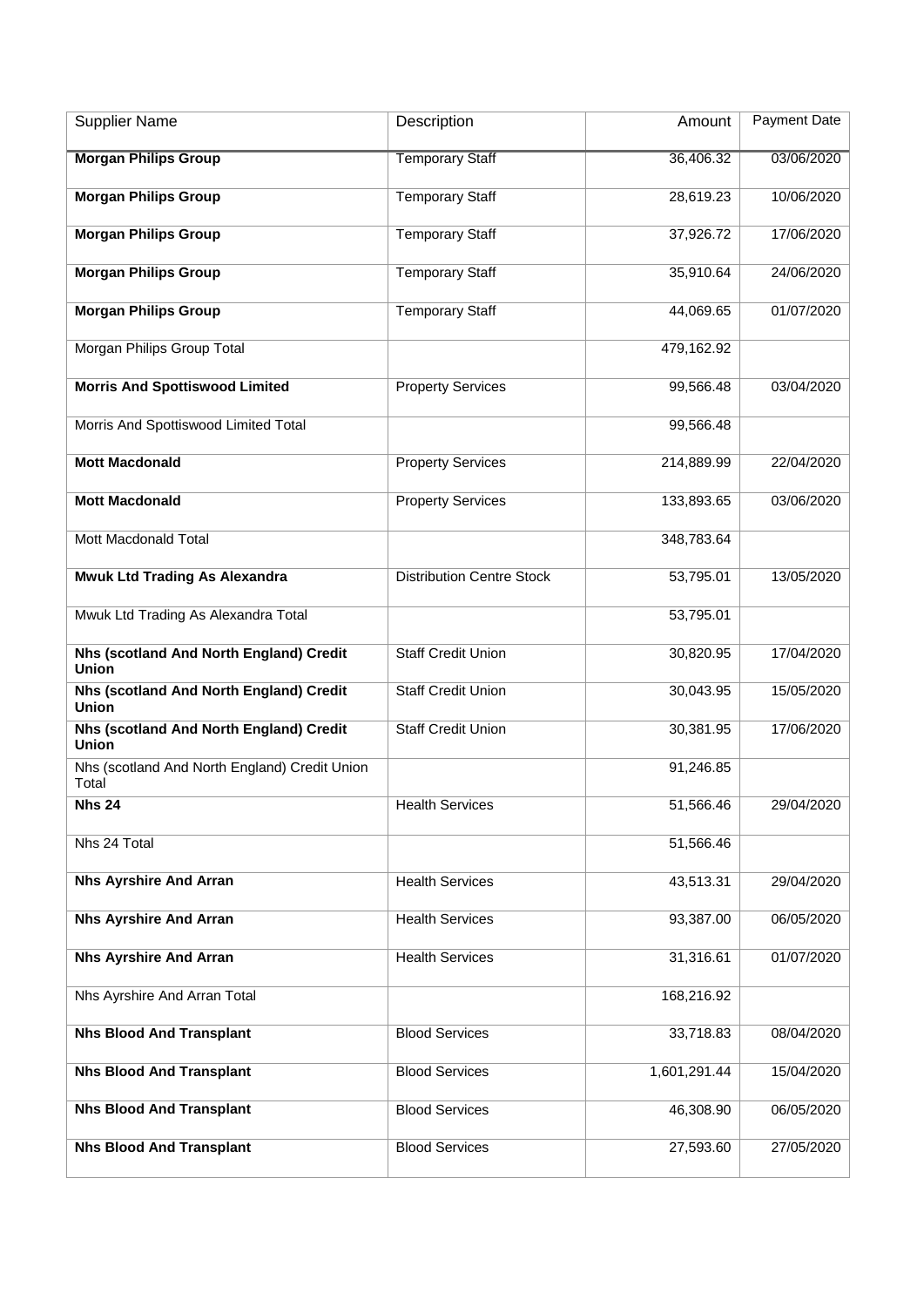| <b>Supplier Name</b>                 | Description                      | Amount       | Payment Date |
|--------------------------------------|----------------------------------|--------------|--------------|
| Nhs Blood And Transplant Total       |                                  | 1,708,912.77 |              |
| <b>Nhs Education For Scotland</b>    | <b>Health Services</b>           | 29,961.02    | 29/04/2020   |
|                                      |                                  |              |              |
| Nhs Education For Scotland Total     |                                  | 29,961.02    |              |
| <b>Nhs Grampian</b>                  | <b>Health Services</b>           | 40,404.03    | 29/04/2020   |
| <b>Nhs Grampian</b>                  | <b>Health Services</b>           | 98,062.59    | 13/05/2020   |
| <b>Nhs Grampian</b>                  | <b>Health Services</b>           | 49,511.00    | 03/06/2020   |
| <b>Nhs Grampian</b>                  | <b>Health Services</b>           | 52,001.04    | 01/07/2020   |
| Nhs Grampian Total                   |                                  | 239,978.66   |              |
| <b>Nhs Greater Glasgow And Clyde</b> | <b>Health Services</b>           | 254,091.33   | 29/04/2020   |
| <b>Nhs Greater Glasgow And Clyde</b> | <b>Health Services</b>           | 35,628.00    | 06/05/2020   |
| <b>Nhs Greater Glasgow And Clyde</b> | <b>Health Services</b>           | 73,996.79    | 20/05/2020   |
| <b>Nhs Greater Glasgow And Clyde</b> | <b>Health Services</b>           | 185,496.78   | 01/07/2020   |
| Nhs Greater Glasgow And Clyde Total  |                                  | 549,212.90   |              |
| <b>Nhs Health Scotland</b>           | <b>Health Services</b>           | 29,710.97    | 29/04/2020   |
| Nhs Health Scotland Total            |                                  | 29,710.97    |              |
| <b>Nhs Lanarkshire</b>               | <b>Health Services</b>           | 66,627.40    | 29/04/2020   |
| Nhs Lanarkshire Total                |                                  | 66,627.40    |              |
| <b>Nhs Lothian</b>                   | <b>Health Services</b>           | 36,095.85    | 29/04/2020   |
| Nhs Lothian Total                    |                                  | 36,095.85    |              |
| <b>Nhs Western Isles</b>             | <b>Health Services</b>           | 28,689.59    | 10/06/2020   |
| Nhs Western Isles Total              |                                  | 28,689.59    |              |
| <b>Nihon Kohden Uk Ltd</b>           | <b>Medical Equipment</b>         | 409,920.00   | 13/05/2020   |
| <b>Nihon Kohden Uk Ltd</b>           | <b>Medical Equipment</b>         | 229,601.38   | 15/05/2020   |
| Nihon Kohden Uk Ltd                  | <b>Medical Equipment</b>         | 167,160.00   | 27/05/2020   |
| Nihon Kohden Uk Ltd Total            |                                  | 806,681.38   |              |
| <b>Northern Healthcare Services</b>  | <b>Distribution Centre Stock</b> | 34,200.00    | 01/07/2020   |
| Northern Healthcare Services Total   |                                  | 34,200.00    |              |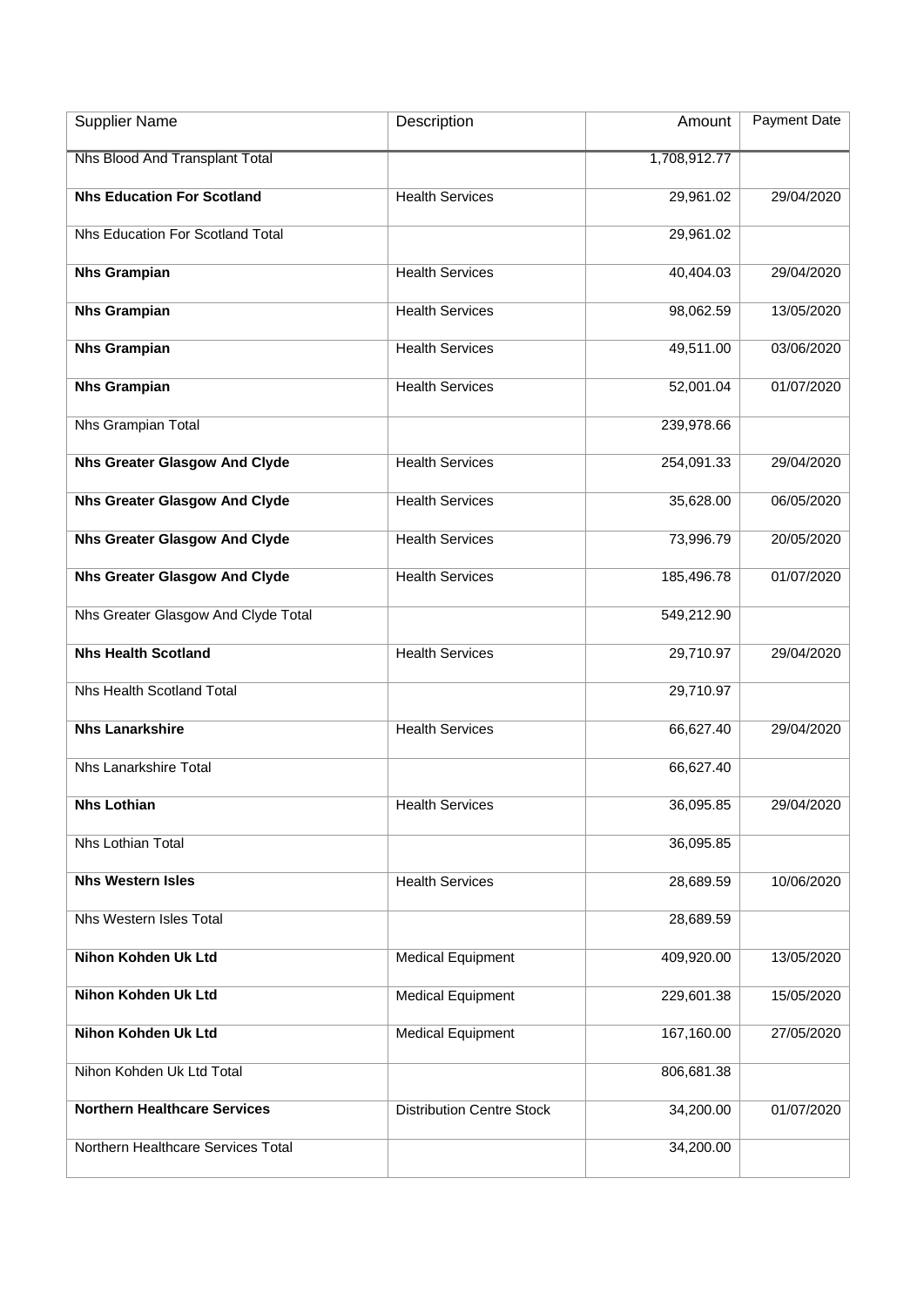| <b>Supplier Name</b>                        | Description                      | Amount     | <b>Payment Date</b> |
|---------------------------------------------|----------------------------------|------------|---------------------|
| <b>Northgate Public Services Uk Ltd</b>     | <b>IT Services</b>               | 97,714.28  | 06/05/2020          |
| Northgate Public Services Uk Ltd Total      |                                  | 97,714.28  |                     |
| <b>Northwards Ltd</b>                       | <b>Clinical Waste Services</b>   | 133,035.00 | 08/04/2020          |
| <b>Northwards Ltd</b>                       | <b>Clinical Waste Services</b>   | 128,268.00 | 20/05/2020          |
| <b>Northwards Ltd</b>                       | <b>Clinical Waste Services</b>   | 109,834.08 | 22/05/2020          |
| <b>Northwards Ltd</b>                       | <b>Clinical Waste Services</b>   | 39,063.51  | 05/06/2020          |
| <b>Northwards Ltd</b>                       | <b>Clinical Waste Services</b>   | 32,348.61  | 10/06/2020          |
| Northwards Ltd Total                        |                                  | 442,549.20 |                     |
| <b>Nottinghamshire Healthcare Nhs Trust</b> | <b>Commissioned Services</b>     | 56,189.92  | 27/05/2020          |
| Nottinghamshire Healthcare Nhs Trust Total  |                                  | 56,189.92  |                     |
| <b>Nuline Limited</b>                       | <b>Distribution Centre Stock</b> | 123,954.24 | 13/05/2020          |
| <b>Nuline Limited</b>                       | <b>Distribution Centre Stock</b> | 225,803.75 | 17/06/2020          |
| <b>Nuline Limited</b>                       | <b>Distribution Centre Stock</b> | 89,271.25  | 24/06/2020          |
| <b>Nuline Limited Total</b>                 |                                  | 439,029.24 |                     |
| <b>Oasis Scotland Limited</b>               | <b>Blood Service Equipment</b>   | 35,477.70  | 13/05/2020          |
| <b>Oasis Scotland Limited</b>               | <b>Blood Service Equipment</b>   | 30,611.72  | 22/05/2020          |
| <b>Oasis Scotland Limited Total</b>         |                                  | 66,089.42  |                     |
| Octapharma Ltd                              | <b>Distribution Centre Stock</b> | 153,750.00 | 03/04/2020          |
| Octapharma Ltd                              | <b>Distribution Centre Stock</b> | 162,225.00 | 06/05/2020          |
| Octapharma Ltd                              | <b>Distribution Centre Stock</b> | 99,450.00  | 03/06/2020          |
| Octapharma Ltd                              | <b>Distribution Centre Stock</b> | 25,875.00  | 01/07/2020          |
| Octapharma Ltd Total                        |                                  | 441,300.00 |                     |
| <b>Ofr Consultants Limited</b>              | <b>Property Services</b>         | 58,283.10  | 22/05/2020          |
| Ofr Consultants Limited Total               |                                  | 58,283.10  |                     |
| <b>Olympus Keymed</b>                       | <b>Distribution Centre Stock</b> | 34,586.28  | 27/05/2020          |
| Olympus Keymed Total                        |                                  | 34,586.28  |                     |
| <b>Onetrust</b>                             | <b>IT Services</b>               | 58,596.00  | 08/04/2020          |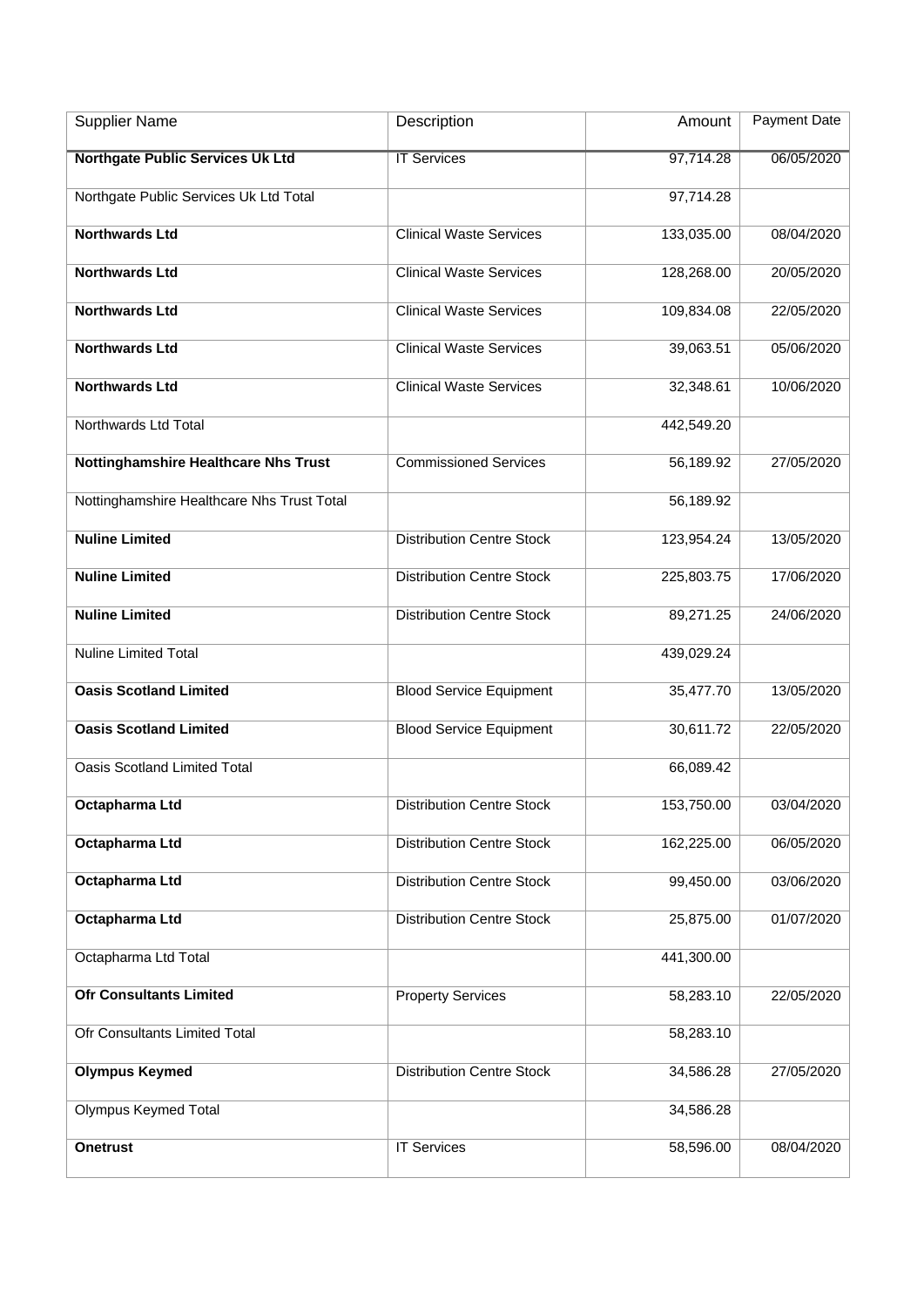| <b>Supplier Name</b>                                 | Description                      | Amount       | Payment Date |
|------------------------------------------------------|----------------------------------|--------------|--------------|
| <b>Onetrust Total</b>                                |                                  | 58,596.00    |              |
| <b>Ontex Healthcare Uk Ltd</b>                       | <b>Distribution Centre Stock</b> | 57,949.74    | 15/04/2020   |
| <b>Ontex Healthcare Uk Ltd</b>                       | <b>Distribution Centre Stock</b> | 402,280.11   | 26/06/2020   |
| Ontex Healthcare Uk Ltd Total                        |                                  | 460,229.85   |              |
| <b>Orb International Kms Limited</b>                 | <b>Distribution Centre Stock</b> | 169,773.60   | 15/04/2020   |
| <b>Orb International Kms Limited</b>                 | <b>Distribution Centre Stock</b> | 118,656.00   | 05/06/2020   |
| Orb International Kms Limited Total                  |                                  | 288,429.60   |              |
| <b>Ossur Uk</b>                                      | <b>Distribution Centre Stock</b> | 26,746.08    | 03/06/2020   |
| Ossur Uk Total                                       |                                  | 26,746.08    |              |
| <b>Palletower Ltd</b>                                | <b>Distribution Centre Stock</b> | 44,112.24    | 26/06/2020   |
| Palletower Ltd Total                                 |                                  | 44,112.24    |              |
| <b>Paramount Medical Solutions Ltd</b>               | <b>Distribution Centre Stock</b> | 60,164.98    | 27/05/2020   |
| Paramount Medical Solutions Ltd Total                |                                  | 60,164.98    |              |
| <b>Patient Opinion (trading As Care Opinion)</b>     | <b>IT Services</b>               | 59,447.10    | 05/06/2020   |
| Patient Opinion (trading As Care Opinion) Total      |                                  | 59,447.10    |              |
| <b>Pennine Acute Hospitals Nhs Trust</b>             | <b>Commissioned Services</b>     | 96,921.14    | 20/05/2020   |
| Pennine Acute Hospitals Nhs Trust Total              |                                  | 96,921.14    |              |
| <b>Permaban (trading Division Of Rcr Flooring)</b>   | <b>Property Services</b>         | 28,044.00    | 15/05/2020   |
| Permaban (trading Division Of Rcr Flooring)<br>Total |                                  | 28,044.00    |              |
| <b>Philips Electronics Uk Ltd</b>                    | <b>IT Services</b>               | 1,782,473.78 | 15/04/2020   |
| <b>Philips Electronics Uk Ltd</b>                    | <b>IT Services</b>               | 145,710.00   | 20/05/2020   |
| <b>Philips Electronics Uk Ltd</b>                    | <b>IT Services</b>               | 274,662.25   | 03/06/2020   |
| <b>Philips Electronics Uk Ltd</b>                    | <b>IT Services</b>               | 776,345.36   | 24/06/2020   |
| <b>Philips Electronics Uk Ltd</b>                    | <b>IT Services</b>               | 1,006,716.54 | 26/06/2020   |
| Philips Electronics Uk Ltd Total                     |                                  | 3,985,907.93 |              |
| <b>Philips Healthcare</b>                            | <b>Medical Equipment</b>         | 26,224.39    | 13/05/2020   |
| <b>Philips Healthcare Total</b>                      |                                  | 26,224.39    |              |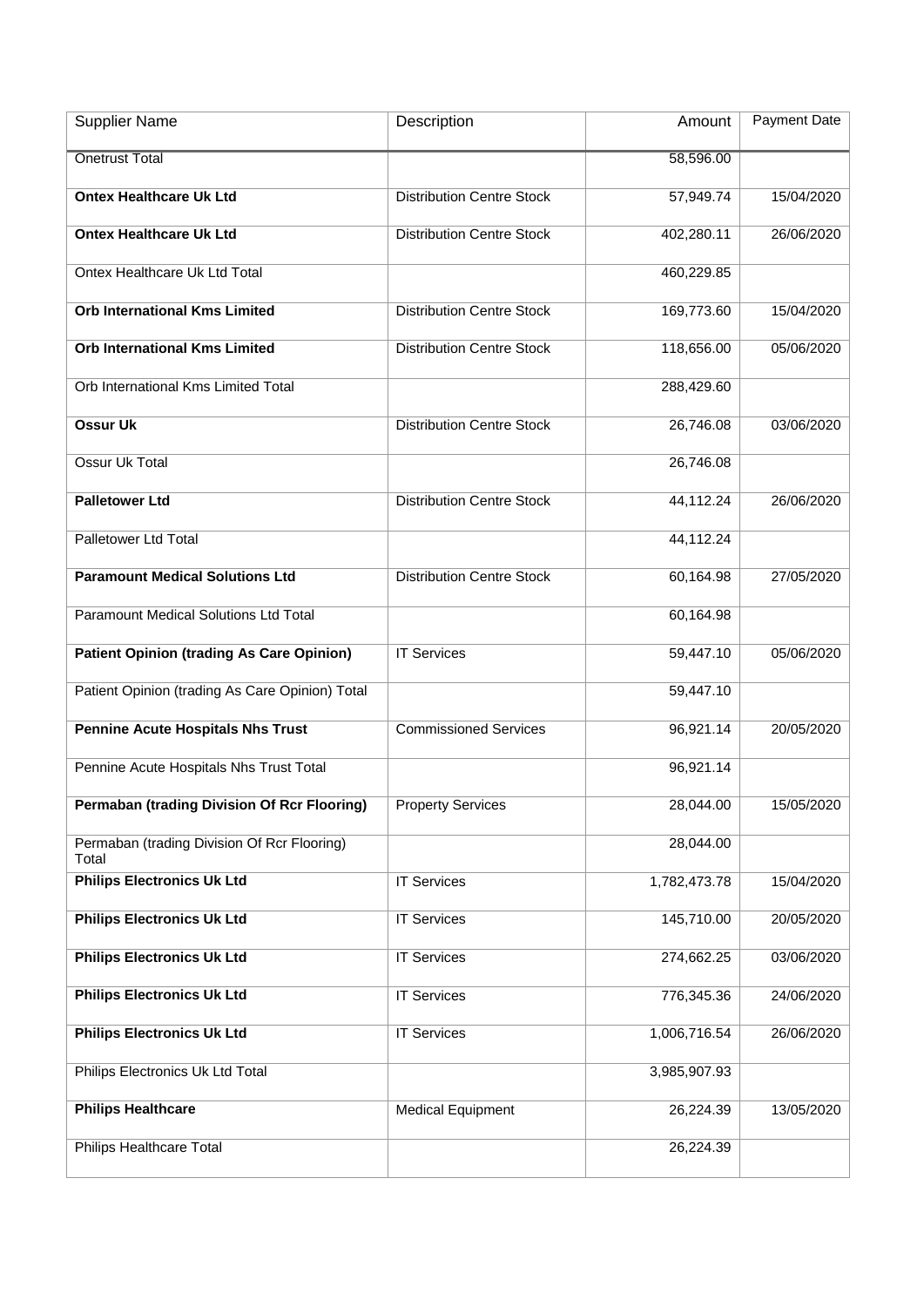| <b>Supplier Name</b>                    | Description                      | Amount       | Payment Date |
|-----------------------------------------|----------------------------------|--------------|--------------|
| <b>Polystar Plastics Ltd</b>            | <b>Distribution Centre Stock</b> | 141,120.00   | 12/06/2020   |
| <b>Polystar Plastics Ltd</b>            | <b>Distribution Centre Stock</b> | 60,480.00    | 17/06/2020   |
| Polystar Plastics Ltd Total             |                                  | 201,600.00   |              |
| <b>Pro Lp Consulting Ltd</b>            | Consultancy                      | 26,406.60    | 06/05/2020   |
| Pro Lp Consulting Ltd Total             |                                  | 26,406.60    |              |
| <b>Proact Medical</b>                   | <b>Distribution Centre Stock</b> | 113,838.27   | 22/05/2020   |
| <b>Proact Medical</b>                   | <b>Distribution Centre Stock</b> | 50,890.50    | 27/05/2020   |
| <b>Proact Medical Total</b>             |                                  | 164,728.77   |              |
| <b>Promedics Orthopaedics Limited</b>   | <b>Distribution Centre Stock</b> | 25,918.72    | 13/05/2020   |
| Promedics Orthopaedics Limited Total    |                                  | 25,918.72    |              |
| <b>Property Partners Management Ltd</b> | <b>Property Services</b>         | 43,277.49    | 20/05/2020   |
| Property Partners Management Ltd Total  |                                  | 43,277.49    |              |
| <b>Public Health England</b>            | <b>Commissioned Services</b>     | 116,878.08   | 06/05/2020   |
| Public Health England Total             |                                  | 116,878.08   |              |
| <b>Pursuit Digital Ltd</b>              | <b>IT Services</b>               | 57,101.28    | 01/04/2020   |
| <b>Pursuit Digital Ltd</b>              | <b>IT Services</b>               | 62,067.24    | 08/04/2020   |
| <b>Pursuit Digital Ltd</b>              | <b>IT Services</b>               | 60,435.16    | 15/04/2020   |
| <b>Pursuit Digital Ltd</b>              | <b>IT Services</b>               | 68,847.10    | 22/04/2020   |
| <b>Pursuit Digital Ltd</b>              | <b>IT Services</b>               | 77,276.10    | 29/04/2020   |
| <b>Pursuit Digital Ltd</b>              | <b>IT Services</b>               | 60,793.30    | 06/05/2020   |
| <b>Pursuit Digital Ltd</b>              | <b>IT Services</b>               | 62,575.30    | 13/05/2020   |
| <b>Pursuit Digital Ltd</b>              | <b>IT Services</b>               | 58,071.58    | 20/05/2020   |
| <b>Pursuit Digital Ltd</b>              | <b>IT Services</b>               | 95,106.76    | 03/06/2020   |
| <b>Pursuit Digital Ltd</b>              | <b>IT Services</b>               | 54,267.00    | 24/06/2020   |
| Pursuit Digital Ltd Total               |                                  | 656,540.82   |              |
| R.m.f. Health Limited                   | <b>Property Services</b>         | 4,221,136.97 | 08/04/2020   |
| R.m.f. Health Limited                   | <b>Property Services</b>         | 1,477,476.26 | 17/04/2020   |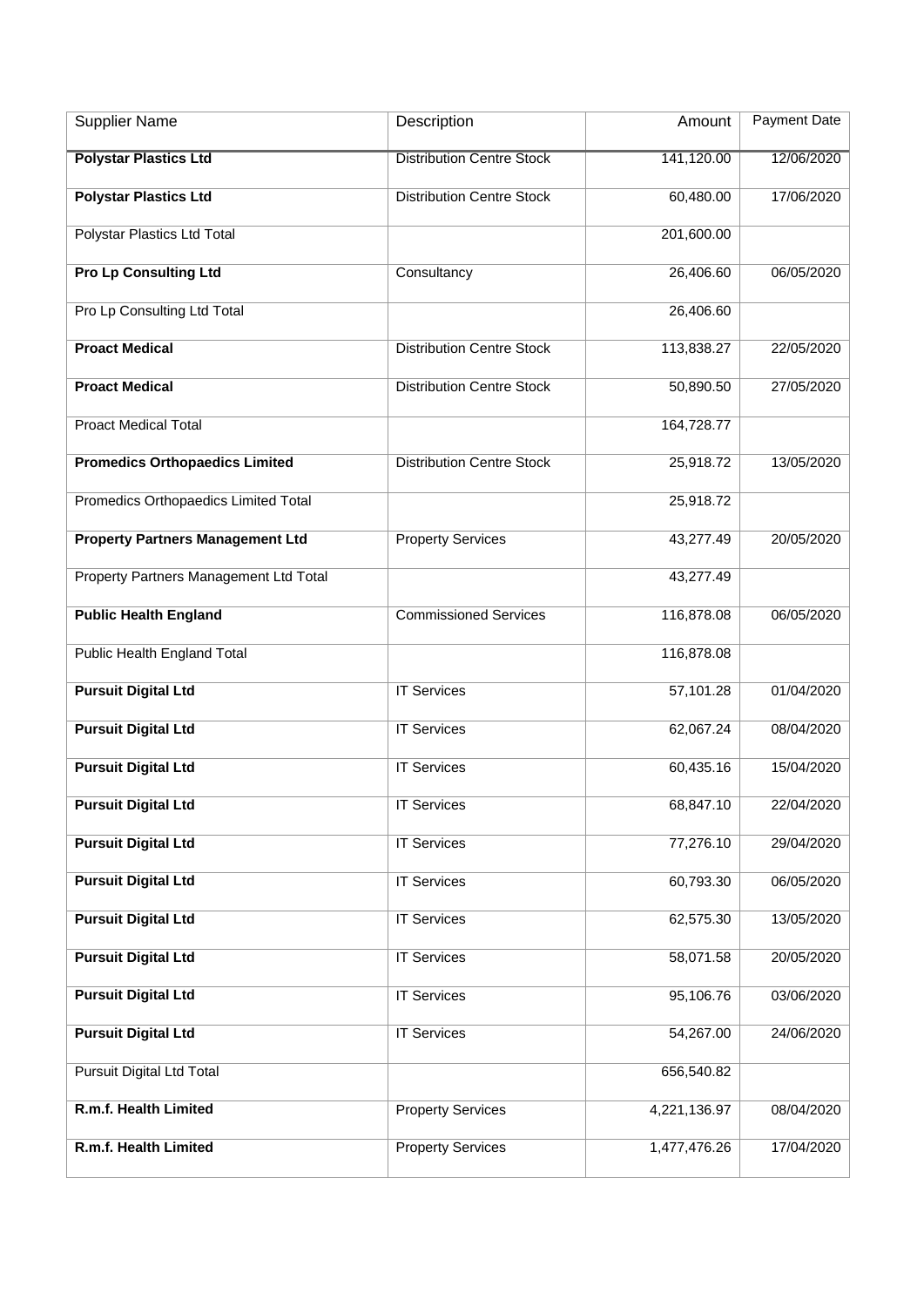| <b>Supplier Name</b>                   | Description                      | Amount       | <b>Payment Date</b> |
|----------------------------------------|----------------------------------|--------------|---------------------|
| R.m.f. Health Limited                  | <b>Property Services</b>         | 52,282.62    | 26/06/2020          |
| R.m.f. Health Limited Total            |                                  | 5,750,895.85 |                     |
| <b>Redman Sheet Metal Ltd</b>          | <b>Distribution Centre Stock</b> | 28,184.16    | 27/05/2020          |
| Redman Sheet Metal Ltd Total           |                                  | 28,184.16    |                     |
| <b>Redpoll Group Ltd</b>               | <b>Professional Services</b>     | 59,220.00    | 15/05/2020          |
| <b>Redpoll Group Ltd</b>               | <b>Professional Services</b>     | 31,020.00    | 10/06/2020          |
| Redpoll Group Ltd Total                |                                  | 90,240.00    |                     |
| <b>Rentokil Initial Uk Ltd</b>         | <b>Distribution Centre Stock</b> | 31,028.40    | 03/04/2020          |
| <b>Rentokil Initial Uk Ltd</b>         | <b>Distribution Centre Stock</b> | 216,423.90   | 29/04/2020          |
| <b>Rentokil Initial Uk Ltd</b>         | <b>Distribution Centre Stock</b> | 99,966.00    | 06/05/2020          |
| <b>Rentokil Initial Uk Ltd</b>         | <b>Distribution Centre Stock</b> | 31,147.20    | 20/05/2020          |
| <b>Rentokil Initial Uk Ltd</b>         | <b>Distribution Centre Stock</b> | 154,695.30   | 05/06/2020          |
| Rentokil Initial Uk Ltd Total          |                                  | 533,260.80   |                     |
| Resmed (uk) Ltd                        | <b>Medical Equipment</b>         | 499,387.92   | 05/06/2020          |
| Resmed (uk) Ltd                        | <b>Medical Equipment</b>         | 59,400.00    | 10/06/2020          |
| <b>Resmed (uk) Ltd</b>                 | <b>Medical Equipment</b>         | 820,417.20   | 24/06/2020          |
| Resmed (uk) Ltd Total                  |                                  | 1,379,205.12 |                     |
| Revya li Limited                       | <b>Property Services</b>         | 54,844.20    | 15/05/2020          |
| Revya li Limited Total                 |                                  | 54,844.20    |                     |
| Reynolds Porter Chamberlain            | <b>Distribution Centre Stock</b> | 29,872.25    | 08/04/2020          |
| Reynolds Porter Chamberlain            | <b>Distribution Centre Stock</b> | 41,930.53    | 20/05/2020          |
| Reynolds Porter Chamberlain Total      |                                  | 71,802.78    |                     |
| Rnib                                   | Consultancy                      | 53,400.00    | 13/05/2020          |
| Rnib Total                             |                                  | 53,400.00    |                     |
| <b>Robert Scott And Sons Ltd</b>       | <b>Distribution Centre Stock</b> | 34,654.79    | 01/05/2020          |
| Robert Scott And Sons Ltd Total        |                                  | 34,654.79    |                     |
| <b>Robertson Facilities Management</b> | <b>Property Services</b>         | 82,325.56    | 03/04/2020          |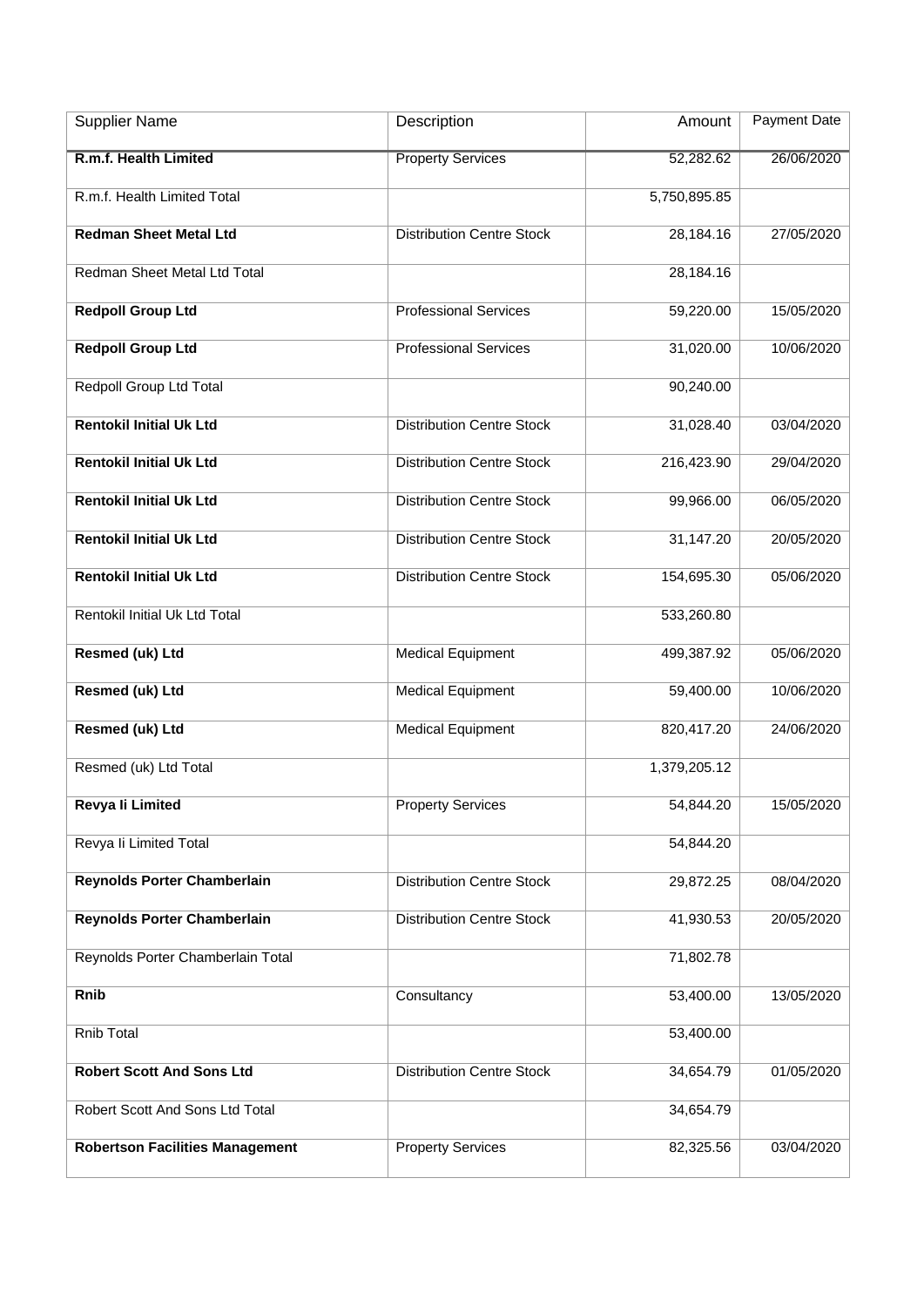| <b>Supplier Name</b>                   | Description                      | Amount     | <b>Payment Date</b> |
|----------------------------------------|----------------------------------|------------|---------------------|
| <b>Robertson Facilities Management</b> | <b>Property Services</b>         | 40,633.20  | 08/04/2020          |
| <b>Robertson Facilities Management</b> | <b>Property Services</b>         | 32,578.54  | 12/06/2020          |
| <b>Robertson Facilities Management</b> | <b>Property Services</b>         | 55,562.37  | 17/06/2020          |
| <b>Robertson Facilities Management</b> | <b>Property Services</b>         | 77,286.94  | 24/06/2020          |
| Robertson Facilities Management Total  |                                  | 288,386.61 |                     |
| <b>Robinson Healthcare</b>             | <b>Distribution Centre Stock</b> | 79,800.58  | 24/04/2020          |
| Robinson Healthcare Total              |                                  | 79,800.58  |                     |
| <b>Roche Diagnostics Limted</b>        | <b>Distribution Centre Stock</b> | 108,169.60 | 13/05/2020          |
| <b>Roche Diagnostics Limted</b>        | <b>Distribution Centre Stock</b> | 111,464.99 | 17/06/2020          |
| Roche Diagnostics Limted Total         |                                  | 219,634.59 |                     |
| <b>Rocialle Healthcare Limited</b>     | <b>Distribution Centre Stock</b> | 34,379.08  | 22/04/2020          |
| <b>Rocialle Healthcare Limited</b>     | <b>Distribution Centre Stock</b> | 27,765.17  | 20/05/2020          |
| <b>Rocialle Healthcare Limited</b>     | <b>Distribution Centre Stock</b> | 62,913.59  | 22/05/2020          |
| Rocialle Healthcare Limited Total      |                                  | 125,057.84 |                     |
| <b>Rocket Medical Plc</b>              | <b>IT Services</b>               | 51,534.18  | 17/04/2020          |
| Rocket Medical Plc Total               |                                  | 51,534.18  |                     |
| <b>Rotoform Ltd</b>                    | <b>Distribution Centre Stock</b> | 70,750.00  | 13/05/2020          |
| Rotoform Ltd Total                     |                                  | 70,750.00  |                     |
| <b>Royal Mail Group Ltd</b>            | Courier/Mail                     | 30,384.09  | 13/05/2020          |
| <b>Royal Mail Group Ltd</b>            | Courier/Mail                     | 440,506.84 | 24/06/2020          |
| Royal Mail Group Ltd Total             |                                  | 470,890.93 |                     |
| <b>Rpe2fit Ltd</b>                     | <b>Medical Equipment</b>         | 33,988.69  | 03/04/2020          |
| <b>Rpe2fit Ltd</b>                     | <b>Medical Equipment</b>         | 63,772.14  | 22/04/2020          |
| <b>Rpe2fit Ltd</b>                     | <b>Medical Equipment</b>         | 66,943.20  | 29/04/2020          |
| <b>Rpe2fit Ltd</b>                     | <b>Medical Equipment</b>         | 55,587.54  | 13/05/2020          |
| <b>Rpe2fit Ltd</b>                     | <b>Medical Equipment</b>         | 43,852.74  | 27/05/2020          |
| <b>Rpe2fit Ltd</b>                     | <b>Medical Equipment</b>         | 32,721.60  | 10/06/2020          |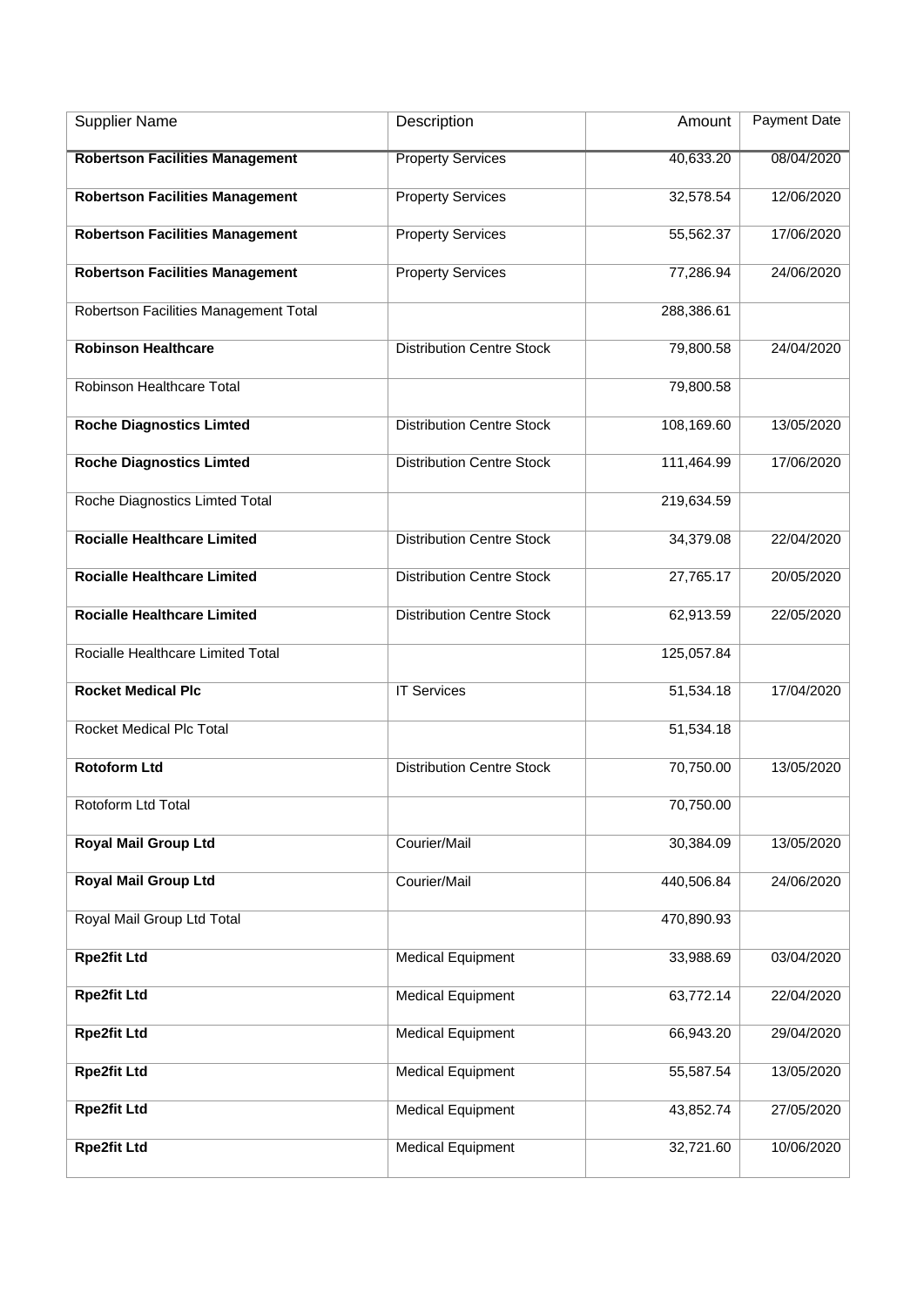| <b>Supplier Name</b>                           | Description                      | Amount       | <b>Payment Date</b> |
|------------------------------------------------|----------------------------------|--------------|---------------------|
| <b>Rpe2fit Ltd</b>                             | <b>Medical Equipment</b>         | 41,816.06    | 26/06/2020          |
| Rpe2fit Ltd Total                              |                                  | 338,681.97   |                     |
| Sanofi Pasteur                                 | <b>Blood Services</b>            | 179,803.20   | 08/04/2020          |
| Sanofi Pasteur Total                           |                                  | 179,803.20   |                     |
| Sap (uk) Ltd                                   | <b>IT Services</b>               | 94,973.21    | 26/06/2020          |
| Sap (uk) Ltd Total                             |                                  | 94,973.21    |                     |
| <b>Sarstedt Ltd</b>                            | <b>Distribution Centre Stock</b> | 37,369.38    | 03/04/2020          |
| <b>Sarstedt Ltd</b>                            | <b>Distribution Centre Stock</b> | 39,436.32    | 29/04/2020          |
| Sarstedt Ltd Total                             |                                  | 76,805.70    |                     |
| <b>Scvo</b>                                    | <b>IT Services</b>               | 52,149.92    | 03/04/2020          |
| Scvo Total                                     |                                  | 52,149.92    |                     |
| <b>Seacole National Centre Limited</b>         | <b>Property Services</b>         | 65,760.09    | 15/04/2020          |
| <b>Seacole National Centre Limited</b>         | <b>Property Services</b>         | 45,599.78    | 17/04/2020          |
| <b>Seacole National Centre Limited</b>         | <b>Property Services</b>         | 378,999.71   | 29/04/2020          |
| <b>Seacole National Centre Limited</b>         | <b>Property Services</b>         | 414,771.16   | 06/05/2020          |
| <b>Seacole National Centre Limited</b>         | <b>Property Services</b>         | 32,449.25    | 20/05/2020          |
| <b>Seacole National Centre Limited</b>         | <b>Property Services</b>         | 378,999.71   | 03/06/2020          |
| <b>Seacole National Centre Limited</b>         | <b>Property Services</b>         | 42,923.12    | 05/06/2020          |
| <b>Seacole National Centre Limited</b>         | <b>Property Services</b>         | 57,361.46    | 17/06/2020          |
| Seacole National Centre Limited Total          |                                  | 1,416,864.28 |                     |
| Seacole National Centre Ltd_proceeds A/c       | <b>Property Services</b>         | 41,450.94    | 20/05/2020          |
| Seacole National Centre Ltd_proceeds A/c Total |                                  | 41,450.94    |                     |
| <b>Serco Limited</b>                           | <b>Health Services</b>           | 505,336.07   | 05/06/2020          |
| Serco Limited Total                            |                                  | 505,336.07   |                     |
| <b>Seric Systems Limited</b>                   | <b>IT Services</b>               | 50,136.95    | 13/05/2020          |
| Seric Systems Limited Total                    |                                  | 50,136.95    |                     |
| <b>Servelec Healthcare</b>                     | <b>IT Services</b>               | 584,163.60   | 12/06/2020          |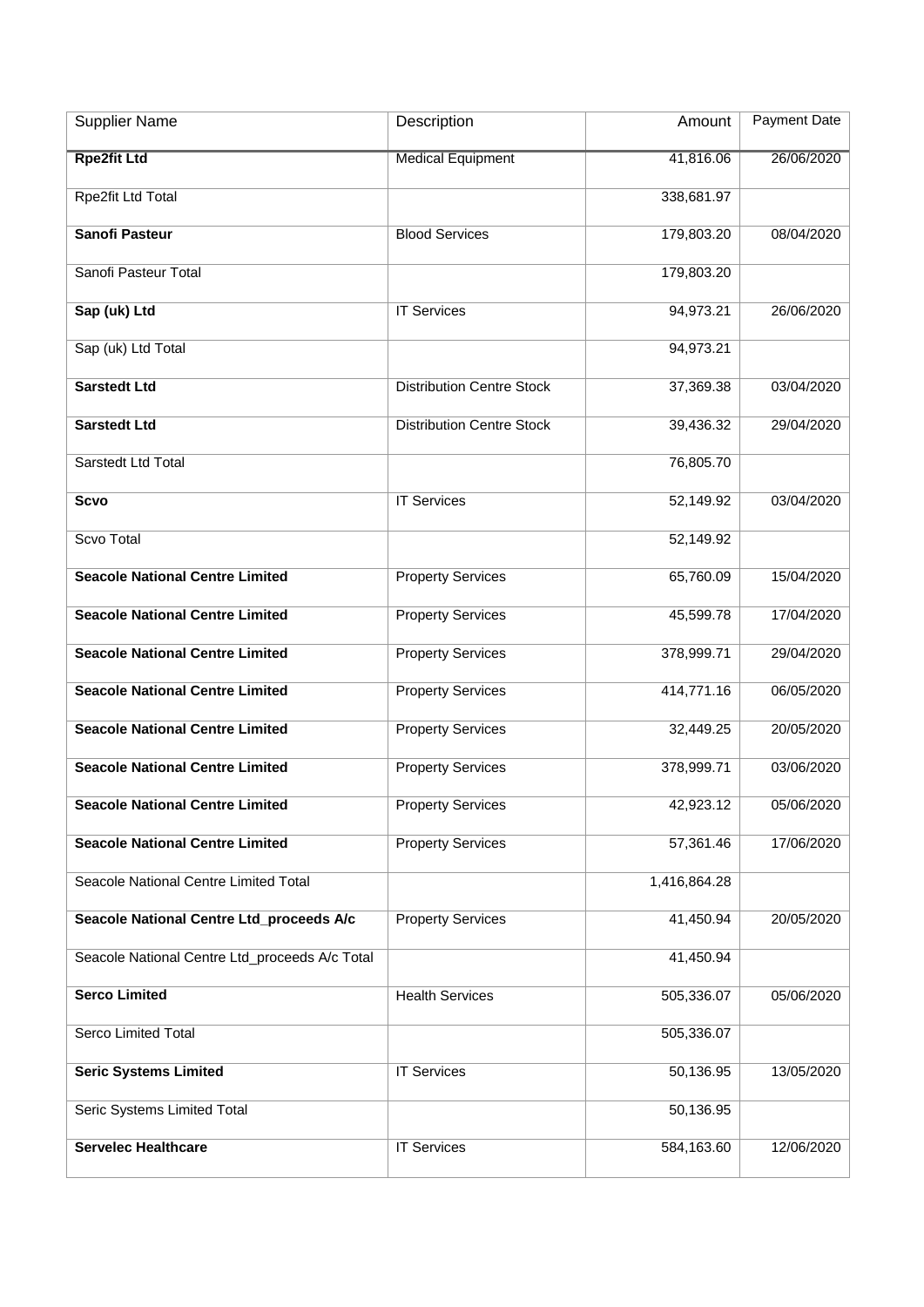| <b>Supplier Name</b>                      | Description                      | Amount       | <b>Payment Date</b> |
|-------------------------------------------|----------------------------------|--------------|---------------------|
| Servelec Healthcare Total                 |                                  | 584,163.60   |                     |
| <b>Shire Pharmaceuticals Ltd</b>          | <b>Distribution Centre Stock</b> | 517,766.77   | 06/05/2020          |
| <b>Shire Pharmaceuticals Ltd</b>          | <b>Distribution Centre Stock</b> | 373,378.05   | 15/05/2020          |
| <b>Shire Pharmaceuticals Ltd</b>          | <b>Distribution Centre Stock</b> | 355,759.39   | 05/06/2020          |
| Shire Pharmaceuticals Ltd Total           |                                  | 1,246,904.21 |                     |
| <b>Shuttleworth Medical Limited</b>       | <b>Medical Equipment</b>         | 30,184.70    | 22/04/2020          |
| <b>Shuttleworth Medical Limited</b>       | <b>Medical Equipment</b>         | 128,752.90   | 24/04/2020          |
| <b>Shuttleworth Medical Limited</b>       | <b>Medical Equipment</b>         | 57,926.40    | 29/04/2020          |
| <b>Shuttleworth Medical Limited</b>       | <b>Medical Equipment</b>         | 268,389.62   | 12/06/2020          |
| Shuttleworth Medical Limited Total        |                                  | 485,253.62   |                     |
| <b>Siemens Healthcare Diagnostics Ltd</b> | <b>Distribution Centre Stock</b> | 27,135.99    | 29/05/2020          |
| Siemens Healthcare Diagnostics Ltd Total  |                                  | 27,135.99    |                     |
| <b>Siemens Healthcare Ltd</b>             | <b>Distribution Centre Stock</b> | 42,590.91    | 15/04/2020          |
| <b>Siemens Healthcare Ltd</b>             | <b>Distribution Centre Stock</b> | 178,384.70   | 29/04/2020          |
| <b>Siemens Healthcare Ltd</b>             | <b>Distribution Centre Stock</b> | 28,606.80    | 06/05/2020          |
| <b>Siemens Healthcare Ltd</b>             | <b>Distribution Centre Stock</b> | 1,644,885.28 | 13/05/2020          |
| <b>Siemens Healthcare Ltd</b>             | <b>Distribution Centre Stock</b> | 534,714.73   | 15/05/2020          |
| <b>Siemens Healthcare Ltd</b>             | <b>Distribution Centre Stock</b> | 64,289.35    | 03/06/2020          |
| <b>Siemens Healthcare Ltd</b>             | <b>Distribution Centre Stock</b> | 88,299.60    | 10/06/2020          |
| <b>Siemens Healthcare Ltd</b>             | <b>Distribution Centre Stock</b> | 120,854.29   | 17/06/2020          |
| <b>Siemens Healthcare Ltd</b>             | <b>Distribution Centre Stock</b> | 392,938.39   | 24/06/2020          |
| <b>Siemens Healthcare Ltd</b>             | <b>Distribution Centre Stock</b> | 196,764.09   | 01/07/2020          |
| Siemens Healthcare Ltd Total              |                                  | 3,292,328.14 |                     |
| <b>Silvercloud Health Ltd</b>             | <b>IT Services</b>               | 291,380.00   | 29/04/2020          |
| Silvercloud Health Ltd Total              |                                  | 291,380.00   |                     |
| <b>Slik-pak Ltd</b>                       | <b>Distribution Centre Stock</b> | 36,360.00    | 13/05/2020          |
| Slik-pak Ltd Total                        |                                  | 36,360.00    |                     |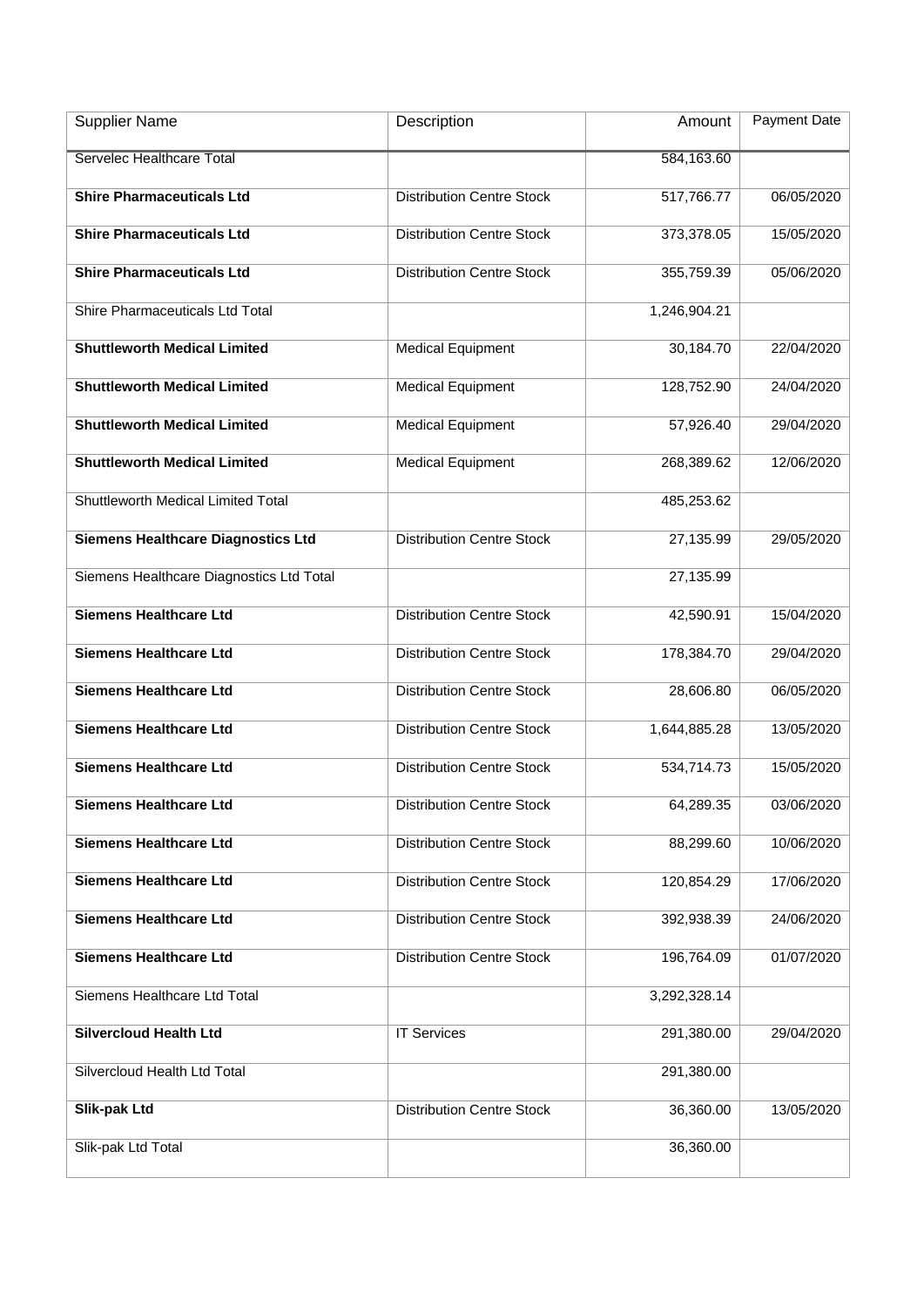| <b>Supplier Name</b>                      | Description                      | Amount        | <b>Payment Date</b> |
|-------------------------------------------|----------------------------------|---------------|---------------------|
| <b>Smiths Medical (medex Medical Ltd)</b> | <b>Distribution Centre Stock</b> | 90,016.08     | 15/04/2020          |
| <b>Smiths Medical (medex Medical Ltd)</b> | <b>Distribution Centre Stock</b> | 172,645.15    | 17/04/2020          |
| <b>Smiths Medical (medex Medical Ltd)</b> | <b>Distribution Centre Stock</b> | 25,304.45     | 01/05/2020          |
| <b>Smiths Medical (medex Medical Ltd)</b> | <b>Distribution Centre Stock</b> | 82,441.63     | 13/05/2020          |
| <b>Smiths Medical (medex Medical Ltd)</b> | <b>Distribution Centre Stock</b> | 165,944.83    | 15/05/2020          |
| <b>Smiths Medical (medex Medical Ltd)</b> | <b>Distribution Centre Stock</b> | 101,400.00    | 20/05/2020          |
| <b>Smiths Medical (medex Medical Ltd)</b> | <b>Distribution Centre Stock</b> | 60,668.74     | 22/05/2020          |
| <b>Smiths Medical (medex Medical Ltd)</b> | <b>Distribution Centre Stock</b> | 56,400.02     | 03/06/2020          |
| <b>Smiths Medical (medex Medical Ltd)</b> | <b>Distribution Centre Stock</b> | 45,939.47     | 12/06/2020          |
| Smiths Medical (medex Medical Ltd) Total  |                                  | 800,760.37    |                     |
| <b>Softcat Limited</b>                    | <b>IT Services</b>               | 38,401.14     | 03/04/2020          |
| <b>Softcat Limited</b>                    | <b>IT Services</b>               | 322,200.00    | 08/04/2020          |
| <b>Softcat Limited</b>                    | <b>IT Services</b>               | 324,710.10    | 15/04/2020          |
| <b>Softcat Limited</b>                    | <b>IT Services</b>               | 25,466.57     | 06/05/2020          |
| <b>Softcat Limited</b>                    | <b>IT Services</b>               | 18,286,989.93 | 15/05/2020          |
| <b>Softcat Limited</b>                    | <b>IT Services</b>               | 215,277.72    | 20/05/2020          |
| <b>Softcat Limited</b>                    | <b>IT Services</b>               | 40,407.84     | 03/06/2020          |
| <b>Softcat Limited</b>                    | <b>IT Services</b>               | 96,876.37     | 12/06/2020          |
| <b>Softcat Limited Total</b>              |                                  | 19,350,329.67 |                     |
| <b>Soliton It Limited</b>                 | <b>IT Services</b>               | 212,046.00    | 08/04/2020          |
| Soliton It Limited Total                  |                                  | 212,046.00    |                     |
| <b>South Lanarkshire Council</b>          | <b>Property Services</b>         | 359,899.97    | 24/06/2020          |
| South Lanarkshire Council Total           |                                  | 359,899.97    |                     |
| <b>Specialist Computer Centres Plc</b>    | <b>IT Services</b>               | 29,388.80     | 29/04/2020          |
| Specialist Computer Centres Plc Total     |                                  | 29,388.80     |                     |
| <b>Spire Healthcare Ltd</b>               | <b>Health Services</b>           | 1,900,000.00  | 22/05/2020          |
| Spire Healthcare Ltd Total                |                                  | 1,900,000.00  |                     |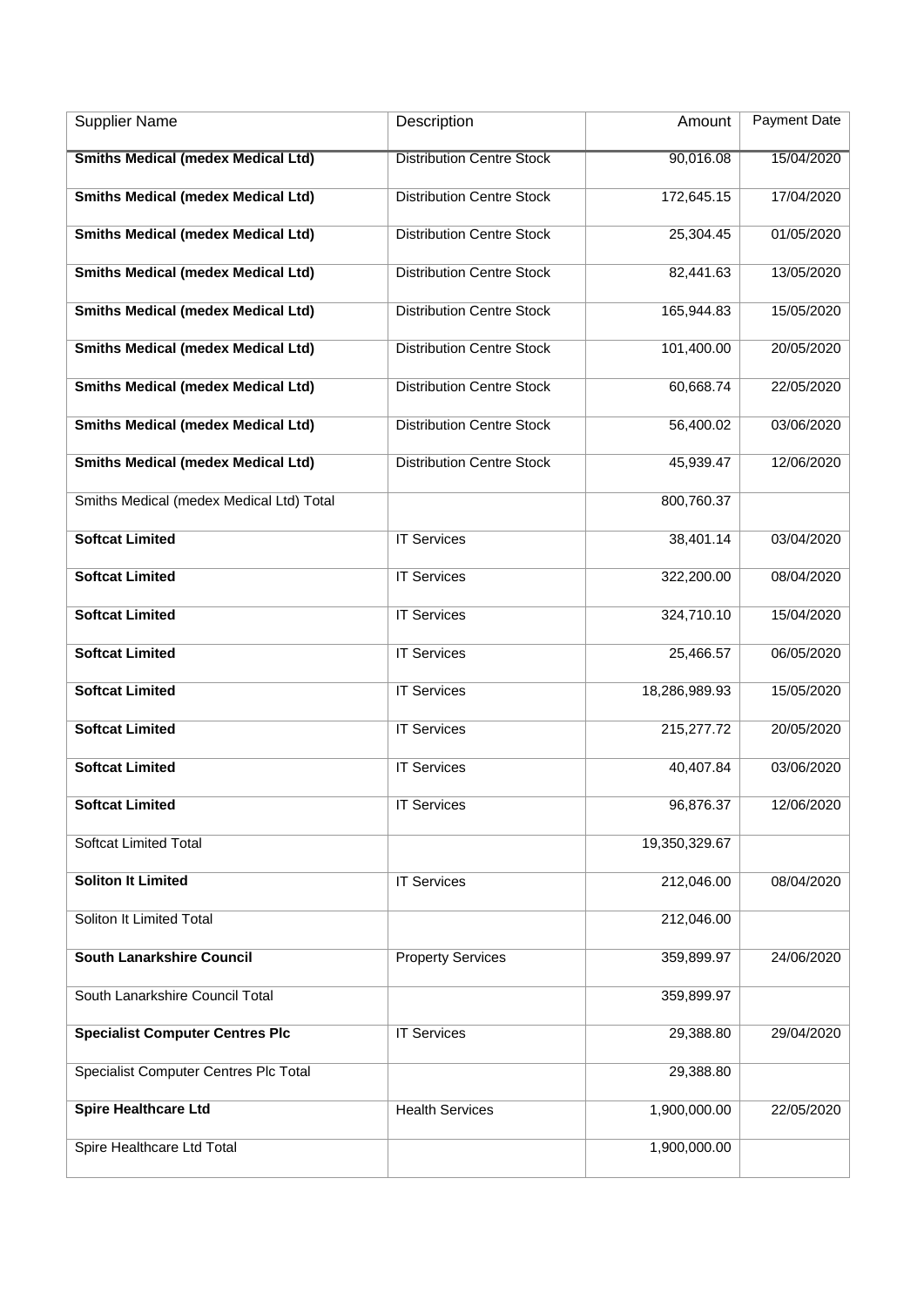| <b>Supplier Name</b>                                  | Description                      | Amount       | <b>Payment Date</b> |
|-------------------------------------------------------|----------------------------------|--------------|---------------------|
| <b>Splice Cast Ltd</b>                                | <b>Medical Equipment</b>         | 38,630.40    | 29/04/2020          |
| <b>Splice Cast Ltd Total</b>                          |                                  | 38,630.40    |                     |
| Sppa (a)                                              | <b>Pension Contributions</b>     | 2,963,065.29 | 22/04/2020          |
| Sppa (a)                                              | <b>Pension Contributions</b>     | 3,431,124.21 | 20/05/2020          |
| Sppa (a)                                              | <b>Pension Contributions</b>     | 2,503,594.29 | 17/06/2020          |
| Sppa (a) Total                                        |                                  | 8,897,783.79 |                     |
| <b>Stamford Products</b>                              | Non Medical Equipment            | 51,980.06    | 27/05/2020          |
| <b>Stamford Products</b>                              | Non Medical Equipment            | 79,623.36    | 29/05/2020          |
| <b>Stamford Products</b>                              | Non Medical Equipment            | 82,512.29    | 05/06/2020          |
| <b>Stamford Products Total</b>                        |                                  | 214,115.71   |                     |
| <b>Stanford Supply Chain Services (eurocentral)</b>   | <b>Distribution Centre Stock</b> | 116,215.98   | 13/05/2020          |
| <b>Stanford Supply Chain Services (eurocentral)</b>   | <b>Distribution Centre Stock</b> | 72,950.02    | 22/05/2020          |
| <b>Stanford Supply Chain Services (eurocentral)</b>   | <b>Distribution Centre Stock</b> | 151,657.05   | 03/06/2020          |
| <b>Stanford Supply Chain Services (eurocentral)</b>   | <b>Distribution Centre Stock</b> | 30,290.63    | 05/06/2020          |
| <b>Stanford Supply Chain Services (eurocentral)</b>   | <b>Distribution Centre Stock</b> | 59,676.22    | 12/06/2020          |
| <b>Stanford Supply Chain Services (eurocentral)</b>   | <b>Distribution Centre Stock</b> | 48,950.29    | 19/06/2020          |
| <b>Stanford Supply Chain Services (eurocentral)</b>   | <b>Distribution Centre Stock</b> | 76,780.84    | 01/07/2020          |
| Stanford Supply Chain Services (eurocentral)<br>Total |                                  | 556,521.03   |                     |
| <b>Stanford Supply Chain Services Ltd (factor)</b>    | <b>Distribution Centre Stock</b> | 68,655.54    | 03/04/2020          |
| <b>Stanford Supply Chain Services Ltd (factor)</b>    | <b>Distribution Centre Stock</b> | 124,313.72   | 08/04/2020          |
| <b>Stanford Supply Chain Services Ltd (factor)</b>    | <b>Distribution Centre Stock</b> | 85,169.57    | 15/04/2020          |
| <b>Stanford Supply Chain Services Ltd (factor)</b>    | <b>Distribution Centre Stock</b> | 77,228.69    | 22/04/2020          |
| <b>Stanford Supply Chain Services Ltd (factor)</b>    | <b>Distribution Centre Stock</b> | 81,595.51    | 29/04/2020          |
| <b>Stanford Supply Chain Services Ltd (factor)</b>    | <b>Distribution Centre Stock</b> | 128,660.97   | 06/05/2020          |
| <b>Stanford Supply Chain Services Ltd (factor)</b>    | <b>Distribution Centre Stock</b> | 66,331.29    | 15/05/2020          |
| <b>Stanford Supply Chain Services Ltd (factor)</b>    | <b>Distribution Centre Stock</b> | 78,020.93    | 22/05/2020          |
| <b>Stanford Supply Chain Services Ltd (factor)</b>    | <b>Distribution Centre Stock</b> | 95,616.49    | 29/05/2020          |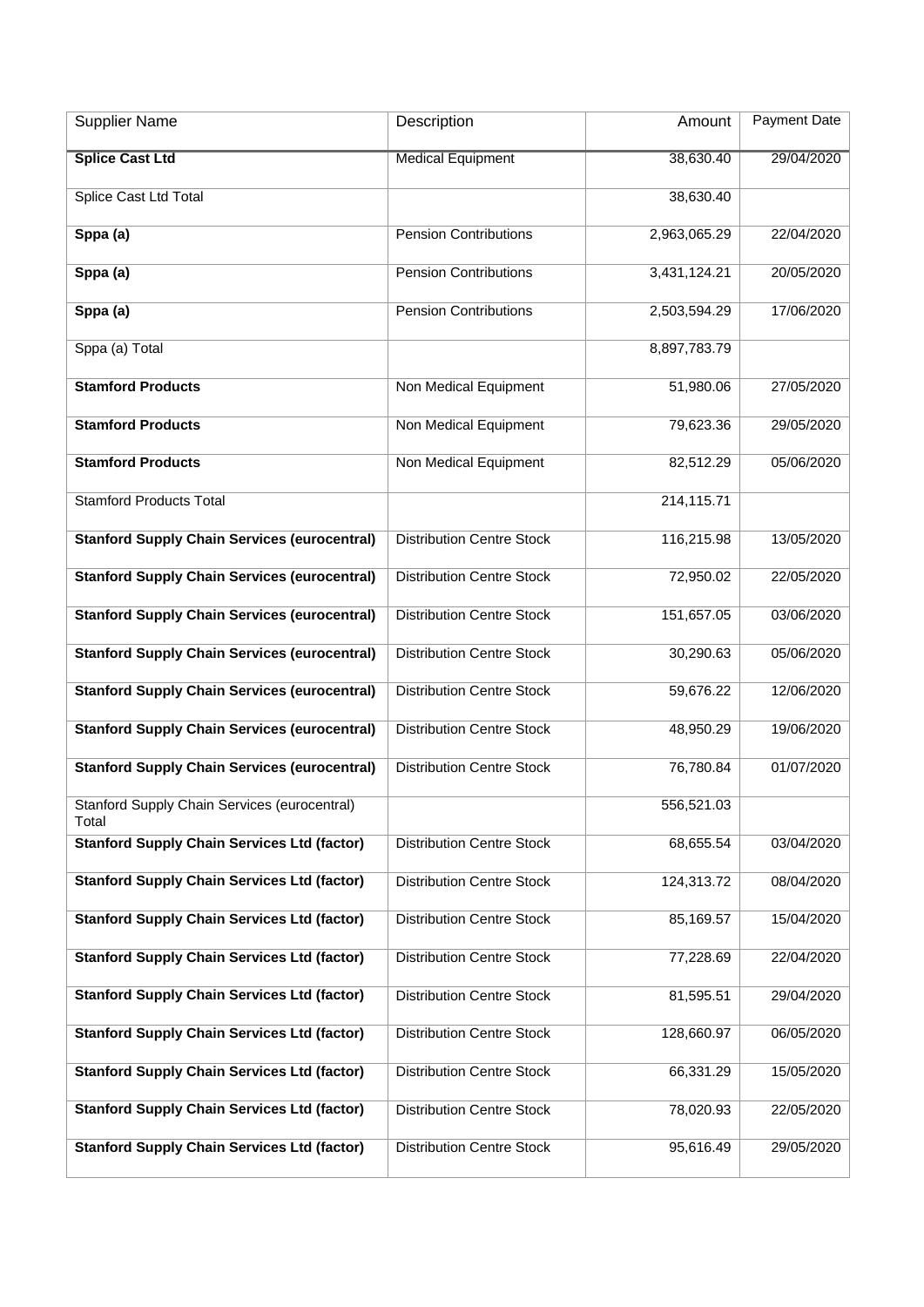| <b>Supplier Name</b>                               | Description                      | Amount       | <b>Payment Date</b> |
|----------------------------------------------------|----------------------------------|--------------|---------------------|
| <b>Stanford Supply Chain Services Ltd (factor)</b> | <b>Distribution Centre Stock</b> | 59,497.10    | 05/06/2020          |
| <b>Stanford Supply Chain Services Ltd (factor)</b> | <b>Distribution Centre Stock</b> | 58,054.10    | 12/06/2020          |
| <b>Stanford Supply Chain Services Ltd (factor)</b> | <b>Distribution Centre Stock</b> | 62,631.55    | 19/06/2020          |
| <b>Stanford Supply Chain Services Ltd (factor)</b> | <b>Distribution Centre Stock</b> | 51,857.83    | 01/07/2020          |
| Stanford Supply Chain Services Ltd (factor) Total  |                                  | 1,037,633.29 |                     |
| <b>Stevie Cameron Event Logistics</b>              | <b>Property Services</b>         | 50,445.60    | 12/06/2020          |
| Stevie Cameron Event Logistics Total               |                                  | 50,445.60    |                     |
| <b>Storm Id Ltd</b>                                | <b>IT Services</b>               | 54,360.00    | 12/06/2020          |
| Storm Id Ltd                                       | <b>IT Services</b>               | 69,738.00    | 17/06/2020          |
| Storm Id Ltd Total                                 |                                  | 124,098.00   |                     |
| <b>Stryker Uk Ltd</b>                              | <b>Distribution Centre Stock</b> | 37,079.76    | 01/05/2020          |
| <b>Stryker Uk Ltd</b>                              | <b>Distribution Centre Stock</b> | 35,317.20    | 10/06/2020          |
| Stryker Uk Ltd Total                               |                                  | 72,396.96    |                     |
| <b>Supply Chain Coordination Ltd</b>               | <b>Distribution Centre Stock</b> | 157,258.08   | 03/06/2020          |
| Supply Chain Coordination Ltd Total                |                                  | 157,258.08   |                     |
| <b>Sword It Solutions Ltd</b>                      | <b>IT Services</b>               | 37,566.90    | 06/05/2020          |
| Sword It Solutions Ltd Total                       |                                  | 37,566.90    |                     |
| <b>Synbiotix Solutions Limited</b>                 | <b>IT Services</b>               | 87,125.28    | 15/05/2020          |
| <b>Synbiotix Solutions Limited Total</b>           |                                  | 87,125.28    |                     |
| Systagenix (kci Uk Medical Ltd)                    | <b>Distribution Centre Stock</b> | 82,054.38    | 13/05/2020          |
| Systagenix (kci Uk Medical Ltd) Total              |                                  | 82,054.38    |                     |
| <b>TL Killis</b>                                   | Non Medical Equipment            | 27,712.02    | 15/04/2020          |
| T L Killis Total                                   |                                  | 27,712.02    |                     |
| T.j Smith + Nephew, Ltd                            | <b>Distribution Centre Stock</b> | 45,249.39    | 03/04/2020          |
| T.j Smith + Nephew, Ltd                            | <b>Distribution Centre Stock</b> | 35,504.81    | 15/04/2020          |
| T.j Smith + Nephew, Ltd                            | <b>Distribution Centre Stock</b> | 43,015.89    | 22/04/2020          |
| T.j Smith + Nephew, Ltd                            | <b>Distribution Centre Stock</b> | 64,709.22    | 22/05/2020          |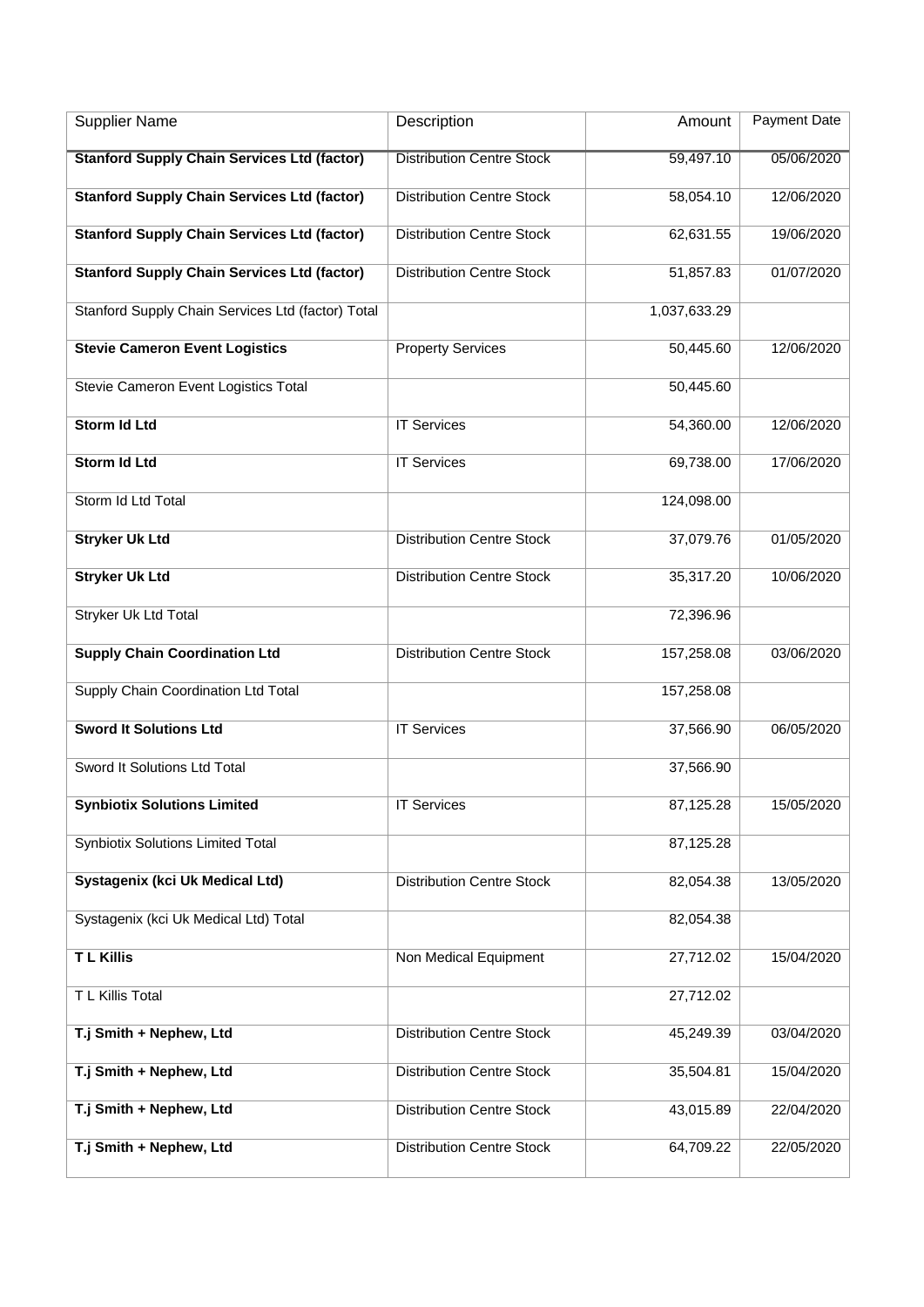| <b>Supplier Name</b>                            | Description                      | Amount     | Payment Date |
|-------------------------------------------------|----------------------------------|------------|--------------|
| T.j Smith + Nephew, Ltd                         | <b>Distribution Centre Stock</b> | 39,515.03  | 03/06/2020   |
| T.j Smith + Nephew, Ltd                         | <b>Distribution Centre Stock</b> | 45,779.01  | 17/06/2020   |
| T.j Smith + Nephew, Ltd                         | <b>Distribution Centre Stock</b> | 41,663.93  | 24/06/2020   |
| T.j Smith + Nephew, Ltd Total                   |                                  | 315,437.28 |              |
| <b>Talar Made Ltd</b>                           | <b>Distribution Centre Stock</b> | 34,560.00  | 06/05/2020   |
| <b>Talar Made Ltd Total</b>                     |                                  | 34,560.00  |              |
| <b>Tayside Nhs Board</b>                        | <b>Health Services</b>           | 67,172.85  | 29/04/2020   |
| Tayside Nhs Board Total                         |                                  | 67,172.85  |              |
| <b>Technical Textile Services Ltd (techtex)</b> | <b>Distribution Centre Stock</b> | 67,406.40  | 17/04/2020   |
| <b>Technical Textile Services Ltd (techtex)</b> | <b>Distribution Centre Stock</b> | 66,920.55  | 06/05/2020   |
| <b>Technical Textile Services Ltd (techtex)</b> | <b>Distribution Centre Stock</b> | 32,783.62  | 15/05/2020   |
| <b>Technical Textile Services Ltd (techtex)</b> | <b>Distribution Centre Stock</b> | 33,043.68  | 20/05/2020   |
| <b>Technical Textile Services Ltd (techtex)</b> | <b>Distribution Centre Stock</b> | 56,674.94  | 27/05/2020   |
| <b>Technical Textile Services Ltd (techtex)</b> | <b>Distribution Centre Stock</b> | 46,775.38  | 10/06/2020   |
| <b>Technical Textile Services Ltd (techtex)</b> | <b>Distribution Centre Stock</b> | 31,622.47  | 12/06/2020   |
| Technical Textile Services Ltd (techtex) Total  |                                  | 335,227.04 |              |
| <b>Teleflex Medical</b>                         | <b>Distribution Centre Stock</b> | 63,445.98  | 15/04/2020   |
| <b>Teleflex Medical</b>                         | <b>Distribution Centre Stock</b> | 83,796.18  | 22/04/2020   |
| <b>Teleflex Medical</b>                         | <b>Distribution Centre Stock</b> | 43,295.16  | 24/04/2020   |
| <b>Teleflex Medical</b>                         | <b>Distribution Centre Stock</b> | 156,893.11 | 29/04/2020   |
| <b>Teleflex Medical</b>                         | <b>Distribution Centre Stock</b> | 35,654.66  | 01/05/2020   |
| <b>Teleflex Medical</b>                         | <b>Distribution Centre Stock</b> | 89,162.23  | 03/06/2020   |
| <b>Teleflex Medical Total</b>                   |                                  | 472,247.32 |              |
| <b>Terumo Bct Europe Nv</b>                     | <b>Blood Services</b>            | 40,239.36  | 03/04/2020   |
| <b>Terumo Bct Europe Nv</b>                     | <b>Blood Services</b>            | 107,988.80 | 20/05/2020   |
| <b>Terumo Bct Europe Nv</b>                     | <b>Blood Services</b>            | 25,238.64  | 10/06/2020   |
| <b>Terumo Bct Europe Nv</b>                     | <b>Blood Services</b>            | 77,553.79  | 24/06/2020   |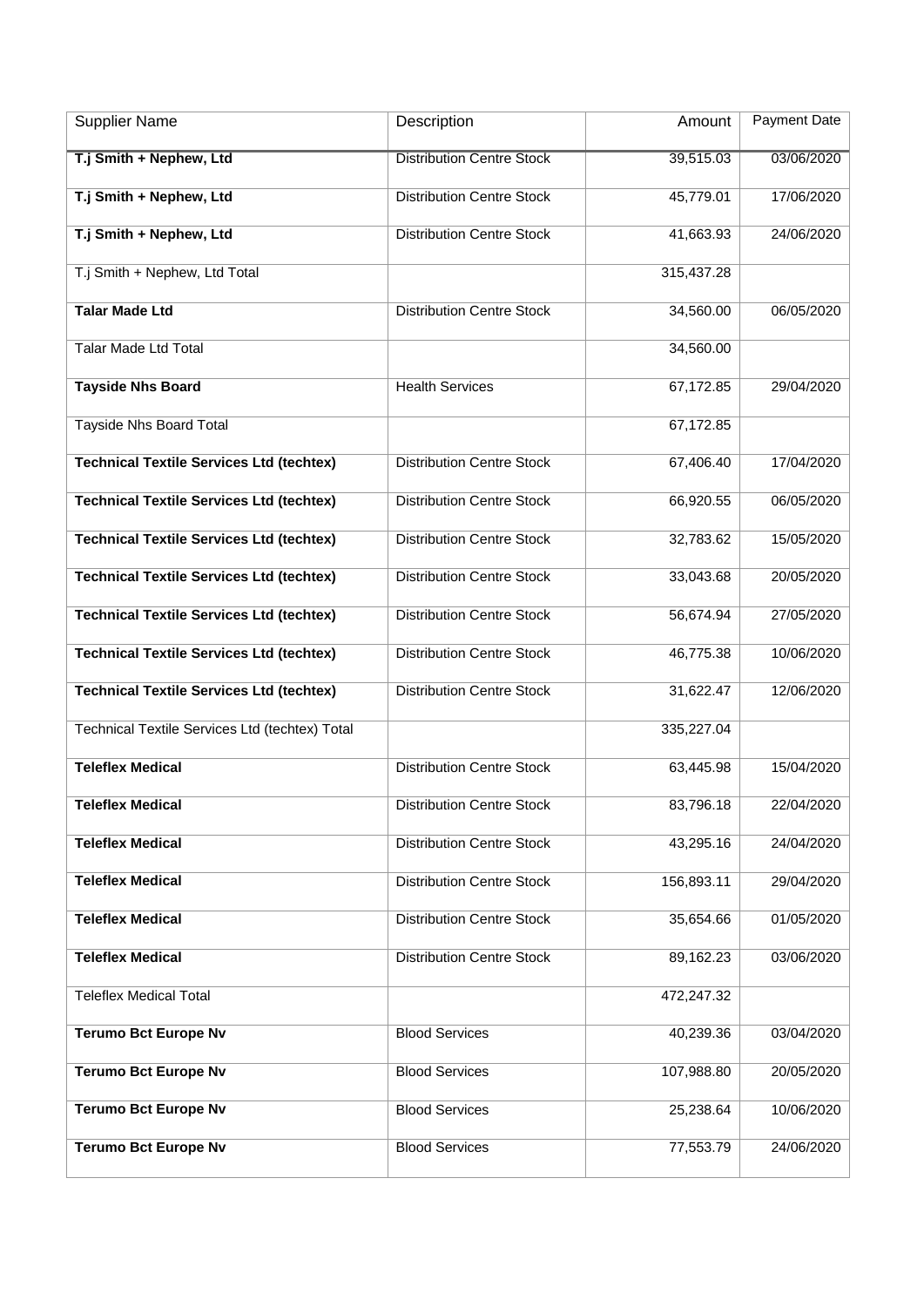| <b>Supplier Name</b>                                  | Description                      | Amount     | Payment Date |
|-------------------------------------------------------|----------------------------------|------------|--------------|
| Terumo Bct Europe Nv Total                            |                                  | 251,020.59 |              |
| The Newcastle Upon Tyne Hospitals Nhs<br><b>Trust</b> | <b>Commissioned Services</b>     | 227,434.00 | 27/05/2020   |
| The Newcastle Upon Tyne Hospitals Nhs<br><b>Trust</b> | <b>Commissioned Services</b>     | 730,929.00 | 01/07/2020   |
| The Newcastle Upon Tyne Hospitals Nhs Trust<br>Total  |                                  | 958,363.00 |              |
| The University Of Edinburgh                           | <b>Specialist Services</b>       | 40,972.32  | 03/04/2020   |
| The University Of Edinburgh Total                     |                                  | 40,972.32  |              |
| Therakos (uk) Ltd                                     | <b>Distribution Centre Stock</b> | 47,744.00  | 01/05/2020   |
| Therakos (uk) Ltd                                     | <b>Distribution Centre Stock</b> | 27,648.00  | 05/06/2020   |
| Therakos (uk) Ltd Total                               |                                  | 75,392.00  |              |
| <b>Therapy Equipment Ltd</b>                          | <b>Distribution Centre Stock</b> | 33,040.50  | 08/04/2020   |
| Therapy Equipment Ltd Total                           |                                  | 33,040.50  |              |
| <b>Thomson Gray Ltd</b>                               | <b>IT Services</b>               | 25,126.35  | 13/05/2020   |
| Thomson Gray Ltd Total                                |                                  | 25,126.35  |              |
| <b>Tps Healthcare Group</b>                           | <b>Distribution Centre Stock</b> | 130,677.64 | 03/04/2020   |
| <b>Tps Healthcare Group</b>                           | <b>Distribution Centre Stock</b> | 93,458.05  | 08/04/2020   |
| <b>Tps Healthcare Group</b>                           | <b>Distribution Centre Stock</b> | 98,661.44  | 15/04/2020   |
| <b>Tps Healthcare Group</b>                           | <b>Distribution Centre Stock</b> | 103,566.80 | 17/04/2020   |
| <b>Tps Healthcare Group</b>                           | <b>Distribution Centre Stock</b> | 47,614.17  | 22/04/2020   |
| <b>Tps Healthcare Group</b>                           | <b>Distribution Centre Stock</b> | 110,425.66 | 24/04/2020   |
| <b>Tps Healthcare Group</b>                           | <b>Distribution Centre Stock</b> | 63,786.48  | 29/04/2020   |
| <b>Tps Healthcare Group</b>                           | <b>Distribution Centre Stock</b> | 94,233.54  | 06/05/2020   |
| <b>Tps Healthcare Group</b>                           | <b>Distribution Centre Stock</b> | 142,265.37 | 13/05/2020   |
| <b>Tps Healthcare Group</b>                           | <b>Distribution Centre Stock</b> | 36,618.62  | 20/05/2020   |
| <b>Tps Healthcare Group</b>                           | <b>Distribution Centre Stock</b> | 32,235.72  | 22/05/2020   |
| <b>Tps Healthcare Group</b>                           | <b>Distribution Centre Stock</b> | 82,498.27  | 29/05/2020   |
| <b>Tps Healthcare Group</b>                           | <b>Distribution Centre Stock</b> | 76,512.35  | 03/06/2020   |
| <b>Tps Healthcare Group</b>                           | <b>Distribution Centre Stock</b> | 171,960.70 | 10/06/2020   |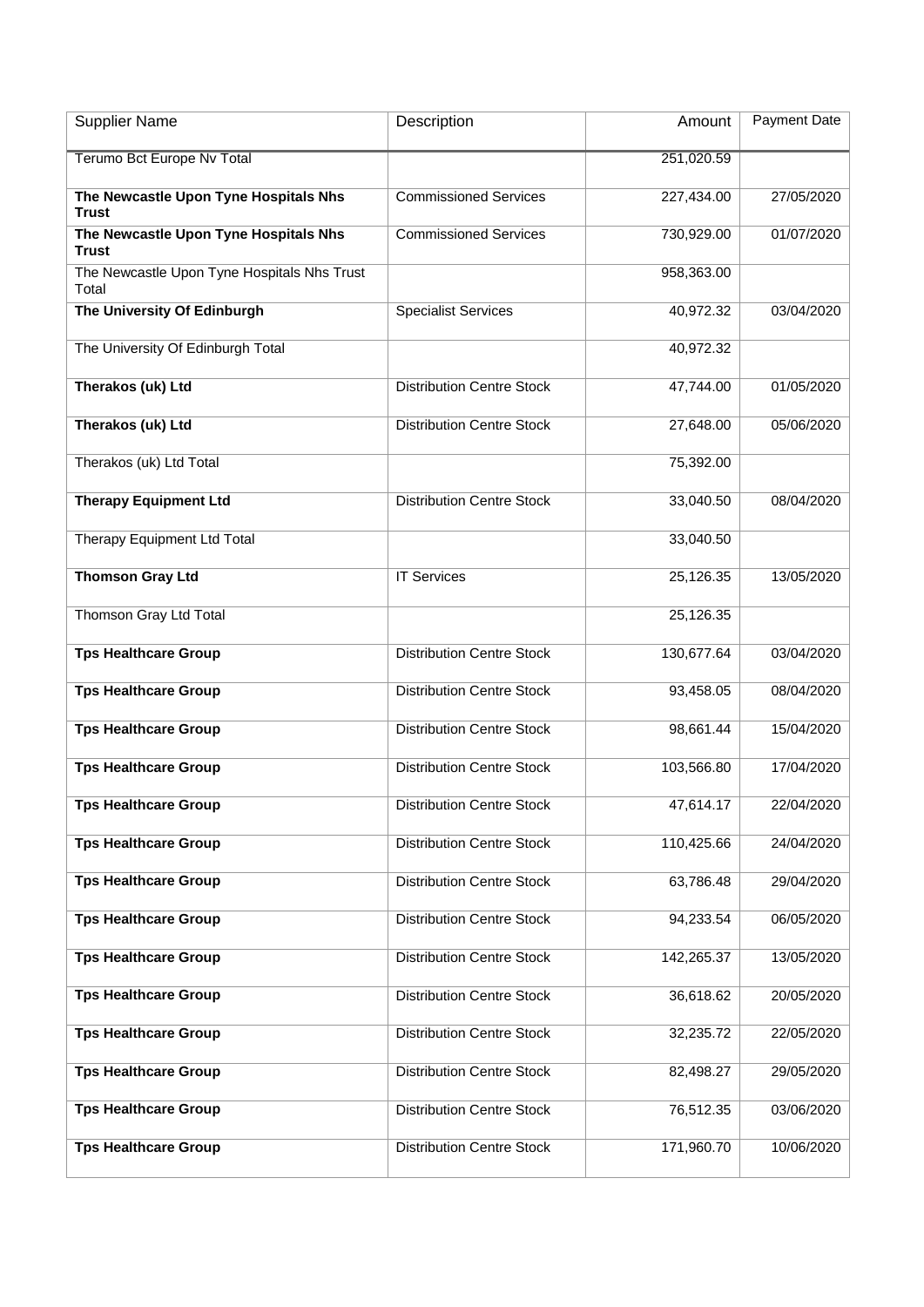| <b>Supplier Name</b>                       | Description                      | Amount       | <b>Payment Date</b> |
|--------------------------------------------|----------------------------------|--------------|---------------------|
| <b>Tps Healthcare Group</b>                | <b>Distribution Centre Stock</b> | 130,676.70   | 12/06/2020          |
| <b>Tps Healthcare Group</b>                | <b>Distribution Centre Stock</b> | 90,736.51    | 24/06/2020          |
| <b>Tps Healthcare Group</b>                | <b>Distribution Centre Stock</b> | 37,494.48    | 26/06/2020          |
| <b>Tps Healthcare Group</b>                | <b>Distribution Centre Stock</b> | 183,333.03   | 01/07/2020          |
| Tps Healthcare Group Total                 |                                  | 1,726,755.53 |                     |
| Tr Bonnyman Son And Co Ltd                 | <b>Distribution Centre Stock</b> | 462,672.00   | 10/06/2020          |
| Tr Bonnyman Son And Co Ltd Total           |                                  | 462,672.00   |                     |
| <b>Tradebe Healthcare National Ltd</b>     | <b>Distribution Centre Stock</b> | 322,540.74   | 29/04/2020          |
| <b>Tradebe Healthcare National Ltd</b>     | <b>Distribution Centre Stock</b> | 50,543.33    | 06/05/2020          |
| <b>Tradebe Healthcare National Ltd</b>     | <b>Distribution Centre Stock</b> | 115,423.46   | 15/05/2020          |
| <b>Tradebe Healthcare National Ltd</b>     | <b>Distribution Centre Stock</b> | 27,910.62    | 29/05/2020          |
| <b>Tradebe Healthcare National Ltd</b>     | <b>Distribution Centre Stock</b> | 90,442.21    | 19/06/2020          |
| <b>Tradebe Healthcare National Ltd</b>     | <b>Distribution Centre Stock</b> | 192,427.20   | 26/06/2020          |
| Tradebe Healthcare National Ltd Total      |                                  | 799,287.56   |                     |
| <b>Trichem Scotland Ltd</b>                | <b>Distribution Centre Stock</b> | 235,679.64   | 20/05/2020          |
| <b>Trichem Scotland Ltd Total</b>          |                                  | 235,679.64   |                     |
| <b>Tristel Solutions Ltd</b>               | <b>Distribution Centre Stock</b> | 48,577.92    | 13/05/2020          |
| <b>Tristel Solutions Ltd</b>               | <b>Distribution Centre Stock</b> | 35,513.36    | 19/06/2020          |
| <b>Tristel Solutions Ltd Total</b>         |                                  | 84,091.28    |                     |
| <b>Trustmarque Solutions Ltd</b>           | <b>IT Services</b>               | 242,327.18   | 13/05/2020          |
| <b>Trustmarque Solutions Ltd Total</b>     |                                  | 242,327.18   |                     |
| Turner + Townsend Cost Managment Ltd       | <b>Property Services</b>         | 25,571.99    | 29/04/2020          |
| Turner + Townsend Cost Managment Ltd Total |                                  | 25,571.99    |                     |
| <b>Ukhcdo Ltd</b>                          | <b>Commissioned Services</b>     | 50,109.96    | 22/05/2020          |
| Ukhcdo Ltd Total                           |                                  | 50,109.96    |                     |
| <b>Unico</b>                               | <b>Distribution Centre Stock</b> | 44,654.04    | 29/05/2020          |
| <b>Unico</b>                               | <b>Distribution Centre Stock</b> | 48,470.40    | 03/06/2020          |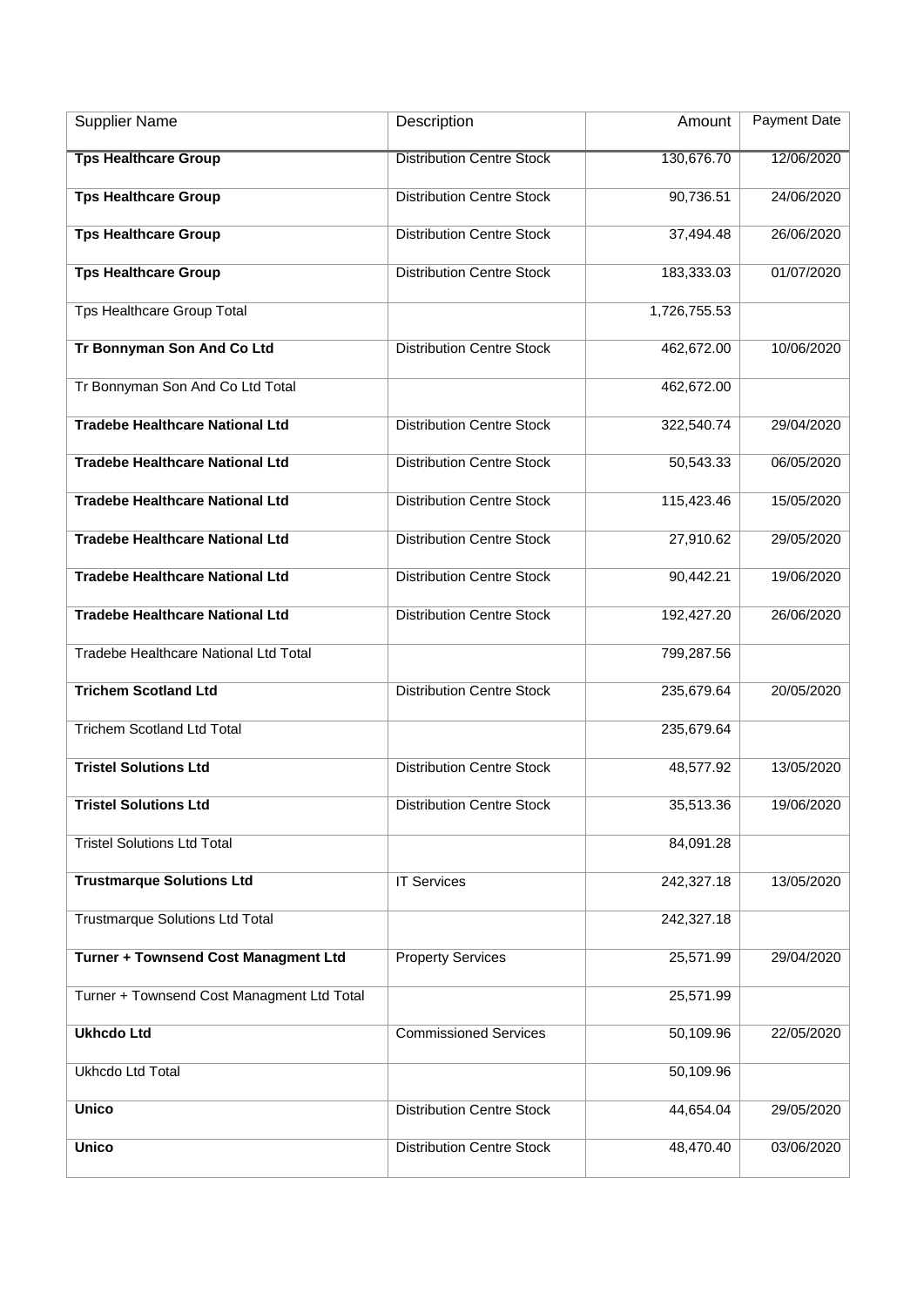| <b>Supplier Name</b>                 | Description                      | Amount     | Payment Date |
|--------------------------------------|----------------------------------|------------|--------------|
| <b>Unico</b>                         | <b>Distribution Centre Stock</b> | 88,276.67  | 05/06/2020   |
| <b>Unico</b>                         | <b>Distribution Centre Stock</b> | 96,940.80  | 12/06/2020   |
| <b>Unico</b>                         | <b>Distribution Centre Stock</b> | 48,470.40  | 19/06/2020   |
| <b>Unico</b>                         | <b>Distribution Centre Stock</b> | 145,411.20 | 26/06/2020   |
| Unico Total                          |                                  | 472,223.51 |              |
| <b>Unisurge International Ltd</b>    | <b>Distribution Centre Stock</b> | 44,748.22  | 03/06/2020   |
| Unisurge International Ltd Total     |                                  | 44,748.22  |              |
| <b>Unomedical Ltd</b>                | <b>Distribution Centre Stock</b> | 37,272.18  | 13/05/2020   |
| <b>Unomedical Ltd</b>                | <b>Distribution Centre Stock</b> | 117,961.96 | 03/06/2020   |
| <b>Unomedical Ltd</b>                | <b>Distribution Centre Stock</b> | 83,570.93  | 17/06/2020   |
| <b>Unomedical Ltd Total</b>          |                                  | 238,805.07 |              |
| <b>Urgo Limited</b>                  | <b>Distribution Centre Stock</b> | 28,242.55  | 22/04/2020   |
| <b>Urgo Limited Total</b>            |                                  | 28,242.55  |              |
| <b>Vacsax Ltd</b>                    | <b>Distribution Centre Stock</b> | 26,133.43  | 03/04/2020   |
| <b>Vacsax Ltd</b>                    | <b>Distribution Centre Stock</b> | 25,608.48  | 22/04/2020   |
| <b>Vacsax Ltd</b>                    | <b>Distribution Centre Stock</b> | 27,685.20  | 24/04/2020   |
| <b>Vacsax Ltd</b>                    | <b>Distribution Centre Stock</b> | 50,166.96  | 01/05/2020   |
| <b>Vacsax Ltd</b>                    | <b>Distribution Centre Stock</b> | 25,083.48  | 06/05/2020   |
| Vacsax Ltd Total                     |                                  | 154,677.55 |              |
| <b>Vcreate Limited</b>               | <b>IT Services</b>               | 129,058.20 | 29/04/2020   |
| <b>Vcreate Limited Total</b>         |                                  | 129,058.20 |              |
| Venesky-brown Recruitment Ltd        | <b>Temporary Staff</b>           | 30,599.70  | 08/04/2020   |
| Venesky-brown Recruitment Ltd        | <b>Temporary Staff</b>           | 26,306.40  | 15/05/2020   |
| Venesky-brown Recruitment Ltd        | <b>Temporary Staff</b>           | 25,469.76  | 17/06/2020   |
| Venesky-brown Recruitment Ltd Total  |                                  | 82,375.86  |              |
| Veolia Environmental Services Uk Ltd | <b>Property Services</b>         | 61,198.80  | 13/05/2020   |
| Veolia Environmental Services Uk Ltd | <b>Property Services</b>         | 57,197.99  | 03/06/2020   |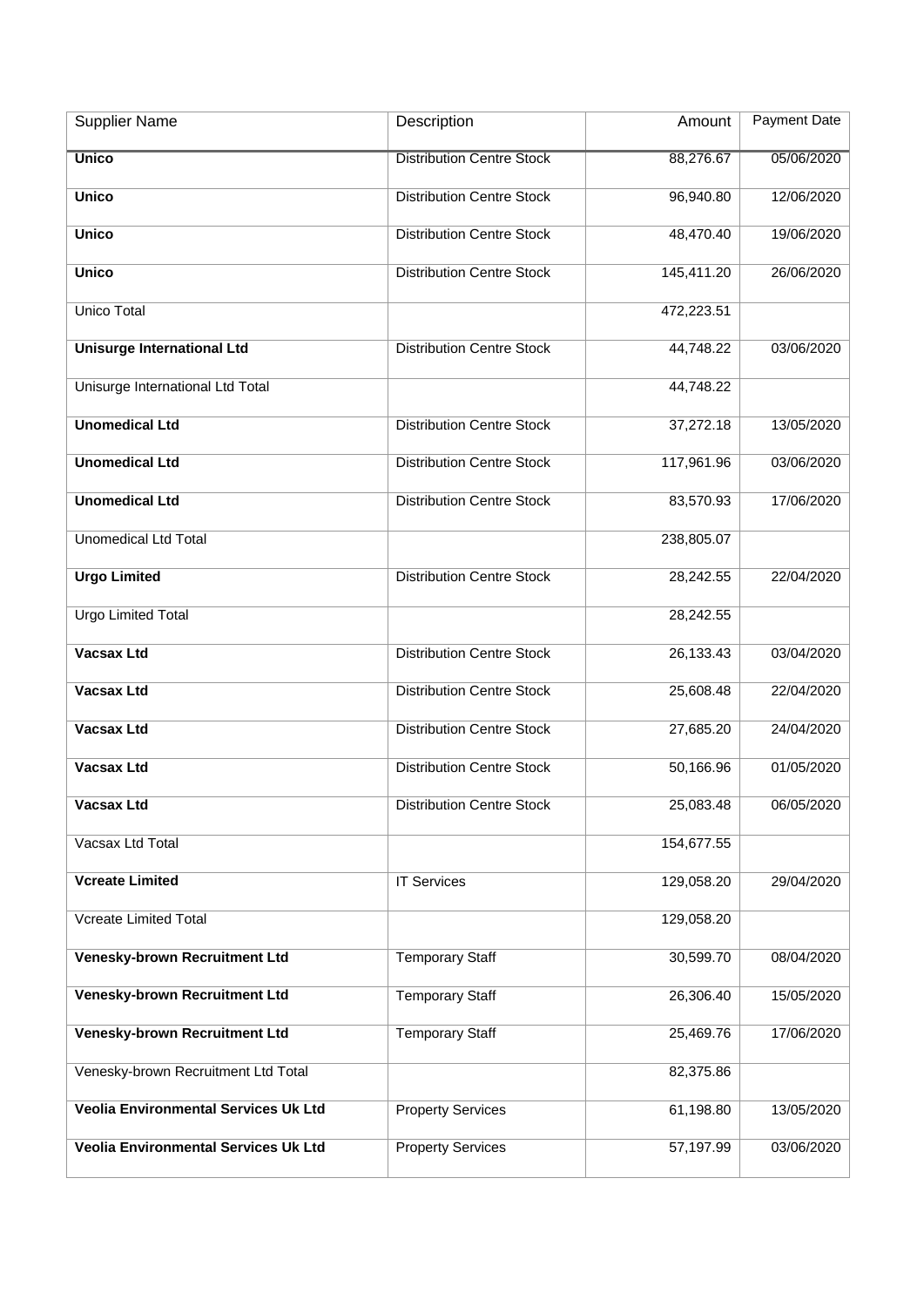| <b>Supplier Name</b>                               | Description                      | Amount     | <b>Payment Date</b> |
|----------------------------------------------------|----------------------------------|------------|---------------------|
| <b>Veolia Environmental Services Uk Ltd</b>        | <b>Property Services</b>         | 37,197.60  | 12/06/2020          |
| Veolia Environmental Services Uk Ltd Total         |                                  | 155,594.39 |                     |
| Viridor Waste Management Ltd                       | <b>Clinical Waste Services</b>   | 43,304.40  | 01/05/2020          |
| Viridor Waste Management Ltd                       | <b>Clinical Waste Services</b>   | 73,476.72  | 13/05/2020          |
| Viridor Waste Management Ltd                       | <b>Clinical Waste Services</b>   | 477,695.31 | 20/05/2020          |
| Viridor Waste Management Ltd                       | <b>Clinical Waste Services</b>   | 82,087.43  | 27/05/2020          |
| Viridor Waste Management Ltd                       | <b>Clinical Waste Services</b>   | 85,185.23  | 10/06/2020          |
| Viridor Waste Management Ltd                       | <b>Clinical Waste Services</b>   | 172,415.89 | 24/06/2020          |
| Viridor Waste Management Ltd                       | <b>Clinical Waste Services</b>   | 55,225.69  | 01/07/2020          |
| Viridor Waste Management Ltd Total                 |                                  | 989,390.67 |                     |
| <b>Vodafone Ltd Formerly Cable + Wireless Uk</b>   | <b>IT Services</b>               | 54,604.58  | 03/04/2020          |
| Vodafone Ltd Formerly Cable + Wireless Uk          | <b>IT Services</b>               | 104,358.60 | 06/05/2020          |
| Vodafone Ltd Formerly Cable + Wireless Uk<br>Total |                                  | 158,963.18 |                     |
| <b>Vwr International Ltd</b>                       | <b>Medical Equipment</b>         | 66,654.72  | 27/05/2020          |
| Vwr International Ltd Total                        |                                  | 66,654.72  |                     |
| <b>Vyaire Medical Products Ltd</b>                 | <b>Distribution Centre Stock</b> | 281,796.00 | 27/05/2020          |
| Vyaire Medical Products Ltd Total                  |                                  | 281,796.00 |                     |
| Vygon (uk) Ltd                                     | <b>Distribution Centre Stock</b> | 116,424.26 | 08/04/2020          |
| Vygon (uk) Ltd                                     | <b>Distribution Centre Stock</b> | 47,212.94  | 15/04/2020          |
| Vygon (uk) Ltd                                     | <b>Distribution Centre Stock</b> | 365,671.93 | 22/04/2020          |
| Vygon (uk) Ltd                                     | <b>Distribution Centre Stock</b> | 134,969.05 | 29/04/2020          |
| Vygon (uk) Ltd                                     | <b>Distribution Centre Stock</b> | 90,078.86  | 06/05/2020          |
| Vygon (uk) Ltd                                     | <b>Distribution Centre Stock</b> | 51,803.10  | 13/05/2020          |
| Vygon (uk) Ltd                                     | <b>Distribution Centre Stock</b> | 62,962.31  | 15/05/2020          |
| Vygon (uk) Ltd                                     | <b>Distribution Centre Stock</b> | 33,357.06  | 20/05/2020          |
| Vygon (uk) Ltd                                     | <b>Distribution Centre Stock</b> | 109,229.32 | 17/06/2020          |
| Vygon (uk) Ltd                                     | <b>Distribution Centre Stock</b> | 32,862.48  | 19/06/2020          |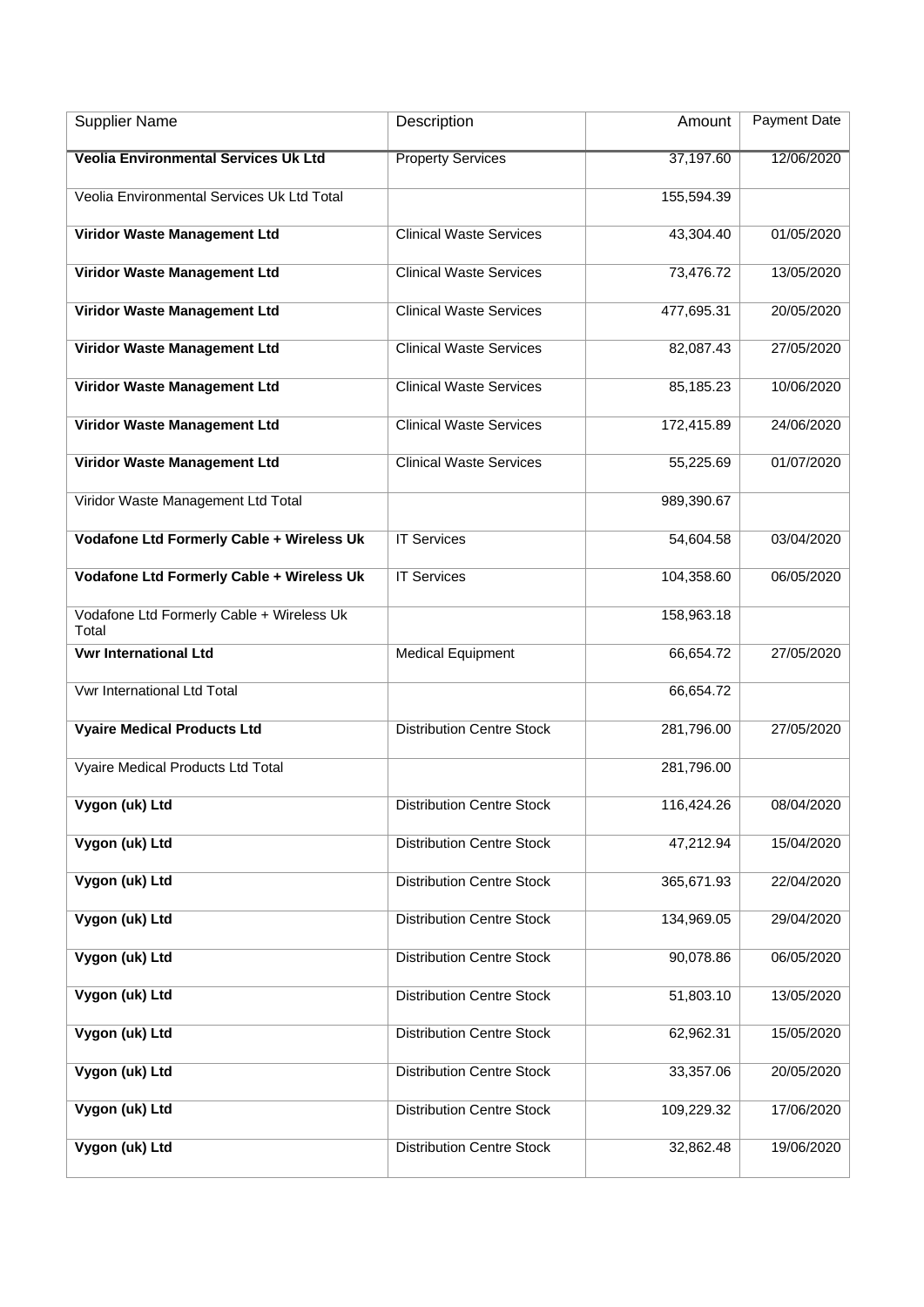| <b>Supplier Name</b>           | Description                      | Amount       | <b>Payment Date</b> |
|--------------------------------|----------------------------------|--------------|---------------------|
| Vygon (uk) Ltd                 | <b>Distribution Centre Stock</b> | 27,470.44    | 26/06/2020          |
| Vygon (uk) Ltd Total           |                                  | 1,072,041.75 |                     |
| <b>WH Malcolm Ltd</b>          | <b>Property Services</b>         | 184,878.66   | 03/04/2020          |
| <b>WH Malcolm Ltd</b>          | <b>Property Services</b>         | 214,686.71   | 15/04/2020          |
| <b>WH Malcolm Ltd</b>          | <b>Property Services</b>         | 194,096.96   | 17/04/2020          |
| <b>WH Malcolm Ltd</b>          | <b>Property Services</b>         | 188,066.90   | 22/04/2020          |
| <b>WH Malcolm Ltd</b>          | <b>Property Services</b>         | 45,480.96    | 29/04/2020          |
| <b>WH Malcolm Ltd</b>          | <b>Property Services</b>         | 186,675.86   | 06/05/2020          |
| <b>WH Malcolm Ltd</b>          | <b>Property Services</b>         | 225,016.13   | 13/05/2020          |
| W H Malcolm Ltd                | <b>Property Services</b>         | 263,283.03   | 20/05/2020          |
| <b>WH Malcolm Ltd</b>          | <b>Property Services</b>         | 201,153.82   | 22/05/2020          |
| W H Malcolm Ltd                | <b>Property Services</b>         | 167,586.74   | 03/06/2020          |
| W H Malcolm Ltd                | <b>Property Services</b>         | 58,199.42    | 10/06/2020          |
| <b>WH Malcolm Ltd</b>          | <b>Property Services</b>         | 161,977.89   | 12/06/2020          |
| <b>WH Malcolm Ltd</b>          | <b>Property Services</b>         | 163,025.41   | 17/06/2020          |
| <b>WH Malcolm Ltd</b>          | <b>Property Services</b>         | 275,412.90   | 19/06/2020          |
| <b>WH Malcolm Ltd</b>          | <b>Property Services</b>         | 189,710.22   | 01/07/2020          |
| W H Malcolm Ltd Total          |                                  | 2,719,251.61 |                     |
| W Munro (rehab) Ltd            | <b>Medical Equipment</b>         | 84,480.00    | 22/05/2020          |
| W Munro (rehab) Ltd Total      |                                  | 84,480.00    |                     |
| <b>Wallscope Limited</b>       | <b>Professional Services</b>     | 36,000.00    | 08/04/2020          |
| <b>Wallscope Limited Total</b> |                                  | 36,000.00    |                     |
| Welch Allyn Uk Ltd             | <b>Distribution Centre Stock</b> | 74,361.98    | 03/04/2020          |
| Welch Allyn Uk Ltd             | <b>Distribution Centre Stock</b> | 134,887.10   | 03/06/2020          |
| <b>Welch Allyn Uk Ltd</b>      | <b>Distribution Centre Stock</b> | 25,760.16    | 24/06/2020          |
| Welch Allyn Uk Ltd Total       |                                  | 235,009.24   |                     |
| <b>Werfen Limited</b>          | <b>Medical Equipment</b>         | 50,448.00    | 29/04/2020          |